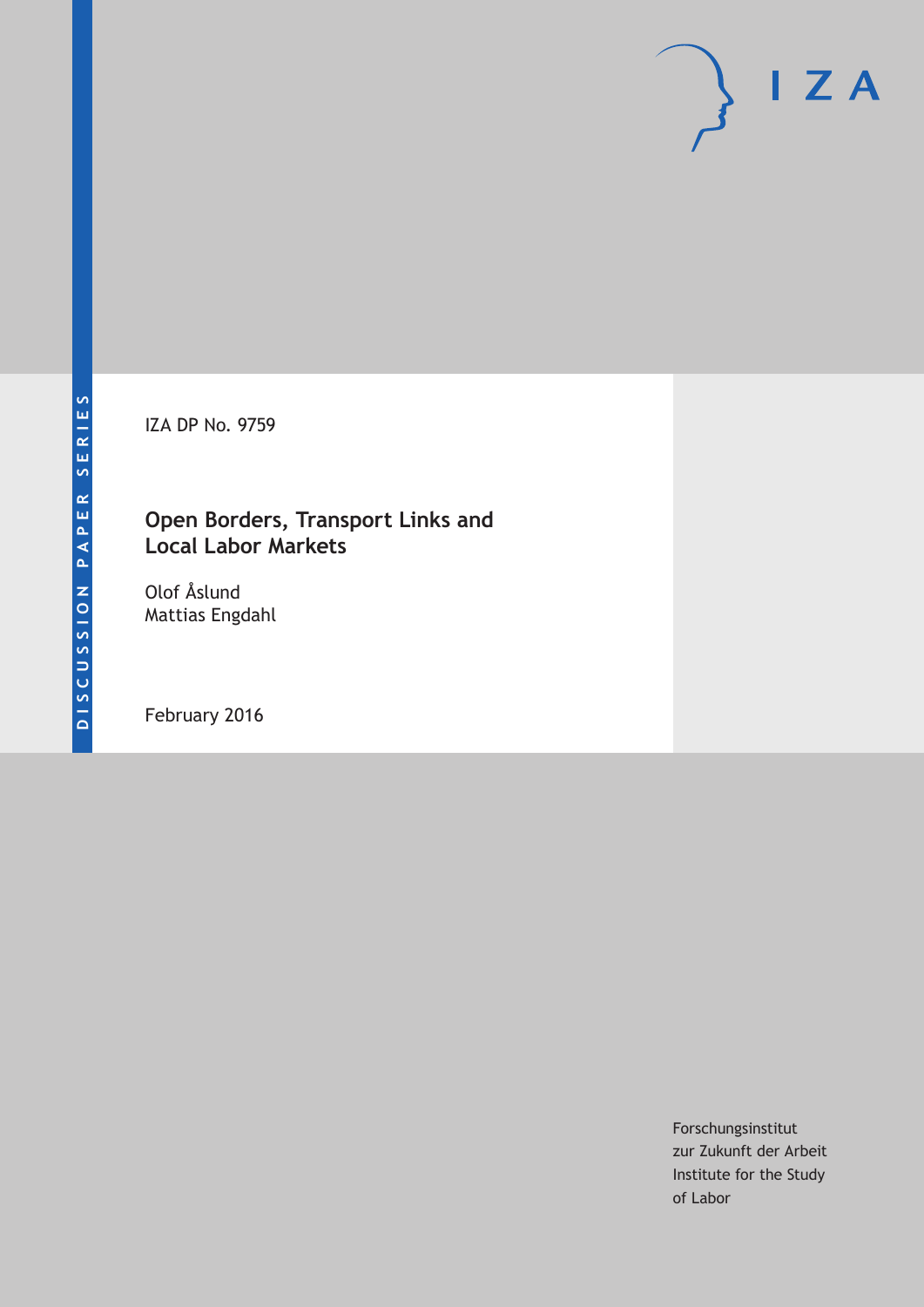# **Open Borders, Transport Links and Local Labor Markets**

## **Olof Åslund**

*IFAU, Uppsala University, UCLS, IZA and CReAM* 

## **Mattias Engdahl**

*Uppsala University and UCLS* 

Discussion Paper No. 9759 February 2016

IZA

P.O. Box 7240 53072 Bonn **Germany** 

Phone: +49-228-3894-0 Fax: +49-228-3894-180 E-mail: iza@iza.org

Any opinions expressed here are those of the author(s) and not those of IZA. Research published in this series may include views on policy, but the institute itself takes no institutional policy positions. The IZA research network is committed to the IZA Guiding Principles of Research Integrity.

The Institute for the Study of Labor (IZA) in Bonn is a local and virtual international research center and a place of communication between science, politics and business. IZA is an independent nonprofit organization supported by Deutsche Post Foundation. The center is associated with the University of Bonn and offers a stimulating research environment through its international network, workshops and conferences, data service, project support, research visits and doctoral program. IZA engages in (i) original and internationally competitive research in all fields of labor economics, (ii) development of policy concepts, and (iii) dissemination of research results and concepts to the interested public.

IZA Discussion Papers often represent preliminary work and are circulated to encourage discussion. Citation of such a paper should account for its provisional character. A revised version may be available directly from the author.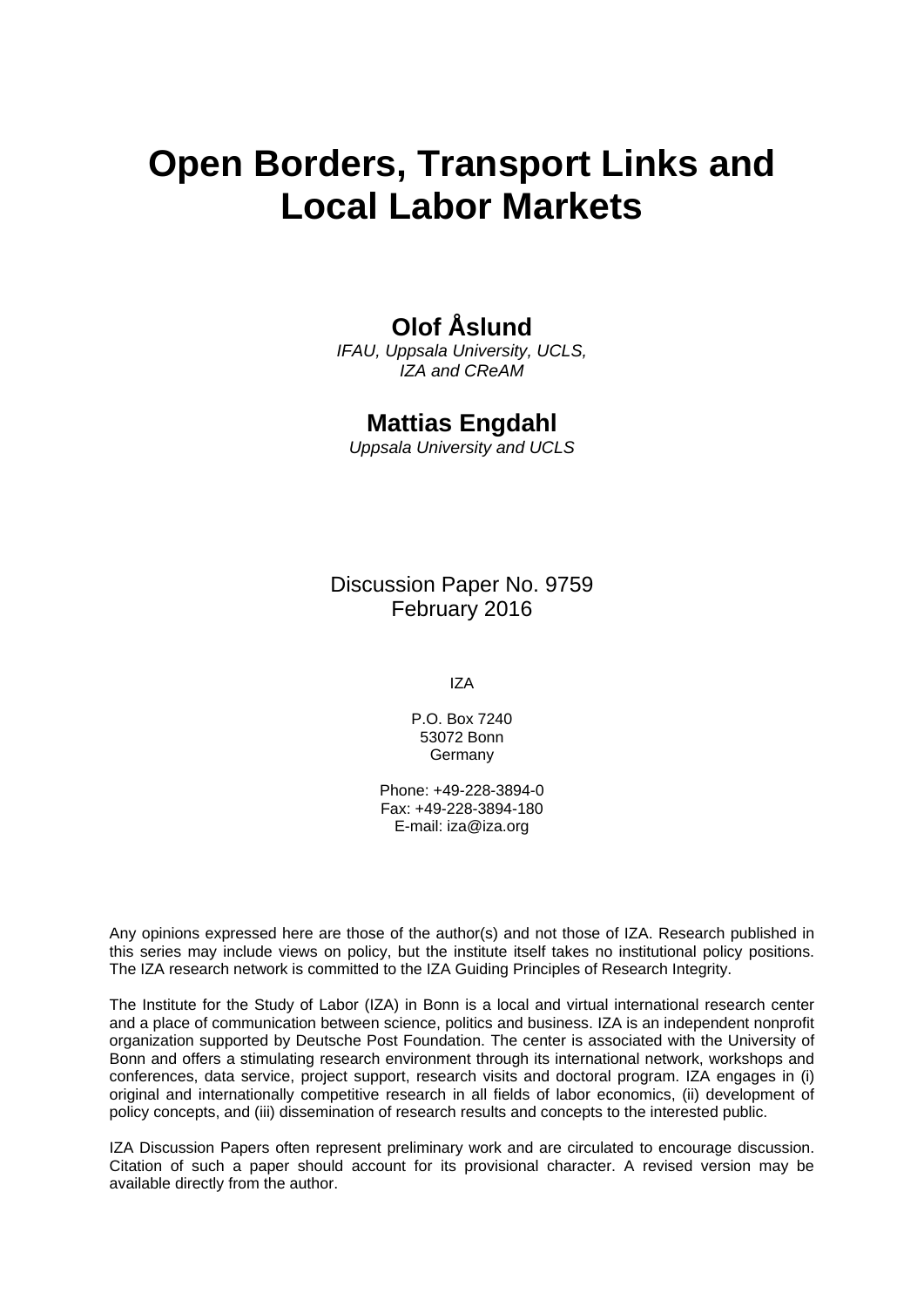IZA Discussion Paper No. 9759 February 2016

## **ABSTRACT**

## **Open Borders, Transport Links and Local Labor Markets\***

We study the labor market impact of opening borders to low wage countries. The analysis exploits time and regional variation provided by the 2004 EU enlargement in combination with transport links to Sweden from the new member states. The results suggest an adverse impact on earnings of present workers in the order of 1 percent in areas close to pre-existing ferry lines. The effects are present in most segments of the labor market but tend to be greater in groups with weaker positions. The impact is also clearer in industries which have received more workers from the new member states, and for which across-the-border work is likely to be more common. There is no robust evidence on an impact on employment or wages. At least part of the effects is likely due to channels other than the ones typically considered in the literature.

JEL Classification: J15, J31, J61

Keywords: migration policy, immigration, labor market outcomes

Corresponding author:

 $\overline{\phantom{a}}$ 

Mattias Engdahl Institutet för bostads- och urbanforskning Uppsala University P O Box 514 SE-751 20 Uppsala Sweden E-mail: mattias.engdahl@ibf.uu.se

<sup>\*</sup> We are grateful for comments from Per-Anders Edin, Caroline Hall, Dan-Olof Rooth, participants in the ELE Nordic Summer Institute in Aarhus 2013, the UCLS Meeting August 2012, the FAFO Workshop Moving for work in Oslo 2012, EALE 2012, the Conference on Immigration and Labor Market Integration in Stockholm 2011 and seminar participants at IBF and IFAU.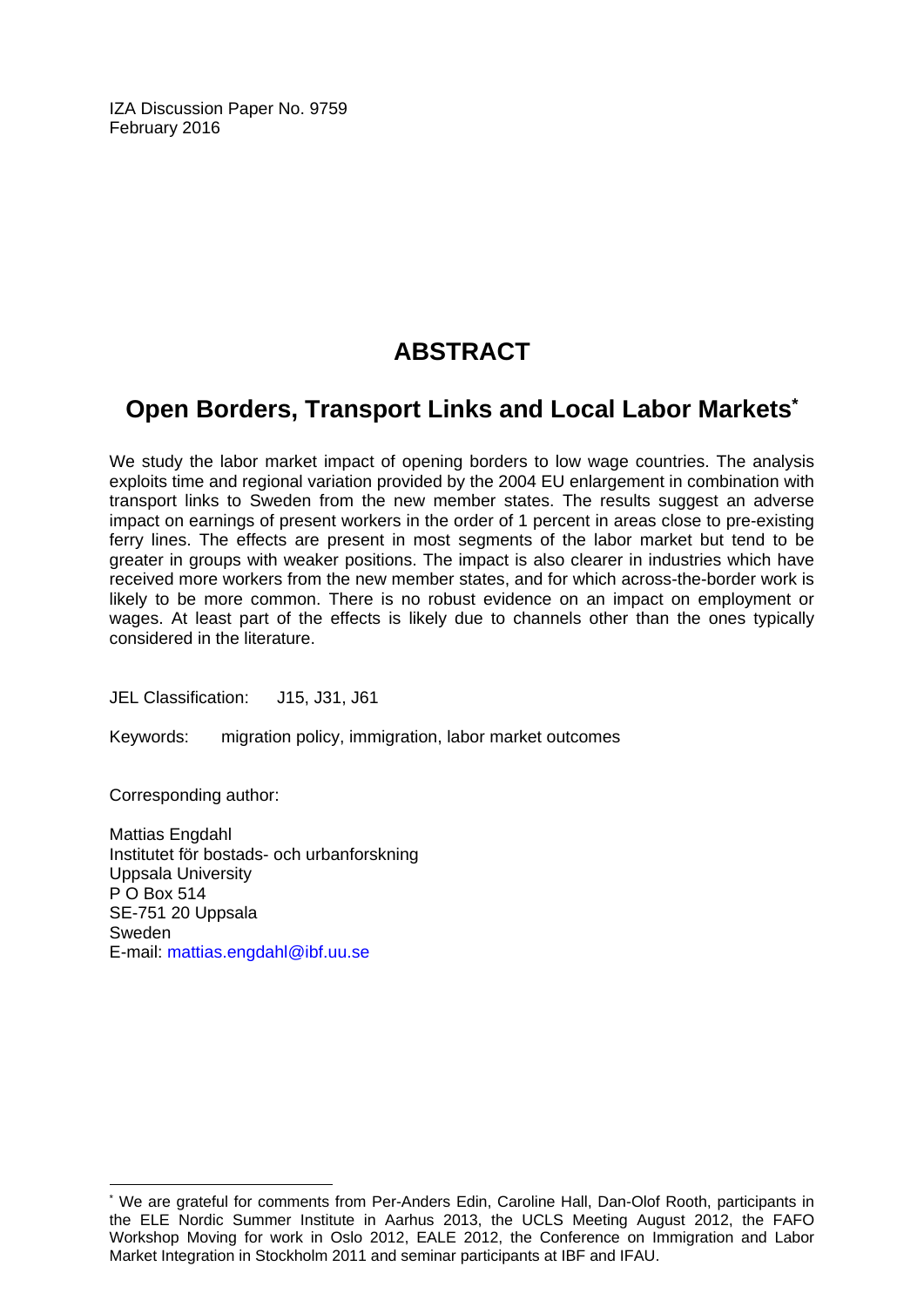### **1 Introduction**

1

Immigration policy is a hotly debated and multifaceted issue. A central dimension of the political discussion considers the consequences of opening borders to low-wage countries. This issue is at the heart of the debate on the EU enlargement, and also relates to the US and European strategies for handling immigration pressure on the south borders. This paper investigates the labor market impact of immigration reform leading to increased exposure to countries with relatively lower wages and levels of economic development. The empirical analysis exploits variation provided by the 2004 EU enlargement in combination with pre-existing ferry lines between Sweden and new member states. Since the regions served by the ferry lines in the new member states are highly populated, the market exposure and potential immigration flow to Sweden was substantial. $1$ 

Opening a border may affect the labor market of present workers through a number of channels, e.g.: (i) the number of migrant workers (permanent, temporary, posted, irregular); (ii) overall economic activity (investments, firm location decisions, passenger and commercial transportation, tourism); (iii) the trade of goods and services; (iv) the bargaining power of employers and unions through potential competition.

Some of these mechanisms are hard if not impossible to capture in data. In other words, the empirical analysis of a reform like the one studied here is almost by definition at least partly of a reduced-form character. Our focus is thus on the total impact of being closer to than further away from the opened border. We do not aim to estimate, e.g., a wage elasticity with respect to a realized inflow of migrants. Indeed, provided one believes that other channels may also be of importance, using the reform as an instrument for a local labor supply shock would be inappropriate since the exclusion restriction would arguably be violated.

Having said this, it is clear that mechanism (i)—the labor market consequences of inflows of migrant workers with certain characteristics—has been the topic of a rapidly expanding literature during the last decade. There is no consensus on the presence or magnitude of detrimental effects on present workers and there is an ongoing debate on how to best measure these effects. Those concluding that the impact is probably limited

<sup>&</sup>lt;sup>1</sup> The period preceding the enlargement, the wage gap between the new and the old member states was as large as the gap between the US and Canada and Mexico when the NAFTA agreement was signed (Boeri and Brucker 2001).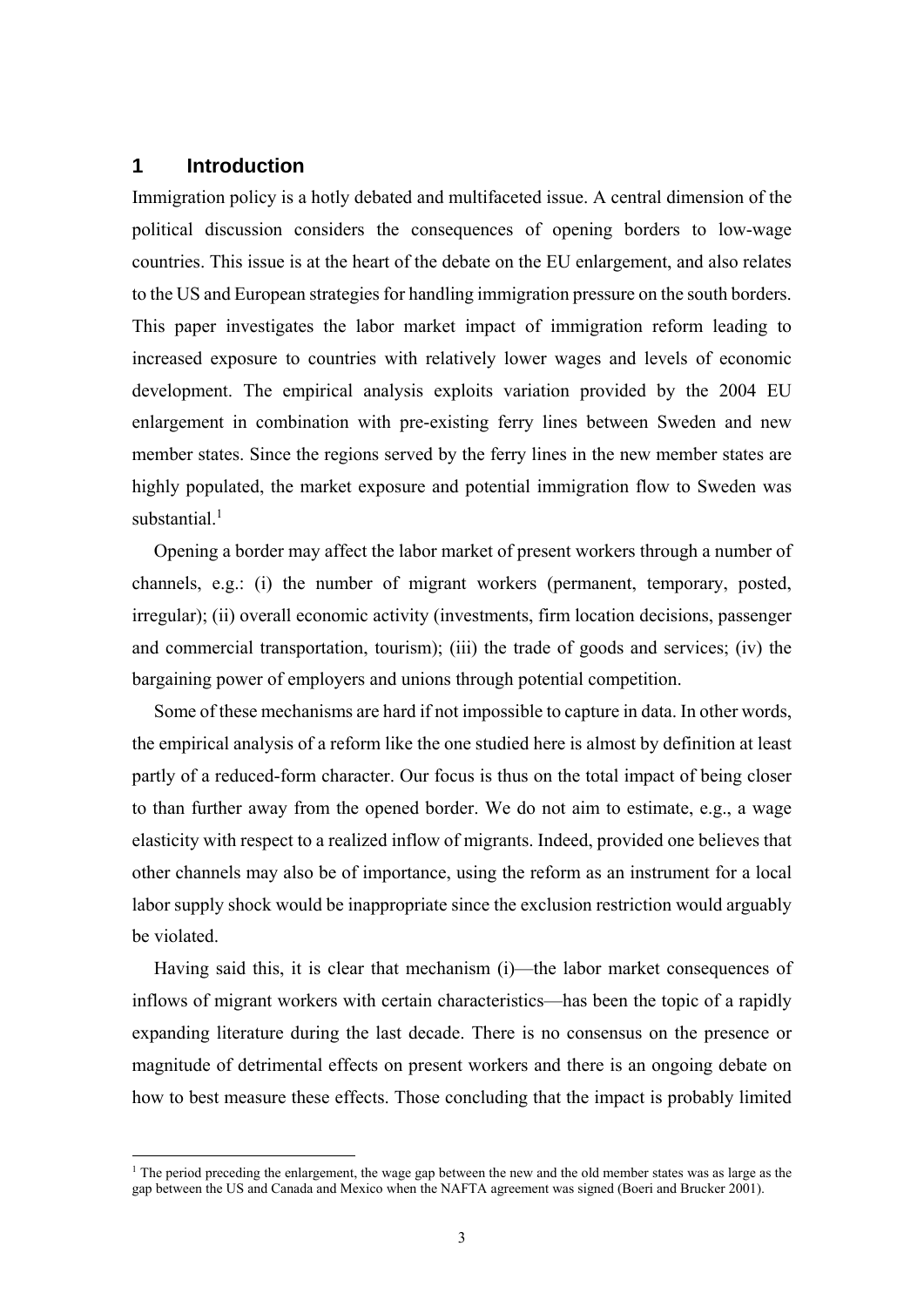include e.g. Card (2005). Even more positive views are expressed by e.g. Ottaviano and Peri (2012) who argue that the native population could actually gain from immigration in the long run. However, other relatively recent studies conclude that immigration imposes significant harm to the labor market prospects of natives (see Borjas, Grogger and Hanson, 2008, 2010; Borjas, 2003). There is also recent Scandinavian evidence pointing toward negative wage effects from immigration; Bratsberg and Raaum (2012) show slower wage growth for occupations more exposed to immigration than for other occupations within the construction industry.

Pekkala Kerr and Kerr (2011) survey the literature and conclude that most studies suggest that the adverse labor market impact for natives is likely to be limited on average, but more pronounced for low-educated workers and previous migrants (who, the authors argue, are closer substitutes to the current immigration flows seen in Europe). Heterogeneous impacts is also the result in Dustmann, Frattini and Preston (2013) who find that immigration depresses wages at lower parts of the distribution, but slightly increases them in the upper part of the wage distribution. Simlarly, D'Amuri, Ottaviano and Peri (2010) find little impact on native wages from immigration in Germany during the 1990s, but a substantial adverse effect on immigrant employment. Furthermore, Bratsberg et al. (2014) find that the wage impact of immigration depends on the region of origin of the inflow, with bigger influence for workers from neighboring countries who are likely to be closer substitutes to native workers. $2$ 

As for mechanisms (ii) and (iii), regions closer to the new markets may benefit from increased economic activity resulting from the opened borders. Proximity to new markets could e.g. affect location decisions of firms (see Niebur and Stiller, 2002, for a survey). One example is the experience from the North American Free Trade Agreement, where Mexican manufacturing industry reallocated towards the US border, which in turn resulted in an increase in manufacturing employment in US border cities (see Hanson, 1996, 1998, 2001). International trade is also likely to rise as trade barriers are removed. Geographic proximity to the border could is in this context of importance as trade often

1

<sup>2</sup> Additional overviews include, e.g. Okkerse (2008) and Longhi et al. (2005). Dustmann, Glitz and Frattini (2008) discuss the mechanisms through which an economy can accommodate immigration. Recent contributions on the methodological problems include Aydemir and Borjas (2011) and Dustmann and Preston (2012). The elasticity of substitution between different groups of workers is central to which effects one find; this topic is discussed by e.g. Manacorda, Manning and Wadsworth (2011) and Borjas, Grogger and Hanson (2012). Our quasi-experimental approach to some extent resembles those of e.g. Card (1990), Mansour (2010), Dustmann, Schoenberg and Stuhler (2012), and Glitz (2012).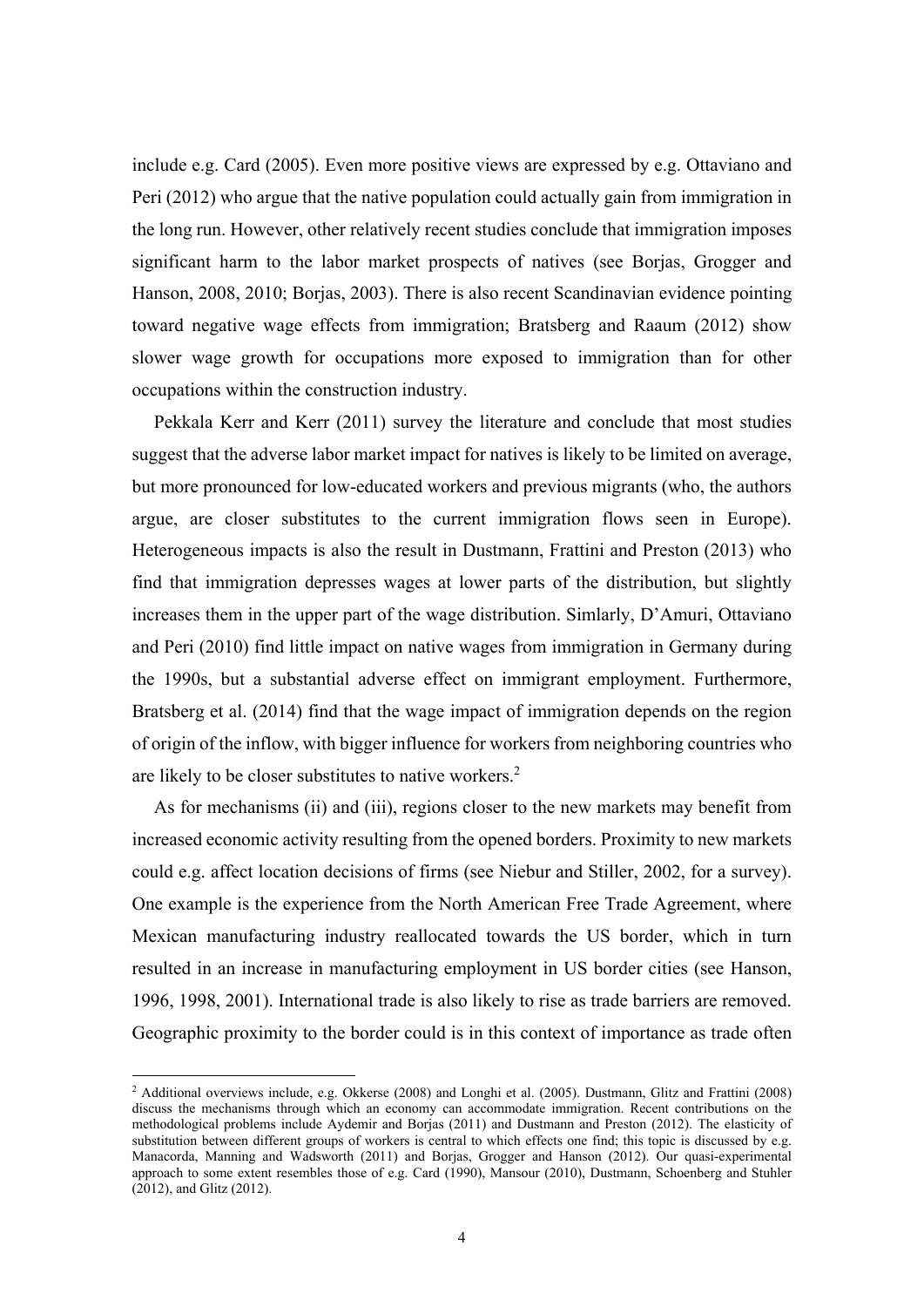requires personal contacts between the seller and buyer, a cost that is likely to be lower for firms located close to the border (Brakmann and Vogel, 2010).

On the other hand, the positive impact of increased activity on individual labor market opportunities might be counteracted by increased competition in the products and services markets. Thus, larger adjustments might be required to meet changing market conditions in border regions in comparison with more remote regions (European Commission, 2001) and increased competition by opening a border to a country with lower average wages may put pressure on native wages even though actual migration flows are not much affected, i.e. through mechanism (iv). A credible threat of finding services or labor abroad may be enough to influence the outcomes. Tentative evidence supporting this idea is found in e.g. Blanchflower and Shadforth (2009) who study the effects of the EU enlargement on the UK economy. Such effects are also likely to be larger in local labor markets closer to the new competition.

Free movement of production factors, goods and services is perhaps the most important cornerstone of the European Union. The expansion on May 1st, 2004, meant that ten new states joined the European Union. Eight were Central or Eastern European countries (the Czech Republic, Estonia, Hungary, Latvia, Lithuania, Poland, the Slovak Republic, and Slovenia (hereafter labeled EU8 countries)); the remaining two were the Mediterranean countries of Cyprus and Malta. Migration from the new member states to the old increased after the enlargement, and there are indications that crowding out has occurred in certain sectors or within some occupations (Kahanec, Zaiceva and Zimmermann 2010).

The collected evidence of adverse effects is however limited (and many studies are descriptive).<sup>3</sup> Some UK studies point in the direction of small or insignificant effects on native labor market outcomes (see Reed and LaTorre 2009, Lemos and Portes 2008, Gilpin et al. 2006, and Portes and French 2005). More closely related to our study is Braakmann and Vogel (2010) who studied the effects of the EU enlargement in 2004 on German firms located close to the Polish border. They found a negative impact on the turnover and export intensity of large German firms, and falling profits for smaller firms

<u>.</u>

 $3$  For studies with a descriptive approach see e.g. Constant (2011) for an overview of effects on the European Union, on the UK, see e.g. Pollard, LaTorre and Sriskandarajah (2008), Blanchflower and Lawton (2010), Drinkwater, Eade and Garapich (2006), Blanchflower, Saleheen and Shadforth (2007). For Ireland see Hughes (2007) and Barret (2010) and for Sweden see Doyle, Hughes and Wadensjö (2006) and Gerdes and Wadensjö (2010).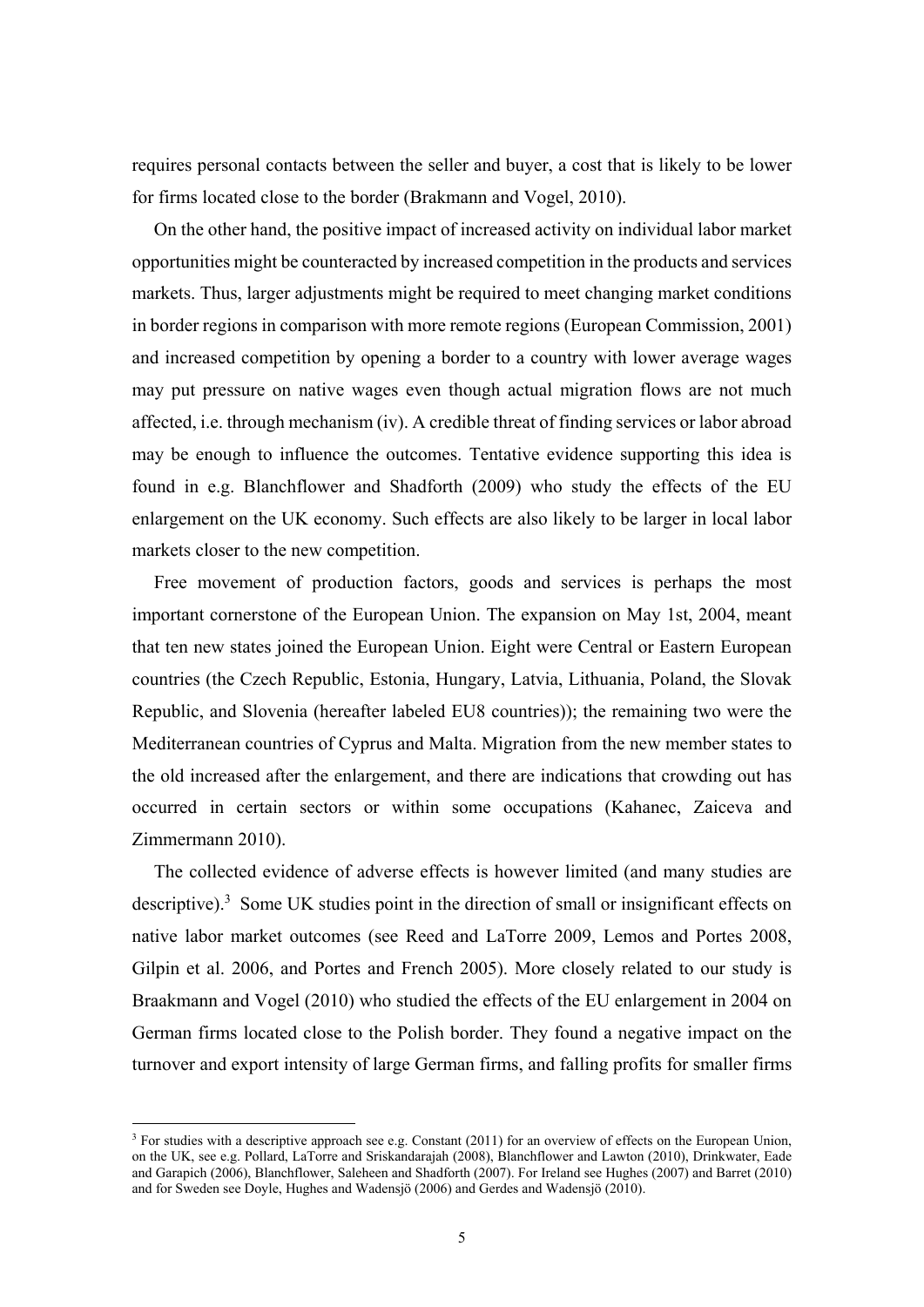despite an increase in the turnover following the enlargement. Elsner (2013) finds that for Lithuania, one of the new member states, wages rose for those who stayed in the sending country.

Using longitudinal population-wide micro data, we find that the earnings of present workers decreased by about 1 percentage point in regions close to the transport links after the reform, compared to regions somewhat further from the ports. The result is robust to a number of specification tests and robustness checks. The negative effects tend to be greater among the young and the low-educated, the foreign-born, and in the lower part of the expected earnings distribution. We also find the clearest impact in industries where the rise in EU8 workers has been most pronounced, and where cross-border competition is likely to be particularly strong. We find no robust effects on employment or on fulltime wages.

Furthermore, our data show that the 2004 EU expansion indeed led to a drastic increase in permanent as well as temporary migrants from the new member states. But while the fraction of EU8 migrants was higher in regions close to the transport opportunities already before the enlargement, there is only weak evidence that there was an increased clustering as a result of the reform. The fact that we do find robust evidence on an impact on labor market outcomes despite no evidence on increased registered immigration into these areas suggests that other mechanisms are at work. Higher competition from foreign firms and posted workers is one potential channel. Another is the decreased bargaining power of workers more exposed to low-wage competition from the new member states. In any case, our findings are an indication that the impact of the opening of a border does not solely arise through traditional labor migration.

The rest of the paper is organized as follows. Section 2 discusses the institutional background, the debate preceding the expansion, the recent history of immigration to Sweden and how the foreign-born fare on the Swedish labor market. Section 3 describes the empirical strategy and the data sources. Section 4 outlines the potential mechanisms at work and describes the characteristics and the development of permanent and temporary migration and some other key variables. Section 5 presents our empirical results and section 6 concludes.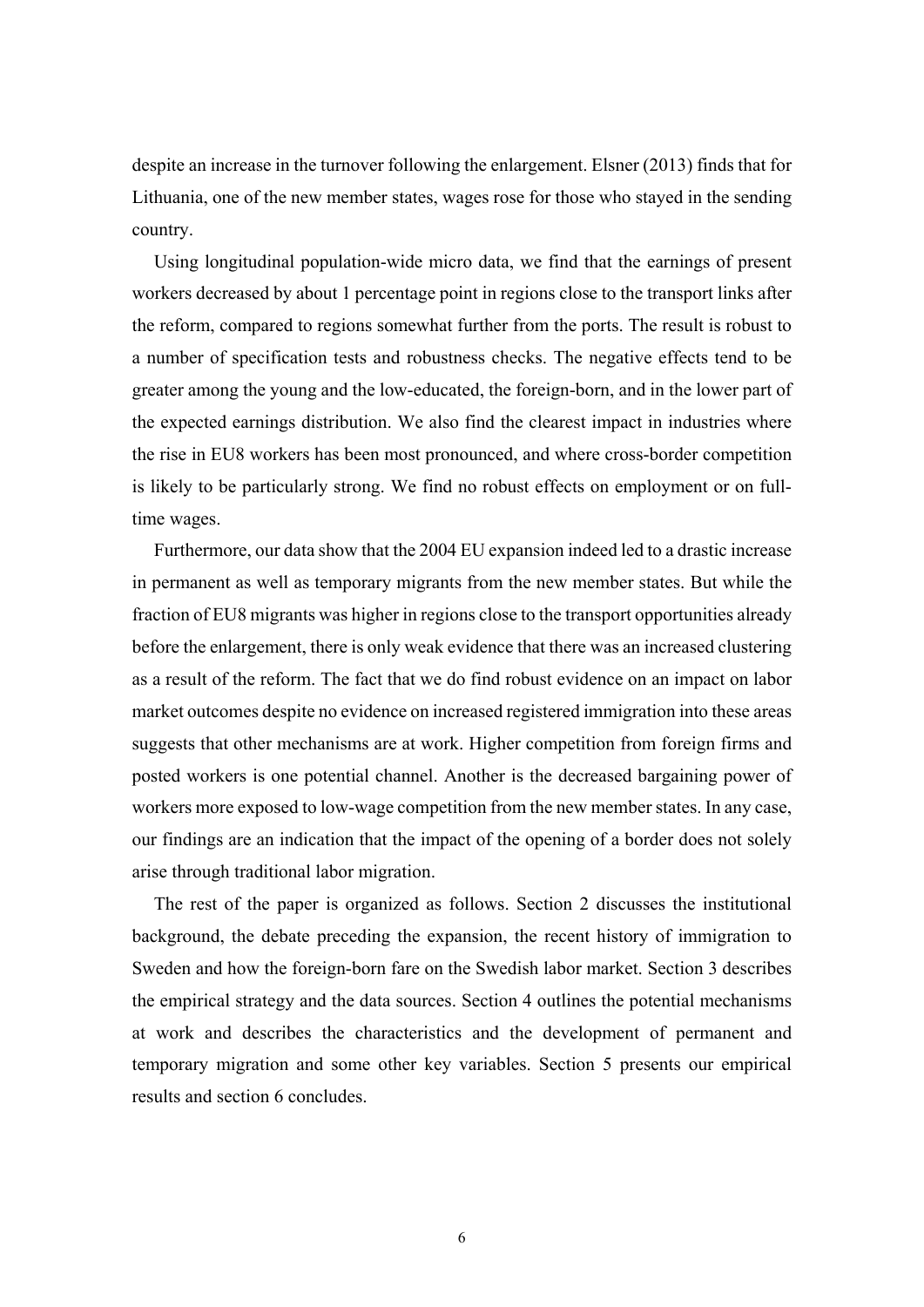## **2 Background and Institutions**

#### **2.1 Transitional Arrangements, the Debate Preceding the Eastern Enlargement and Post-Accession Migration Flows**

The free movement of workers between member states of the European Union is regulated by the EC Treaty, article 39. The Treaty guarantees freedom of movement of workers within the EU and promotes the removal of barriers to mobility. In the debate preceding the eastern enlargement in 2004, fears of social dumping and immigration of cheap labor from the new member states lead to the inclusion of a clause in the Accession Treaty in  $2003$  to limit this freedom.<sup>4</sup> The clause gave individual member states the right to restrict access to their labor markets for a maximum of seven years. During the first two years after accession access to national labor markets were fully regulated by national law and policies. Restrictions could then be prolonged for three plus two years if there were any serious disturbances (Kahanec, Zaiceva and Zimmermann 2010). Hence, the transitional period could not end later than April 30, 2011.

The Swedish debate contained the above-mentioned arguments and also emphasized the risk of attracting welfare-seekers (Doyle, Hughes and Wadensjö 2006). Against this stood e.g. the argument that since Sweden had actively promoted the enlargement it was not reasonable to implement restrictions. In the end, failing to reach an agreement on how to construct transitional arrangements, Sweden was one of only three countries who did not implement any (together with the UK and Ireland).<sup>5</sup>

As expected, the migration flow from the new member states increased after the enlargement (see also description below). The fears of mass immigration did not materialize and consequently most of the member states relaxed or abolished their transitional rules before the compulsory abolishment in  $2011$ .<sup>6</sup> An early evaluation from the European Commission pointed out that there was no apparent direct link between migration flows and the transitional arrangements put in place (Commission of the

<u>.</u>

<sup>4</sup> Individuals from Cyprus and Malta were not covered by these restrictions.

<sup>&</sup>lt;sup>5</sup> The UK and Ireland implemented some restrictions on access to social benefits. To qualify for welfare entitlements in the UK, workers from the new member states had to be in continuous employment for 12 months (Pollard, LaTorre and Sriskandarajah, 2008). In addition, migrants from the new member states in the UK were obliged to register on the Home Office administered Workers Registration Scheme (WRS). In Ireland, to gain employment or access state benefits, a personal identification number (Personal Public Service Number) was required.

 $6$  Greece, Spain, Portugal, Italy and Finland lifted their restrictions in 2006 followed by the Netherlands and Luxemburg in 2007. In 2008 France completely opened its labor market, Denmark and Belgium did so in 2009. Germany and Austria on the other hand did not lift their restrictions until the end of the transitional period in 2011.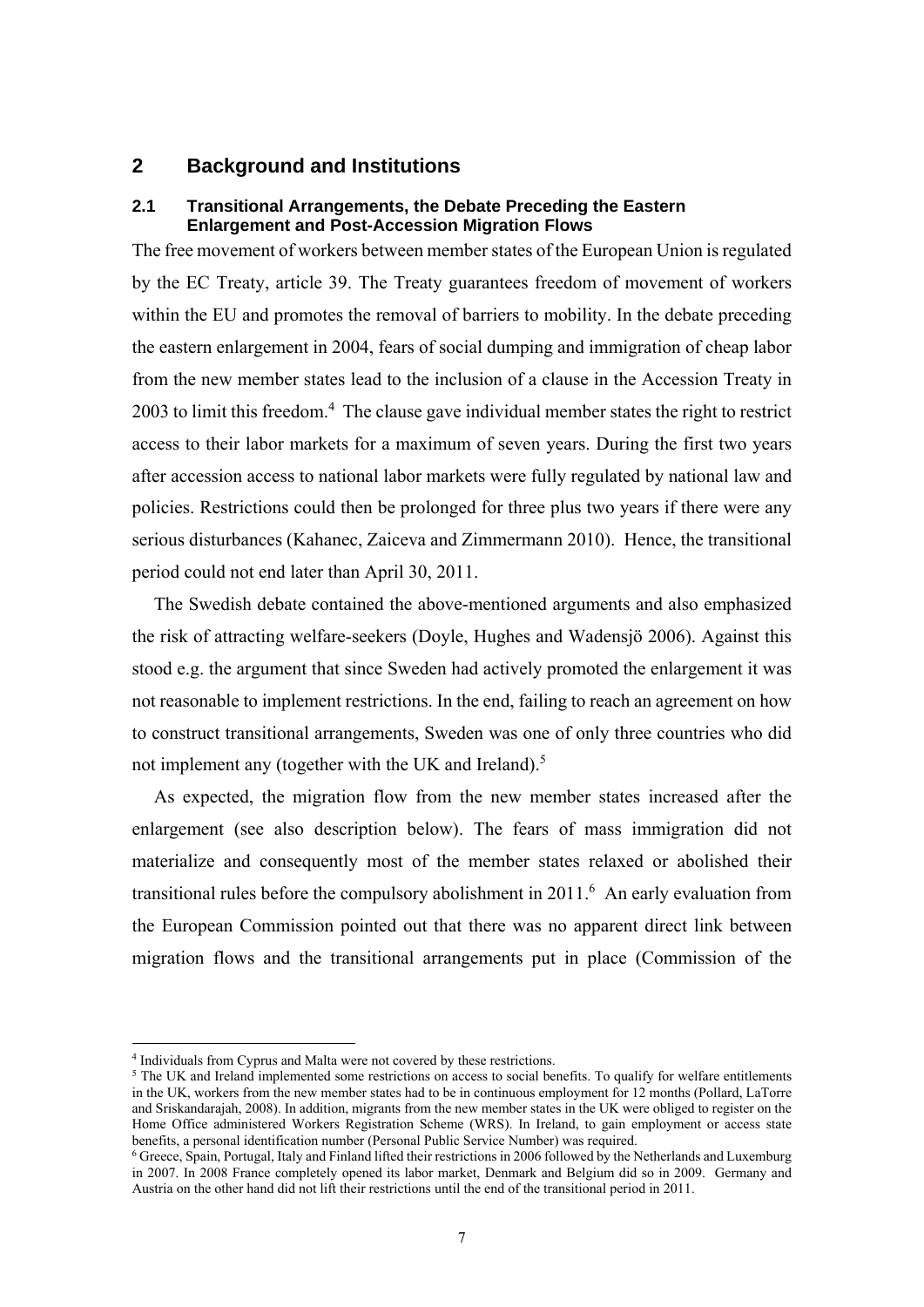European Communities 2006). This view was confirmed in a later report (Commission of the European Communities 2008).

Nevertheless there is clear evidence that the distribution of immigrants from the new member states throughout the European Union is uneven; Ireland and the UK have received the largest share of migrants in relation to population size (Commission of the European Communities 2008). The two countries alone received almost seventy percent of the migrants to the old member states since 2003, indicating that there has been some migration diversion to the countries that did not restrict access to their labor markets (Kahanec, Zaiceva and Zimmermann, 2010; Boeri and Brucker, 2005). The inflow to Sweden was more modest despite the open door policy (Gerdes and Wadensjö 2010). We will return to this in section 4.

A feature of recent intra‐EU migration is that temporary migration is becoming increasingly more common (see e.g. Blanchflower and Lawton 2010). Likewise is the posting of workers in other member states on the rise (Commission of the European Communities 2008; Dolvik and Eldring 2008), and possibly also the presence of foreign firms (this is further discussed in Section 4.4).

**2.2 Immigration to Sweden and the Foreign-Born in the Swedish Labor Market**  This section briefly sketches the recent immigration history to Sweden with a particular focus on migration from the EU8 countries. The period following the Second World War until the late 1970s was dominated by labor immigration from primarily Finland, Central and Southern Europe. Starting in the 1970s, there was a gradual shift toward immigration of humanitarian character. From the late 1980s, refugee migration and immigration for family reunification have been the predominant forms of migration to Sweden, although labor migration flows have remained non-trivial. Over the last four decades, the foreignborn population has been growing steadily, from 6.7 percent of the total population in 1970 to 14.3 percent in 2009. Parallel to the compositional change of the migrants to Sweden, the relative labor market performance of the foreign-born deteriorated. Sweden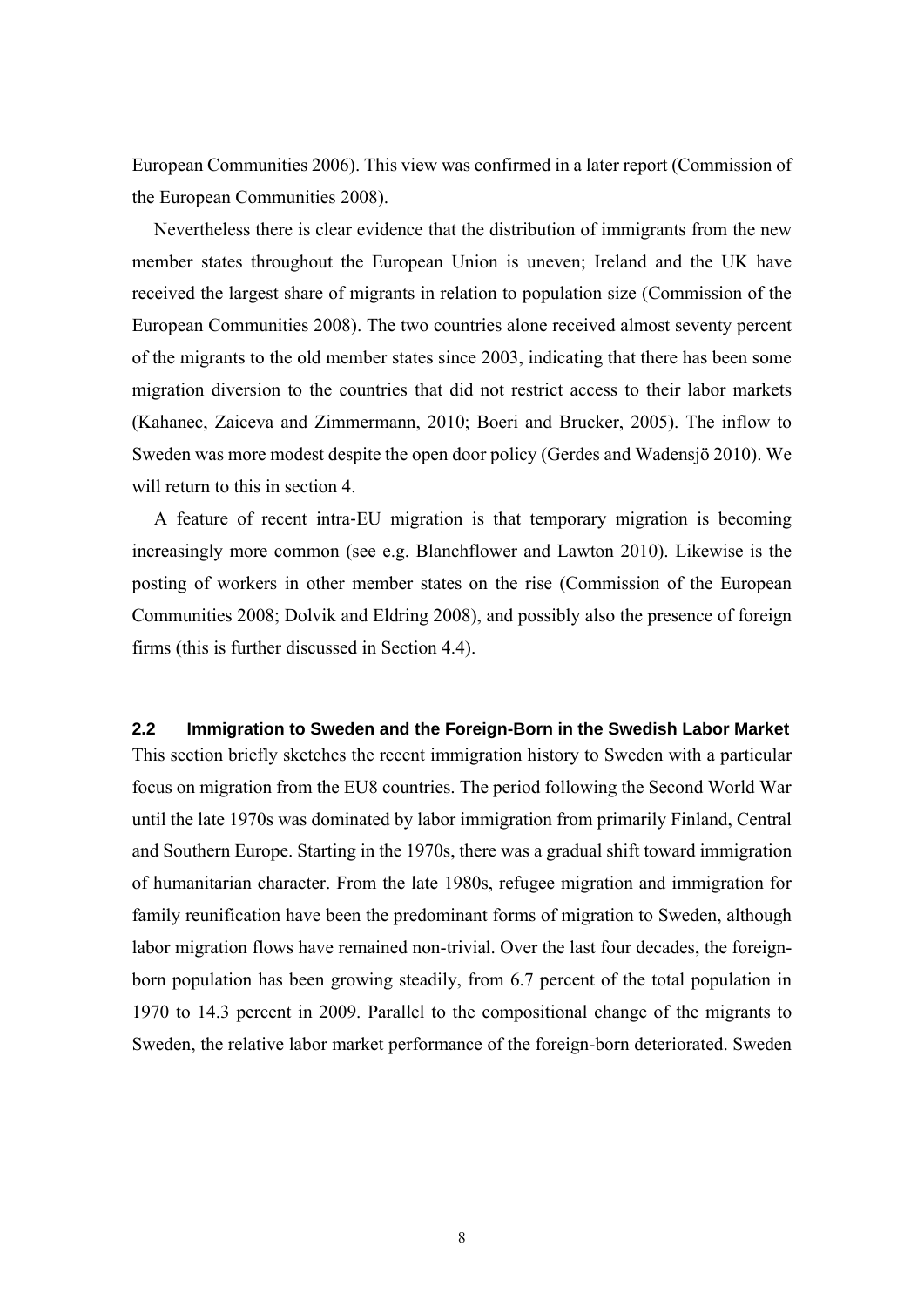is now one of the OECD countries with the highest relative foreign-born to native unemployment rates.<sup>7</sup>

In the post WWII period, political turmoil in the EU8 countries caused some limited waves of refugees to Sweden, from Hungary (1956–1957), the former Czechoslovakia (1968–1969), and Poland (1982). Migration from the Baltic States was very limited until the collapse of the Soviet Union in the early 1990s. The inflow of migrants from the new member states increased somewhat due to the fall of the Soviet Union but remained on relatively low levels until the EU enlargement. Female marriage migration is and has for the last couple of decades been a relatively large part of the flows from Poland and the Baltic countries to Sweden. Until 2004, women outnumbered men by a factor of roughly 1.5–2.5. After the enlargement, the situation reversed due to increased flows of a majority of male labor migrants. This recent migration will be further described below.

### **3 Data Sources**

1

#### **3.1 Data on the Native Population and Permanent Migrants**

Our main data come from administrative registers compiled into a database at the Institute for Evaluation of Labor Market and Education Policy (the IFAU database). The data we use cover the total population aged 16–64 years old for each year during 1994–2008 in southern Sweden (counties of Skåne, Blekinge, Halland, Kronoberg and Kalmar). It was mainly collected by Statistics Sweden, with the registers including LOUISE, RAMS and RTB. LOUISE contains information on age, gender, marital status, children, education, country/region of birth, immigration year, employment status, earnings, and region of residence. RAMS is a linked employer-employee database that contains individual information on employment spells and earnings from different employers. Employer information includes industry and the geographical location of firms and their establishments. RTB is a population register from which we retrieve information on country of birth. See appendix A1 for variable definitions.

The population-wide information on labor market outcomes comes from tax registers. These do not include wage information. The database however also contains wages

 $<sup>7</sup>$  There are of course large discrepancies within the group of migrants, where those arriving for humanitarian reasons</sup> and succeeding family members perform substantially worse than labor migrants from EU and OECD countries. See e.g. Eriksson (2010) for an overview of studies on immigration and ethnicity in the Swedish labor market.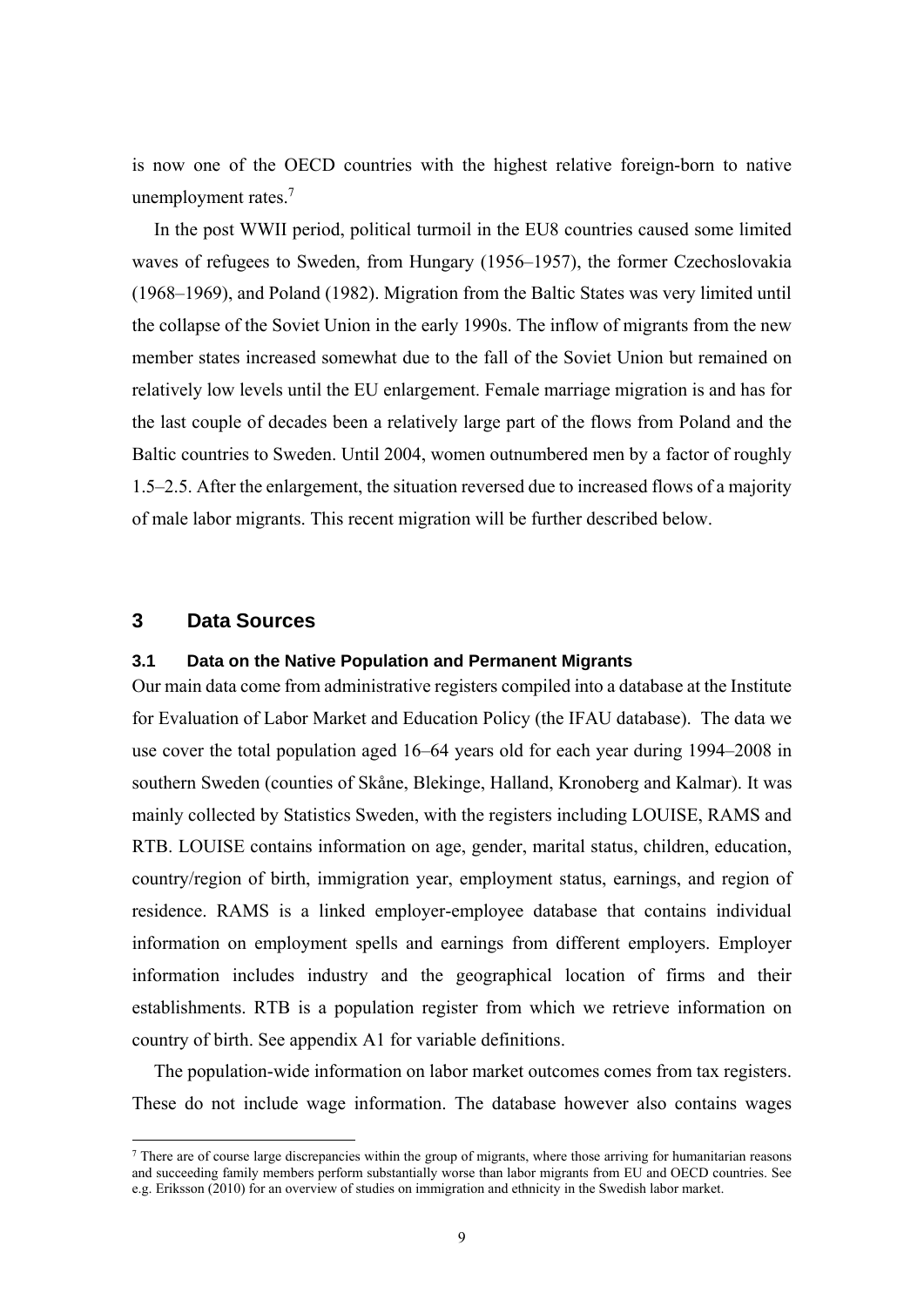(corresponding to full-time monthly) for all public sector employees and for a sample covering about 50 percent of private sector employees. The sample is stratified by firm size, so that small firms are underrepresented. We will use the wage data in a supplementary analysis.

The data cover the entire population of people living in Sweden on a permanent basis. Some countries of birth are grouped in the data for confidentiality reasons, but we are able to separately identify individuals from all of the new member states except from Slovenia, Malta and Cyprus. This is likely to be a small concern as the post-accession migration inflow is dominated by migrants from Poland and the Baltic States, i.e. Sweden's neighbors across the Baltic Sea (see Section 4). Migrants from Malta, Cyprus and Slovenia make up less than one percent of the change in the total stock of migrants from the new member states between 2004 and 2010. All registers are linked by an anonymized personal identification number.

#### **3.2 Data on Temporary Immigration and International Mobility**

For an immigrant to enter the "registered population" and be included in the data described above, the basic rule is that the expected duration of the stay (given work and residence permits) should be at least 12 months. The foreign-born meeting this criterion enter the population described above. Temporary migrant workers enter on shorter work permits and are typically not included in the registered population. To describe the increasing presence of temporary workers, we also use data on short-term migrant workers, taken from Statistics Sweden. This information has to our knowledge not been used in previous academic work.

The primary data source for information on temporary immigrants is a tax register that includes tax payments of persons that pay Special Income Tax for Non-Residents (Särskild inkomstskatt för utomlands bosatta). All persons who stay in Sweden less than six months are entitled to pay lower taxes than permanent residents. The administrative records include data on gender, age, nationality, income, and employers. Our data also include information on persons that do not apply for the special income tax but stay no longer than six months, and persons that stay in Sweden longer than six months but less than a year, all of which are excluded from the regular population registers. The dataset is combined with firm-level data from FRIDA, a firm database managed by Statistics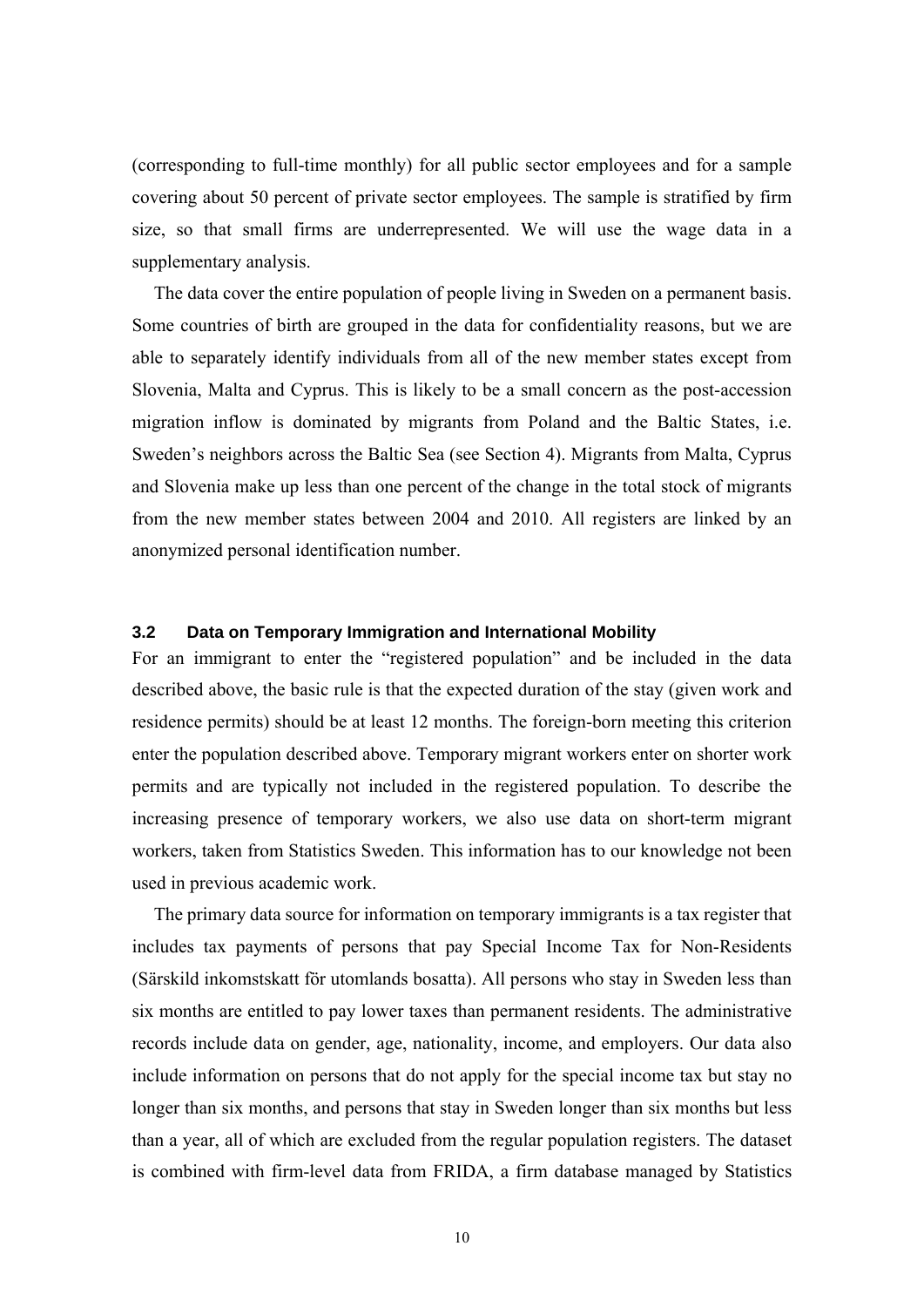Sweden, which contains the geographical location of the firm and workplace, industry, sector and number of employees of the respective firms. The quality of the dataset is in some dimensions poor, e.g. the coverage of the origin of the workers is low, but it is useful for a description of the change in migrant characteristics that followed the enlargement.

#### **3.3 Transports**

Finally, for descriptive purposes we also make use of travel statistics from the Swedish Institute for Transport and Communications Analysis (SIKA). The data contain information on passengers arriving to Sweden and is used to show how travel patterns between the new member states and Sweden have changed after the enlargement in 2004.

## **4 The Studied Regions and the Development since the Enlargement**

This section first presents the regions included in the analysis and the way these are classified into treatment and control areas. Then we present descriptive characteristics on the estimation sample and the populations of the treatment and control areas prior to the reform. This is followed by a brief characterization of the development of travel patterns between EU8 countries and Sweden and a somewhat more detailed description on temporary migrants.

#### **4.1 The Studied Regions**

The broader question under study is whether the labor market outcomes of present workers are affected by changes in market conditions brought by migration policy reform. It is very difficult to derive plausible estimates of the impact on the national workforce following a change at the national level. Our strategy is instead to investigate whether those who are likely to be more exposed to increased competition and other changes, fare differently than those who are less exposed to the direct results of the reform. We use proximity to transport opportunities as an indication on potential exposure.

There are of course many ways to travel from the EU8 countries to Sweden. To avoid endogeneity and selection problems, we restrict the analysis to pre-existing transportation links. Since airlines are arguably more mobile, we focus on ferry lines. Furthermore, we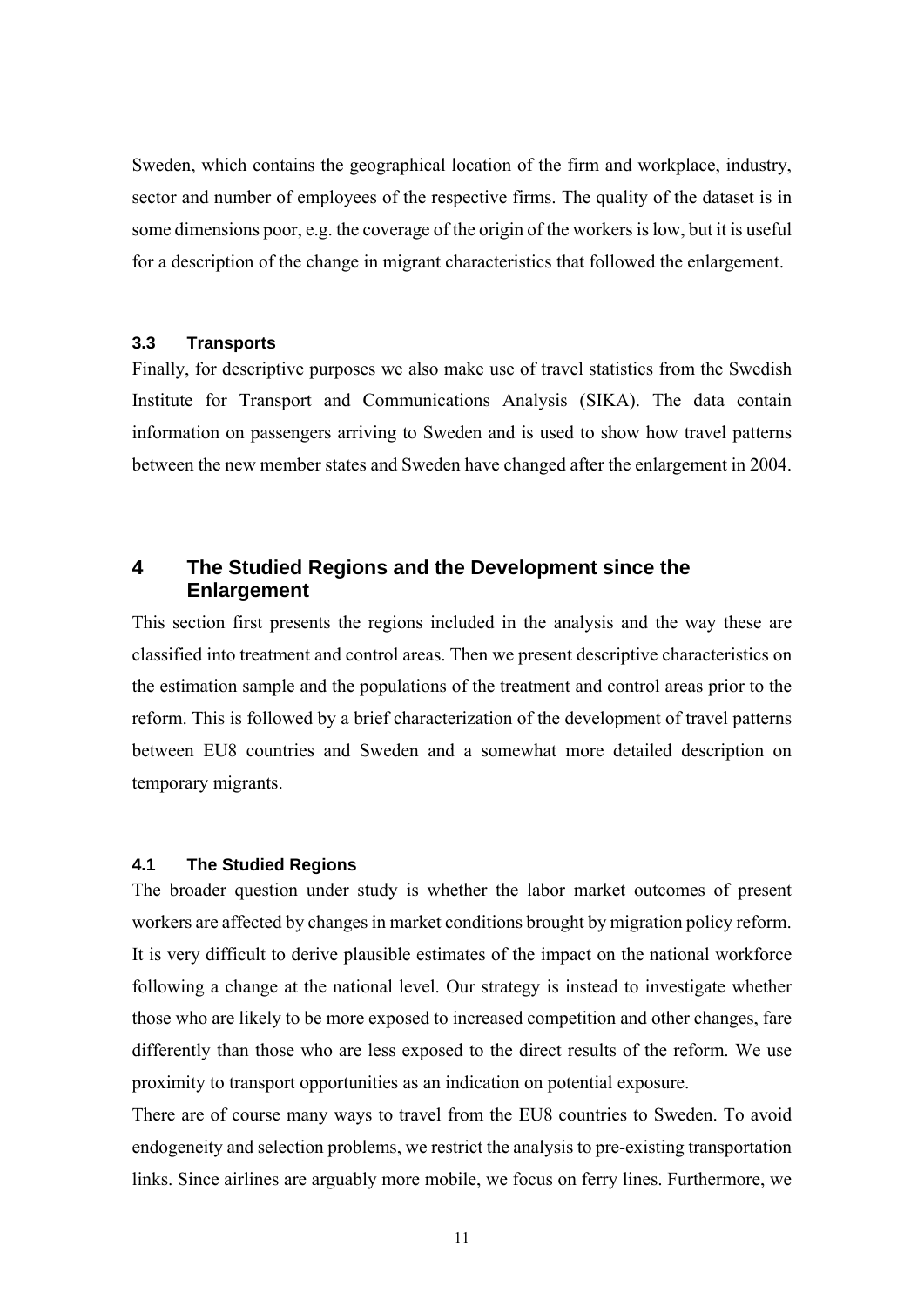exclude ferry lines to the Stockholm region, for which it is very hard to find a suitable comparison region. These restrictions leave us with ferry lines to four municipalities in southern Sweden: Karlskrona, Karlshamn, Ystad and Trelleborg (see Figure 1). We also restrict the dataset to Södra Götaland (south of the red areas in the figure).

#### [Insert Figure 1 here]

1

Our baseline analysis uses 50 km as the divider; municipalities whose center is within this distance from a ferry line harbor are treated, areas further away (but in the Södra Götaland region) are in the control group. We will also present results using a 25 km delineation, and also discuss several variations and robustness checks defining the control group in different ways. Overall, the results are robust to these variations. Furthermore, we present results from an analysis restricting the overall sample to the county of Blekinge (in the southeast, including the ferry ports of Karlskrona and Karlshamn).

#### **4.2 Estimation Sample and Pre-Treatment Characteristics**

Our baseline estimation sample consists of individuals born outside the EU8 countries (i.e. native Swedes and other foreign-born), 16–64 years old, living in Södra Götaland (the counties of Skåne, Blekinge, Halland, Kalmar, and Kronoberg). We draw repeated cross sections for the years 2000–2008, imposing these restrictions annually.8 The first column of Table 1 describes this sample. Average age is close to 40, about 40 percent have children living at home, and a slightly higher fraction is married. A quarter of the individuals have less than high school education, whereas approximately 30 percent have some tertiary education. The employment rate is 71 percent and annual earnings were on average 176,000 SEK during the period. The industry structure contains no big surprises; many people are employed in manufacturing, trade, health and education.

Our analysis hinges on the assumption that had the treatment and control regions been subject to the same shock, the development would have been the same. We will discuss and test the plausibility of this assumption below. But a starting point is to see whether the regions are similar in important dimensions. Columns two and three of Table 1 present

<sup>8</sup> Exploiting the panel data including individual fixed effects yields very similar baseline results, but becomes cumbersome considering the number of individuals included.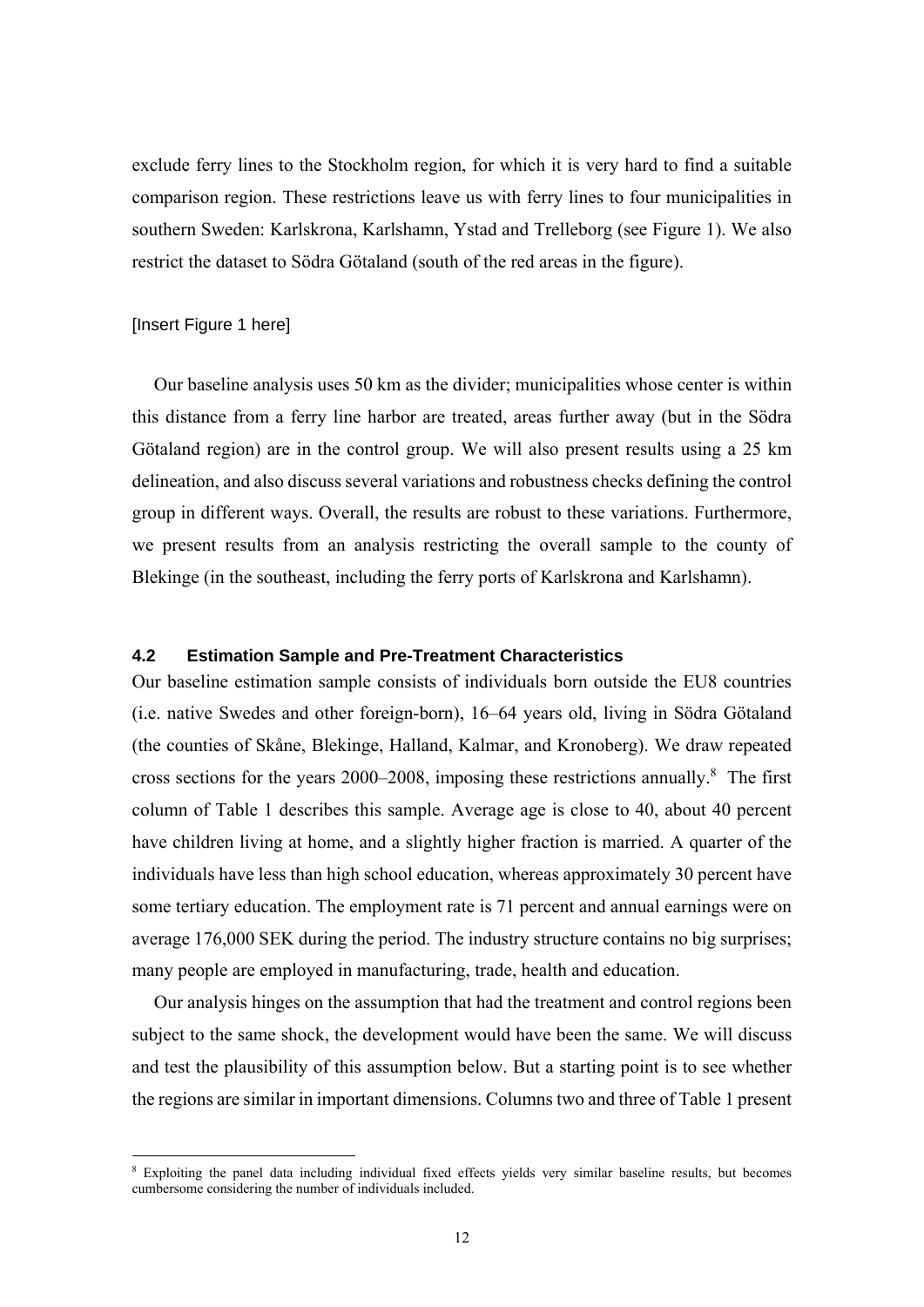characteristics for the baseline (50 km) treatment and control areas in the years prior to the EU enlargement. The demographic characteristics of the treatment and control areas are rather similar concerning age, gender, marital, and family characteristics. The level of education is slightly higher in the control group. The biggest difference is seen in the fraction foreign-born, which is higher in the treatment group as it includes Malmö, the largest and most immigrant dense city in the region. $9$  As for the individual economic outcomes, they are too quite similar across locations, although the employment rate is a bit higher in the control areas. Although there are some differences, the industry structure is also rather similar in the two groups. In other words, it does not seem like near-harbor areas are very different from the neighboring areas situated somewhat more distant from the transportation nodes.

[Insert Table 1 here]

1

#### **4.3 Permanent and Temporary Migration from EU8 Countries**

Following the 2004 enlargement, Södra Götaland experienced a rather rapid increase in the presence of permanent migrants from EU8. After increasing only slightly since the year 2000, the number of EU8 migrants (age 16–64) living in this part of Sweden rose from 19,000 in 2003 to more than  $25,000$  in  $2008$ <sup>10</sup> Still, this group of migrants constitutes only a limited part of the population, with the fraction going from 1.5 to slightly more than 1.9 percent. In absolute terms, people of Polish origin constitute the majority of the previous and recent permanent migrants from EU8, but in relative terms there have also been substantial increases in the number of immigrants from the Baltic countries. Those that have arrived post-enlargement are younger, to a larger extent male and have less schooling compared to migrants still living Sweden that arrived prior to the enlargement (see Table A2 in the appendix). Furthermore, in comparison with the earlier cohorts, the post-enlargement migrants were much more frequently represented in the agricultural sector, the construction sector and within real estate, renting and business activities and underrepresented within the health and social work sector.

<sup>&</sup>lt;sup>9</sup> As discussed below, the results are robust to dropping Malmö from the data.<br><sup>10</sup> Own calculations using the IFAU data. Nationally, the number of permanent residents age 16–64 born in a EU8 country rose from  $55,000$  to more than  $75,000$  from  $2003$  to  $2008$ .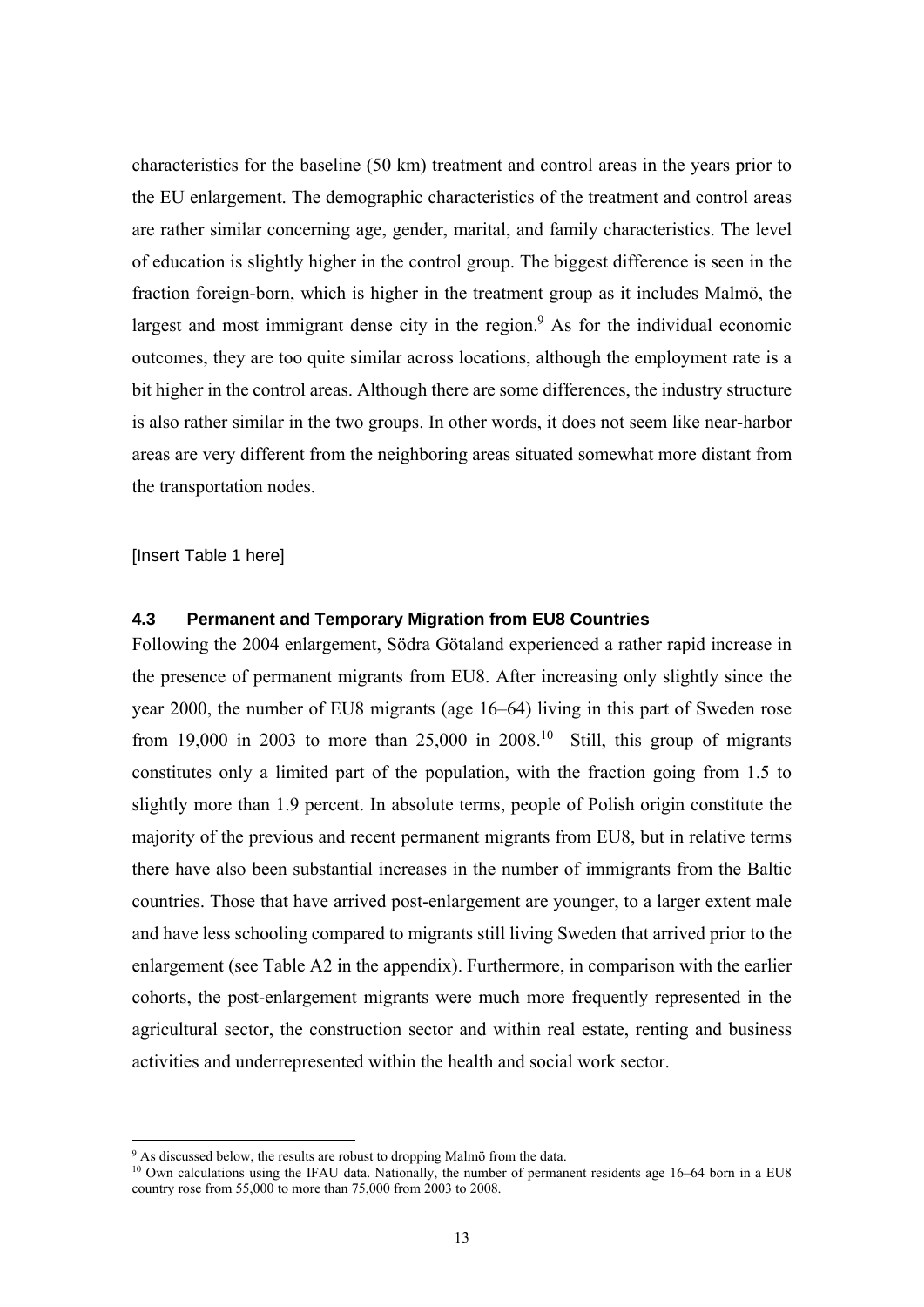In terms of our identification strategy, how different demographic groups are located relative to the ferry lines is also relevant. It turns out that while the EU8 migrants in southern Sweden are relatively more concentrated within the 50 km limit (47 percent compared to 33 percent of the natives), they are not overrepresented in the harbor municipalities themselves. However, the recent permanent migrants tend to settle in these locations slightly more frequently compared to previous cohorts.

Passenger traffic statistics provide another indication on the increased exposure of the harbor regions. Figure 2 below shows the development of the number of passengers arriving by ferry from Poland, Estonia, Latvia and Lithuania to Swedish ports. Clearly, there has been an increase after the enlargement. In absolute numbers, the largest increase in the number of travelers was from Poland and Estonia. In relative terms the increase was larger for passengers from Latvia and Lithuania. By contrast, passenger ferry traffic from other countries (Denmark, Finland, Germany and the UK) did not change much during the period (not in figure). Worth noting is also that a recent survey indicates that the by far most common mode of transport to Sweden for Polish visitors is by ferry (IBIS 2011).

The four ports we study are those in Ystad and Trelleborg in the county of Skåne and Karlskrona and Karlshamn in the county of Blekinge (see Figure 1). The passenger lines include e.g. the line between Ystad and Świnoujście in Poland which has been in place since at least the 1960s. The traffic from Trelleborg, situated close to Ystad, is more orientated towards Germany with passenger lines to various destinations, including Sassnitz located close to Polish border. The traffic directly to Poland has been more periodic with direct lines serving Świnoujście. In Blekinge, the ferry line between Karlskrona and Gdynia, the port city close Gdansk in Poland, has carried passenger during the last decades while the ferry lines from Karlshamn primarily serves different destinations in the Baltic countries.

 The ferry lines to/from Poland and the Baltics serve regions that have a relatively high population density in comparison to the destinations in Sweden. For example, the Pomeranian Voivodship, the region in Poland in which Gdansk is located, had around 2.2 million residents in 2013. The West Pomeranian Voivodeship that includes Świnoujście, had 1.7 million residents the same year. This could be compared to the populations of Skåne (1.2 million) and Blekinge (150,000). With regards to the destinations in the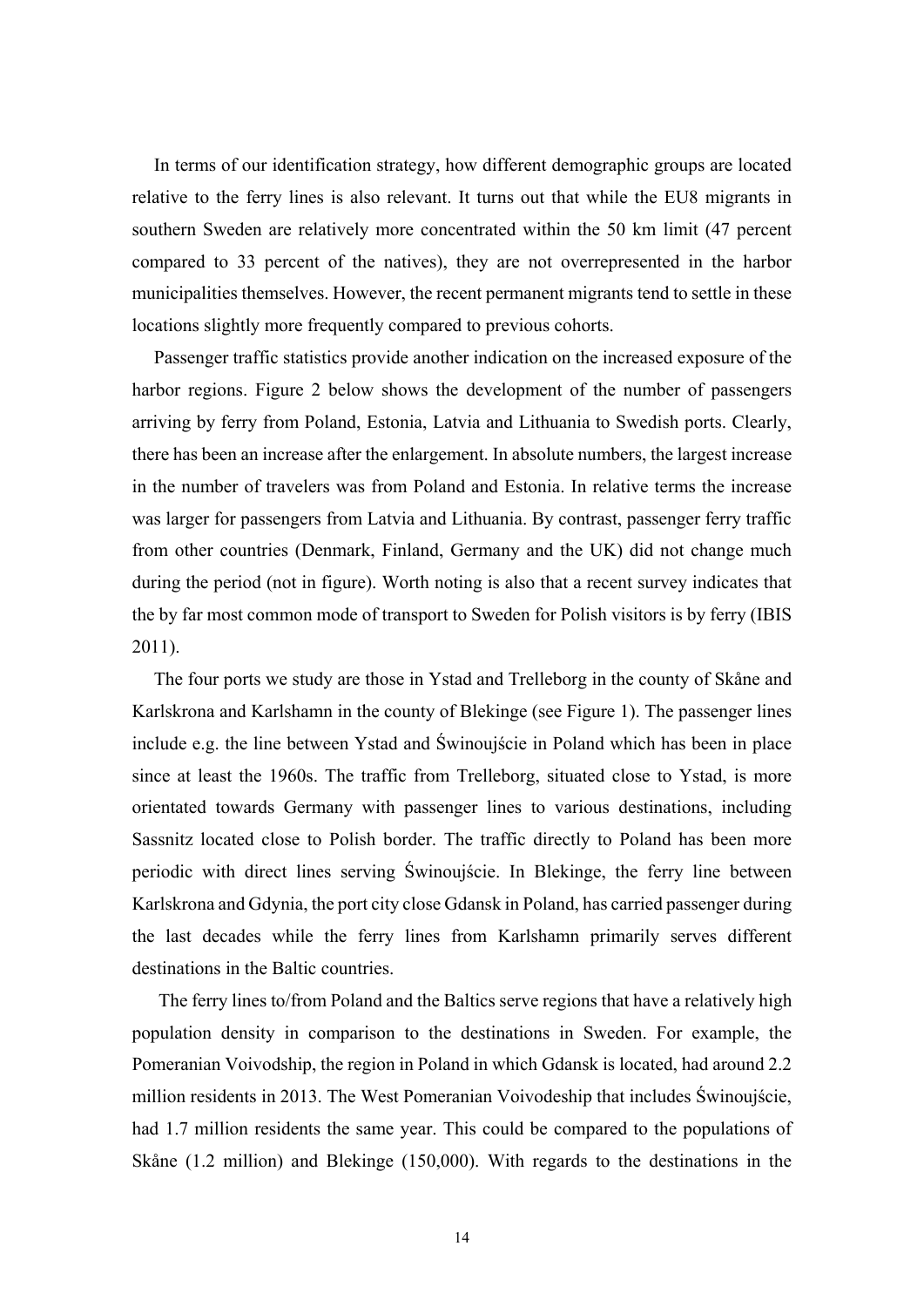Baltics, e.g. Klaipeida and Liepaja, both destinations are located in regions with a population that is twice as large as the one in Blekinge. Thus, it should be clear that the EU8 catchment areas for the ferry lines are fairly large in terms of relative population.

[Insert Figure 2 here]

1

#### **4.3.1 Temporary Migrants**

As an indication of increased labor market competition, the temporary labor migrants are of particular interest. Table 2 shows characteristics for EU8 nationals among the temporary workers during 2000–2008. From the upper panel of the table it is clear that the number of migrants has increased over time, starting before the EU expansion, but at an increased pace following the accession.<sup>11</sup> An increasing majority of the workers are males, on average around 30 years of age. After 2004, the temporary workers on average stay longer in Sweden and have higher income both in total and from their main employer. Note that the average total earnings are only slightly higher than the average income from the main employer, suggesting that most workers have only one employer. In other words, there is an increased presence of labor from the new member states, both in terms of individuals and in terms of effective labor.

The lower panel of the table also suggests that the distribution across industries has changed rather dramatically. Before 2004 most temporary workers from the EU8 countries were found in the agricultural sector. Short-term contracts for these workers have for a long time been an established part of the production, and this has been particularly common in southern Sweden. As the Swedish labor market became generally available for the new member states, the share working in agriculture has decreased a lot, even though the absolute number has actually increased somewhat. The table reveals major increases in construction, business services and trade (including retail). The increased presence in these industries is a pattern found also for permanent migrants.

Table 3 shows the distribution of EU8 temporary migrants relative to the ferry ports. Compared to the permanent population, the temporary migrants tend to be somewhat more concentrated to the areas close to the ports, but not necessarily in the harbor

 $11$  The nationality information in the data is incomplete. While the broader picture should be correct, one should be cautious regarding interpretations of the detailed information. See also the discussion in Section 3.2.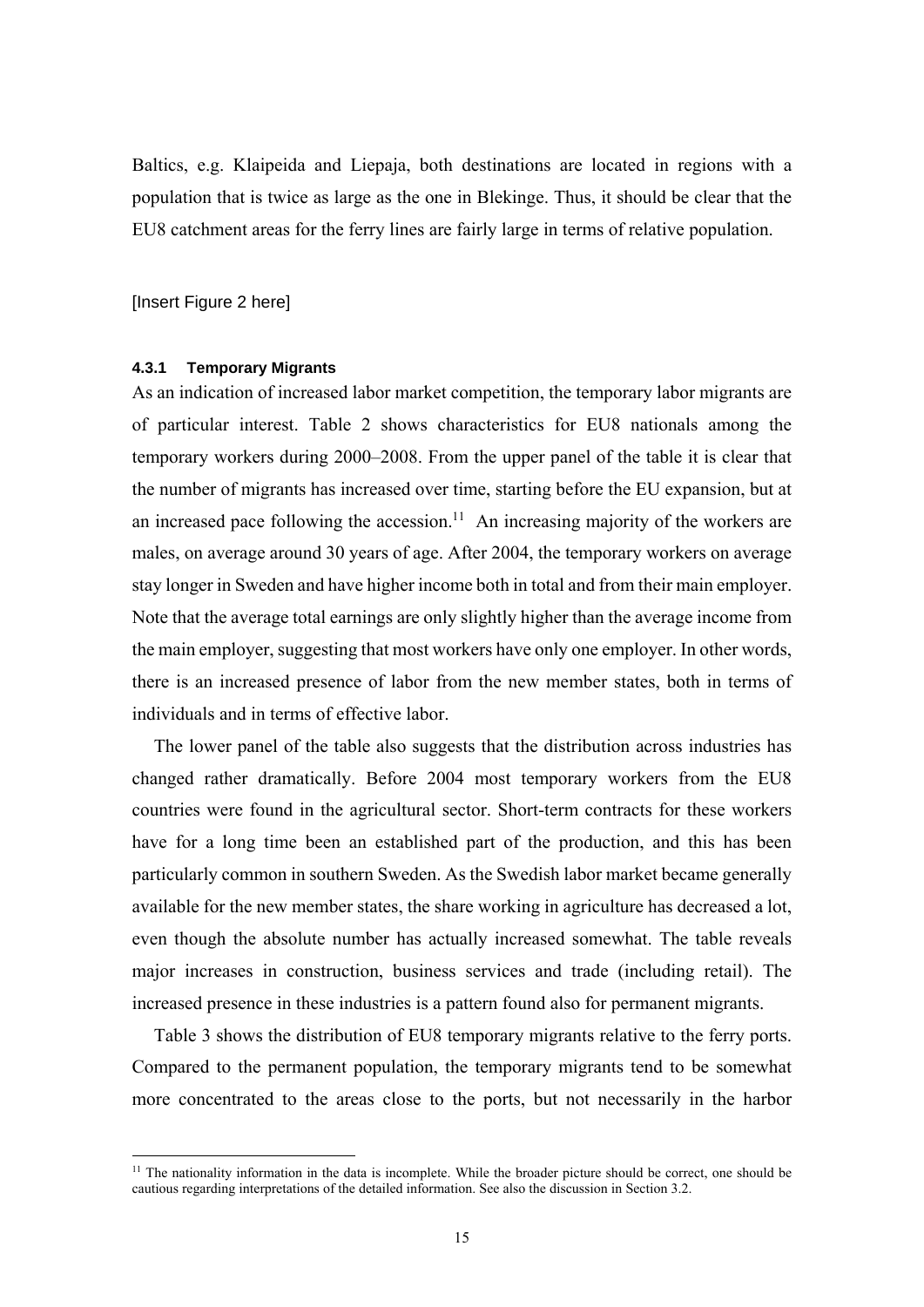municipalities. The development over time is somewhat hard to interpret. There is an increase in concentration starting already in 2002 and then a tendency to a decline in the later periods. The table thus gives no clear indications that the EU enlargement affected the location patterns of these migrants. Of course, it is not clear why we should see an impact

[Insert Table 2 here]

[Insert Table 3 here]

#### **4.4 Summary and Interpretation of Descriptive Patterns**

The statistics presented above clearly show that the 2004 EU accession meant a greater overall inflow and presence of workers from the EU8 countries to Sweden. What is not so clear from the data, however, is whether the increased immigration affected the harbor regions to a greater extent. The location patterns of permanent migrants do not indicate that this would be the case, and the temporary migrants exhibit patterns that are hard to interpret.

On the other hand, travel statistics show a very marked increase in the numbers going to and from the new member states. It seems fair to argue that the economic impact of such changes should be larger in the areas where the transport links are located. It should also again be emphasized that we do not have information on the presence of posted workers or let alone irregular labor migration. Such workers are arguably more short-term by nature, and it is then reasonable to expect travel costs to play a bigger role. Of course, one could also hypothesize that the threat effect of cross-border competition is bigger the closer one gets to the competing firms and workers. The importance of such mechanisms is, however, extremely hard to quantify.

In sum, this means that whether the harbor regions were differentially affected by the EU expansion is an empirical question. Our description of the treated and non-treated areas above suggests that they fulfill reasonable requirements on similarity for the empirical analysis.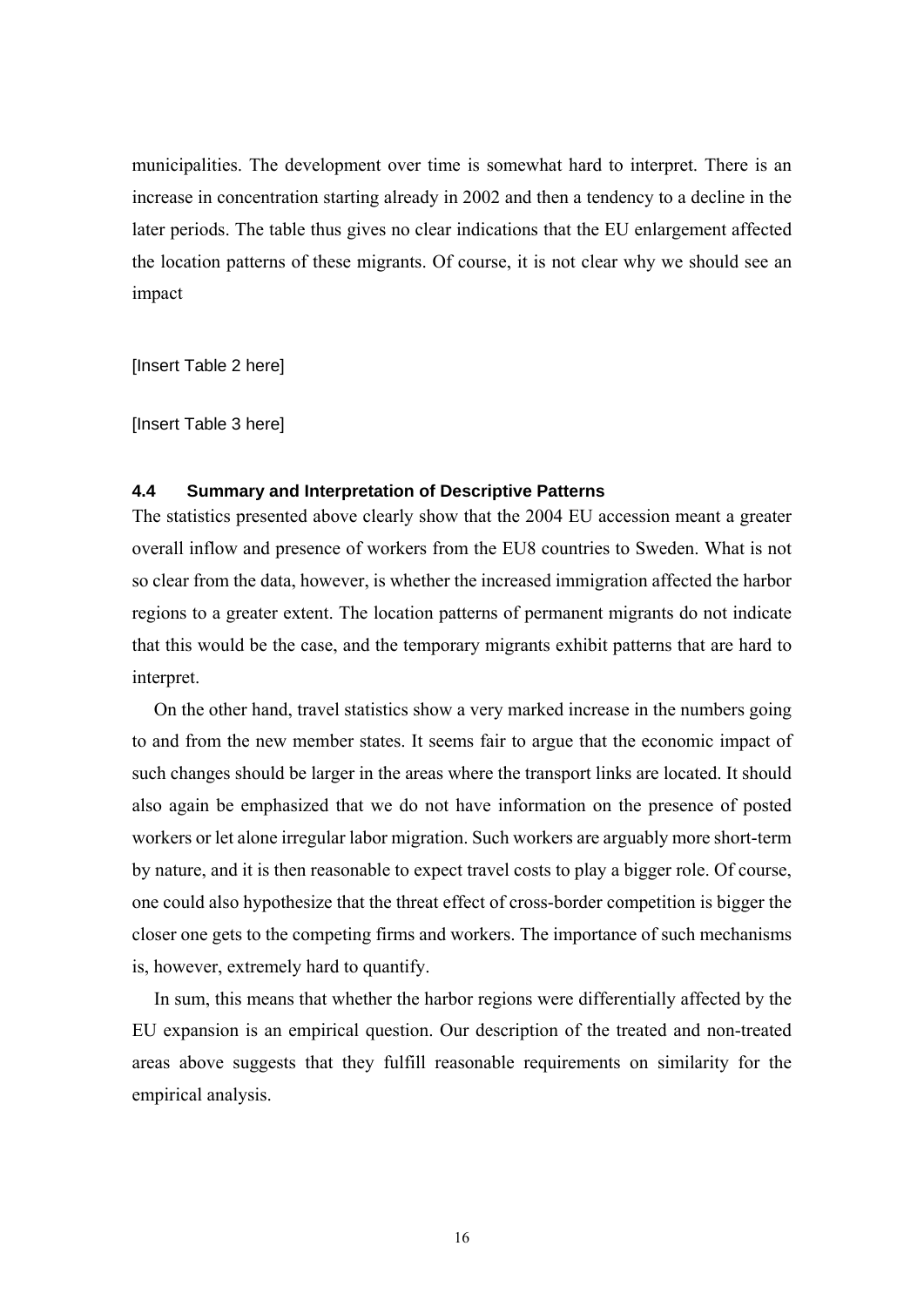### **5 Empirical Analysis**

This section presents the empirical analysis. We begin by describing the empirical specification and discussing ways of strengthening its credibility. Then we turn to the baseline results studying individual labor outcomes in treated and non-treated regions, pre- and post-enlargement. We then proceed by presenting robustness checks and variations, and also discuss heterogeneous effects by background characteristics, across the earnings distribution, and across industries.

#### **5.1 Empirical Specification**

Our approach to investigating the impact of migration policy reform is to compare those who are likely more exposed to the effects of the enlargement opening up national borders, to those who are arguably less affected. Our empirical model is essentially a difference-in-differences specification, comparing the development of labor market outcomes in treated areas to the development in non-treated areas. Our baseline model has the following structure:

$$
y_{ijt} = a + X_{it}\beta + \varphi_t + \theta_j + D_{jt}\gamma + \varepsilon_{ijt}
$$
 (1)

where  $y_{i}$  is the labor market outcome (employment, log annual/monthly earnings or log wage) of individual i in municipality j at time t.  $X_{it}$  is a vector of individual control variables (age, age squared, educational attainment, civil status, children in household, sex, region of birth (native/foreign-born), and industry (60 categories)),  $\varphi_t$  is a vector of time fixed effects, and  $\theta_i$  is a set of municipality fixed effects.  $D_{it}$  is an indicator variable taking the value one in the treated regions after the EU expansion (from 2004 and onwards), zero otherwise.  $\gamma$  is thus the parameter of primary interest capturing the average difference in pre-post development across treatment and control areas. We also try augmenting the specification above by linear/quadratic municipality specific time trends. Throughout we will cluster the standard errors by municipality, thus allowing for dependence across individuals living in the same location (also in different years).

For our analysis to capture a causal parameter, it must be the case that had the treatment and control areas been exposed in the same way, we would have expected to see the same development in the treatment as in the control group. This is by definition an identifying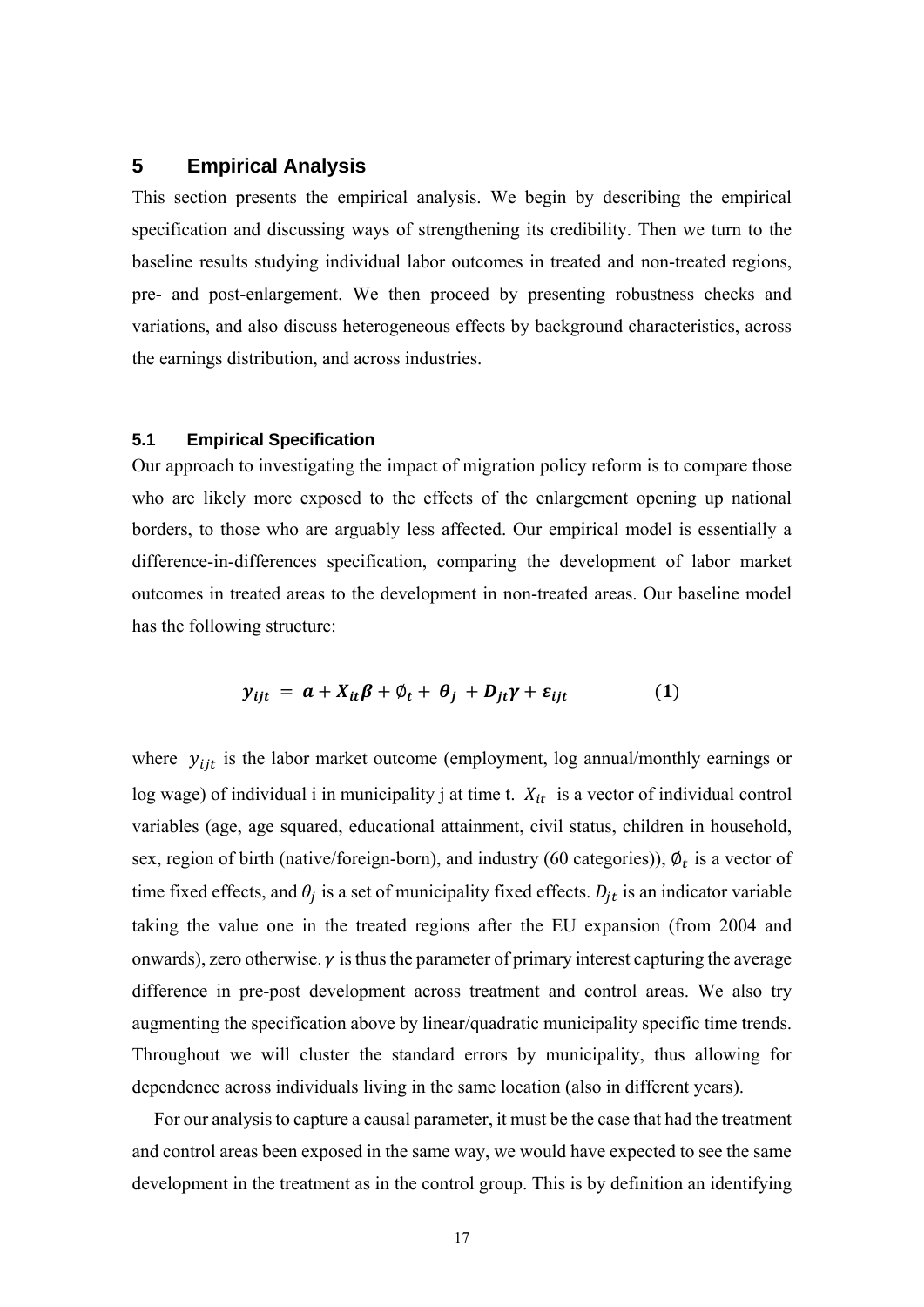assumption that cannot be tested strictly. The above-described similarity in terms of individual demographic and economic characteristics, as well as in industrial structure could however be taken to indicate that this is a plausible assumption.

Yet another way to get some notion of the credibility of the specification is to perform a "placebo analysis". Table A3 shows results from an analysis using data for the years 1994–2002 (rather than 2000–2008) and "moving" the time for the reform to 1998. The idea is of course that a specification that handles the development over time well, and does not find "effects" where there should be none, has some credibility in working well also in the actual reform period. As can be seen in the table, the estimates are all small, and none of them are statistically significant at conventional levels.

#### **5.2 Baseline Results**

1

Table 4 below presents the baseline results on employment and earnings. Column (i) uses specification (1) above, columns (ii) and (iii) introduce also linear and quadratic trends respectively. In the interest of space, we display only the estimates of primary interest (full results are available upon request).

Starting with employment in the upper part of the table, column (i) suggests a small but statistically significant negative impact in the order of 0.6 percentage points on those living closer to the ferry ports in the years following the enlargement. But this result is sensitive towards the inclusion of municipality specific trends; in columns (ii) and (iii) the point estimates are close to zero. There is thus no strong evidence that employment was at all affected.<sup>12</sup>

The picture changes when we turn to annual earnings, where also the quite demanding specification (iii) suggests a significant negative impact in the order of 1 percent. The estimates from specifications (i) and (ii) are somewhat larger in absolute terms, but the overall impression is that the results are quite stable across specifications. The third outcome measure used in Table 4 is monthly earnings in the main employment spell covering the month of November. The logic for using this measure is that it reflects the individual's position and connection to one employer at a time of the year when seasonal

 $12$  The employment measure used in the main analysis is constructed by Statistics Sweden. It follows the ILO definition and is defined as having worked at least one hour per week in November when the information is collected. Using other definitions does not alter the results. See column one and two in appendix A6 for additional results.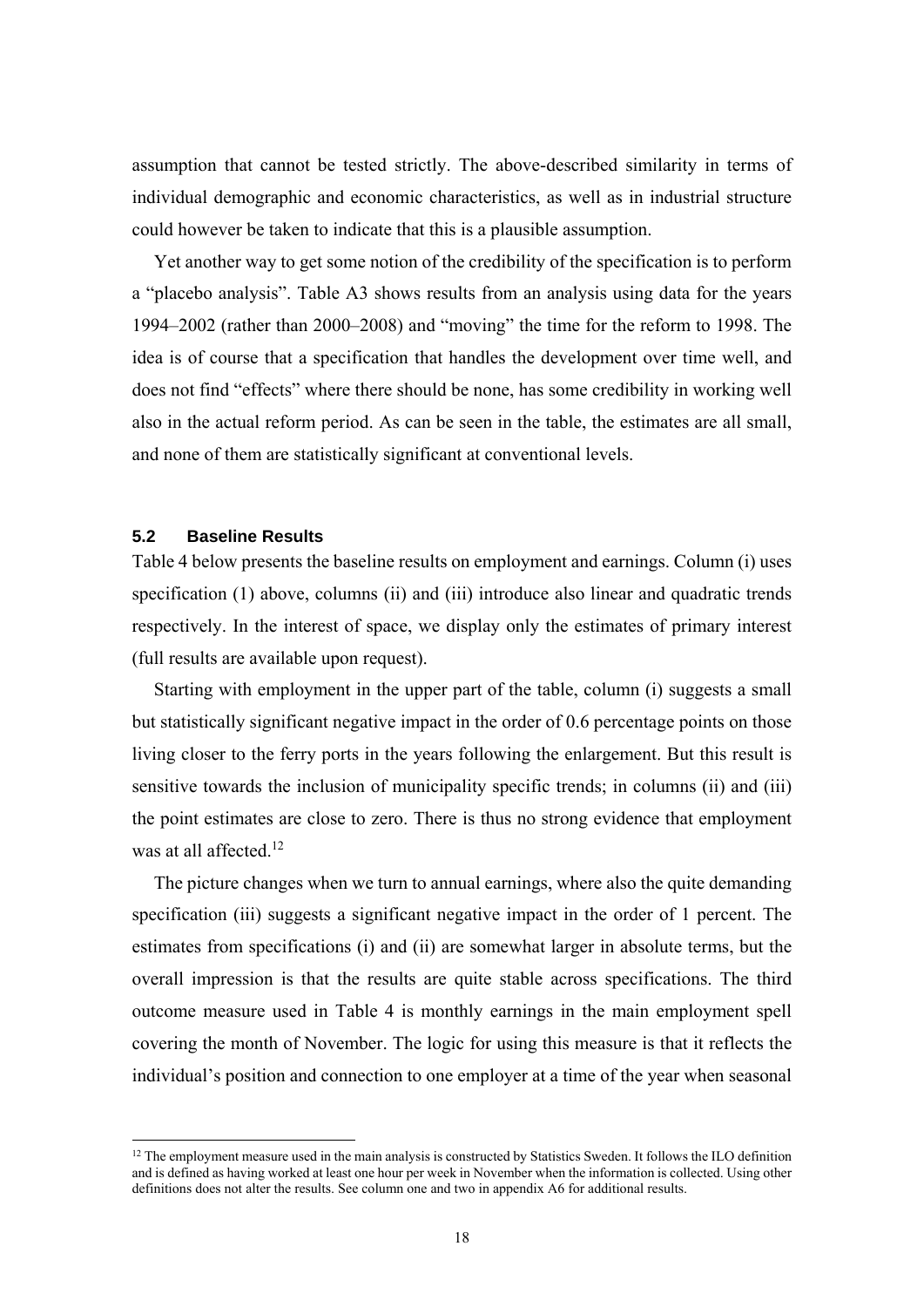work is less common.<sup>13</sup> The results for this outcome confirm the negative impact found for annual earnings.

In sum, the estimates suggest a modest but rather robust impact of being closer to the recently accessed countries. It should be stressed that this is not an estimate of the average impact on the Swedish labor market of the EU 2004 enlargement; it is the difference in the impact between locations close to and a little further away from the transport links. The overall impact may be positive or negative, or for that matter zero.

[Insert Table 4 here]

#### **5.2.1 Wages**

Many of the mechanisms discussed in the introduction would predict an opening of the border to influence the price of labor, e.g. through an increased supply or through a change in the bargaining power of the agents. But one could also hypothesize, particularly in a labor market with high union coverage and collective bargaining, that earnings could also be influenced through a change in hours.

Table 5 presents estimates of wage impacts using the sample data described in Section 3. We choose to report the results by sector (and worker category where available), partly to get a more detailed picture, partly to reflect the differences in data coverage (remember that the public sector is fully covered, but that the data for the private sector is a stratified sample where larger firms are overrepresented).

The table shows that there is very limited evidence of any impact on (full-time equivalent) monthly wages. The only significant point estimate is found for workers in the municipal government, when using the model including quadratic municipality specific trends. One could argue that it is reasonable to find effects in this sector. The local governments are responsible for day care, schools, elderly homes, streets and parks, and are major employers hiring a lot of low-wage manual labor. Despite this, and the fact that model (ii) is arguably the preferred specification, we would urge a great deal of caution in interpreting the evidence as saying that there is any impact on wages.

#### [Insert Table 5 here]

1

<sup>&</sup>lt;sup>13</sup> November is usually the month for measurement of annual employment and wage statistics in Sweden.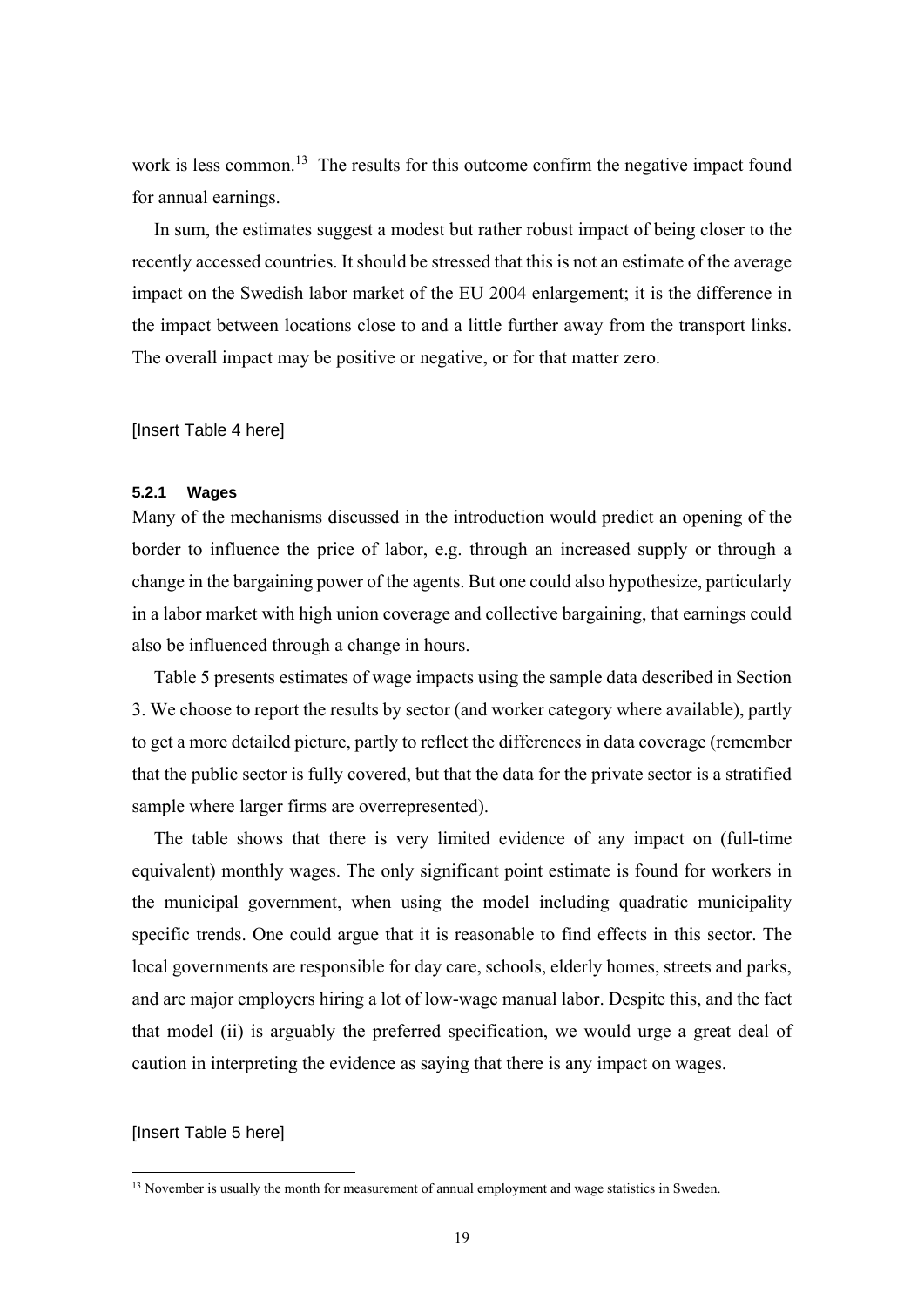The difference between the estimates for wages and those for monthly earnings from the main employer is worth some attention. For a person working full-time, the monthly wage and monthly earnings should be very similar. One interpretation is then that the negative influence on earnings is due to a reduction in hours. But there is at least one other possible source of the difference in the estimates: the coverage of the wage data. Table A4 and A5 in the appendix shows that among those for whom we observe monthly earnings, the fraction that is not found in the wage data correlates strongly and negatively with age and education, and is also concentrated in the bottom of the earnings distribution. In other words, for some segments of the labor market, the wage data do not seem to tell the whole story. For this reason and due to the advantage of having population-wide data, we focus on earnings rather than wages in the remainder of the analysis. Note, though, that the last row of results shows that there are earnings effects also in the wage samples; the baseline results are thus not purely driven by individuals for whom we do not observe wages. Precision is an issue, but finding a bigger impact in the private sector as compared to the public (in particular at the central and county levels) is expected.

#### **5.3 Varying Distances and Regions**

The 50 km line used to define treatment and control regions in the analysis above is of course somewhat arbitrary. This section presents variations on the distance criterion and also investigates whether the results are sensitive to the inclusion/exclusion of certain regions in the sample.

Table 6 displays estimates from a model where the treatment group has been separated into three mutually exclusive categories: harbor municipalities; 0–25 km (excluding harbor municipalities); 26–50 km. We then allow the treatment effect to vary across these categories, but within one common regression per outcome. The first set of estimates is from a model not including any trends, the second allows for the municipality specific quadratic trends.

Regardless of distance, there is little to suggest that employment probabilities were at all affected. For annual and monthly earnings on the other hand, the results tend to show that the effects are stronger for those closer to the ferries. This pattern is more pronounced when trends are not included, but (with the exception of annual earnings in harbor municipalities), it holds also in the models allowing for local trends. For annual earnings,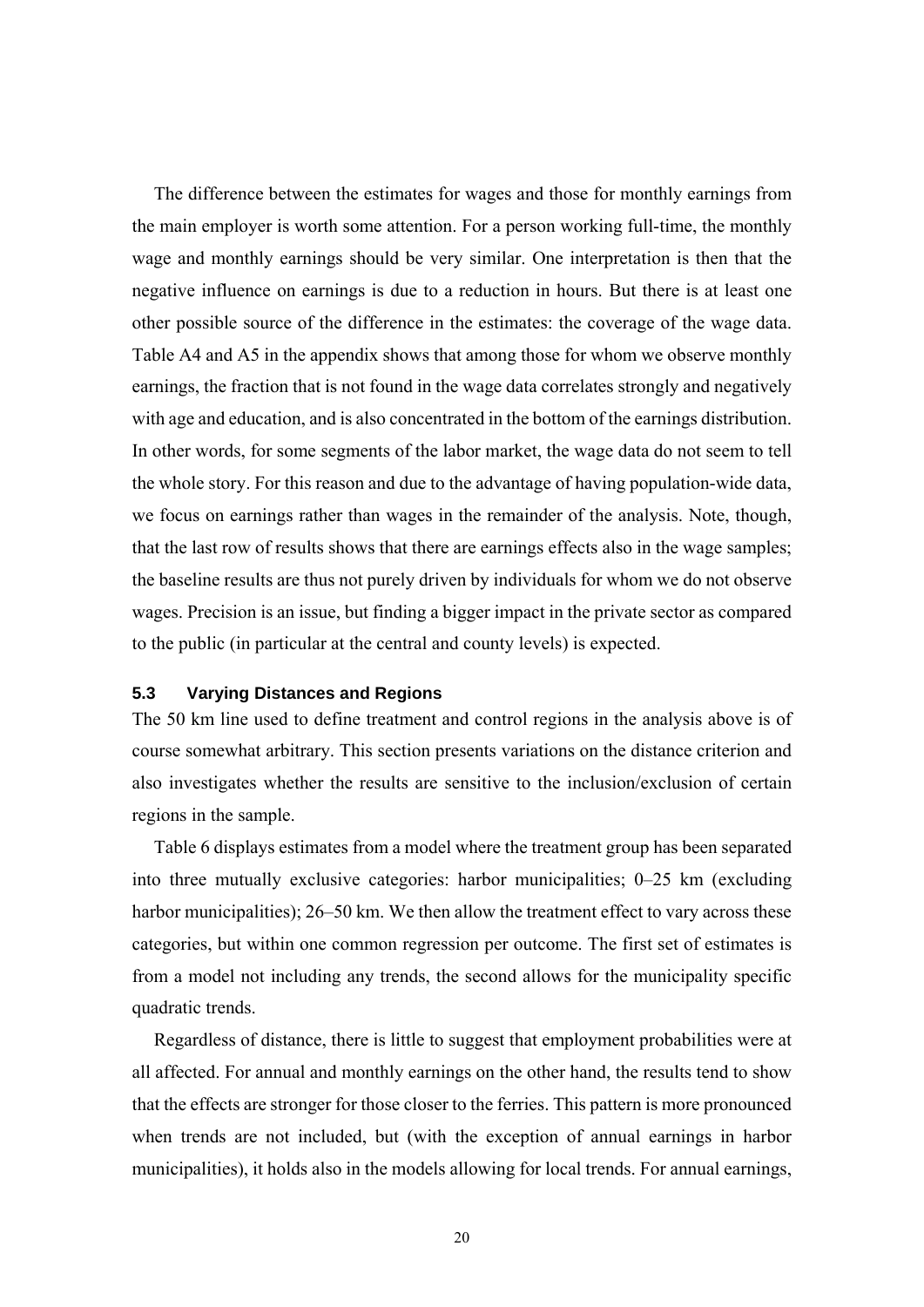there is also an impact in the 25–50 km category, but for monthly earnings the corresponding estimates are close to zero.

Another type of variation/robustness check is to investigate whether excluding certain cities/counties from the sample affects the results. Even though the placebo estimations discussed above lend support to our regions being suitable for the analysis, the choice of regions is of course a bit arbitrary. It is therefore reassuring to find that the overall pattern remains if we e.g. exclude Malmö (the largest city of the region and a major immigrant destination) or the counties of Skåne and Halland to create a geographically more coherent area<sup>14</sup>

#### [Insert Table 6 here]

A further step in this direction is to study only the country of Blekinge (in the southeast of Sweden), which consists of five municipalities, two of which have ferry lines to the new member states. In other words, this means going even more local. Table 7 presents the results, largely confirming the picture from the baseline analysis of a zero impact on employment but a significant negative impact on earnings.<sup>15</sup> The point estimate for monthly earnings is larger than in the overall sample, but some caution is warranted since it is also the case that the placebo analysis (second set of estimates in the table) indicates that something may have been going on in this dimension already before the enlargement. If one is willing to make a DDD-type of inference (deducting the placebo effect from the main estimate), one ends up with a point estimate of –0.016 (0.028–0.012) for monthly earnings, closer to the –0.010 found in the full sample.

[Insert Table 7 here]

<u>.</u>

#### **5.4 Heterogeneous Effects**

The literature briefly reviewed in the introduction suggests that while the labor market impact of immigration may be small for the total population, some workers may be more

<sup>&</sup>lt;sup>14</sup> Results are available on request. In some instances precision is lower and all estimates are not statistically significant when some regions are excluded.

<sup>&</sup>lt;sup>15</sup> Since the county of Blekinge consist of only five municipalities, we get low precision of the estimates as we cluster on municipalities.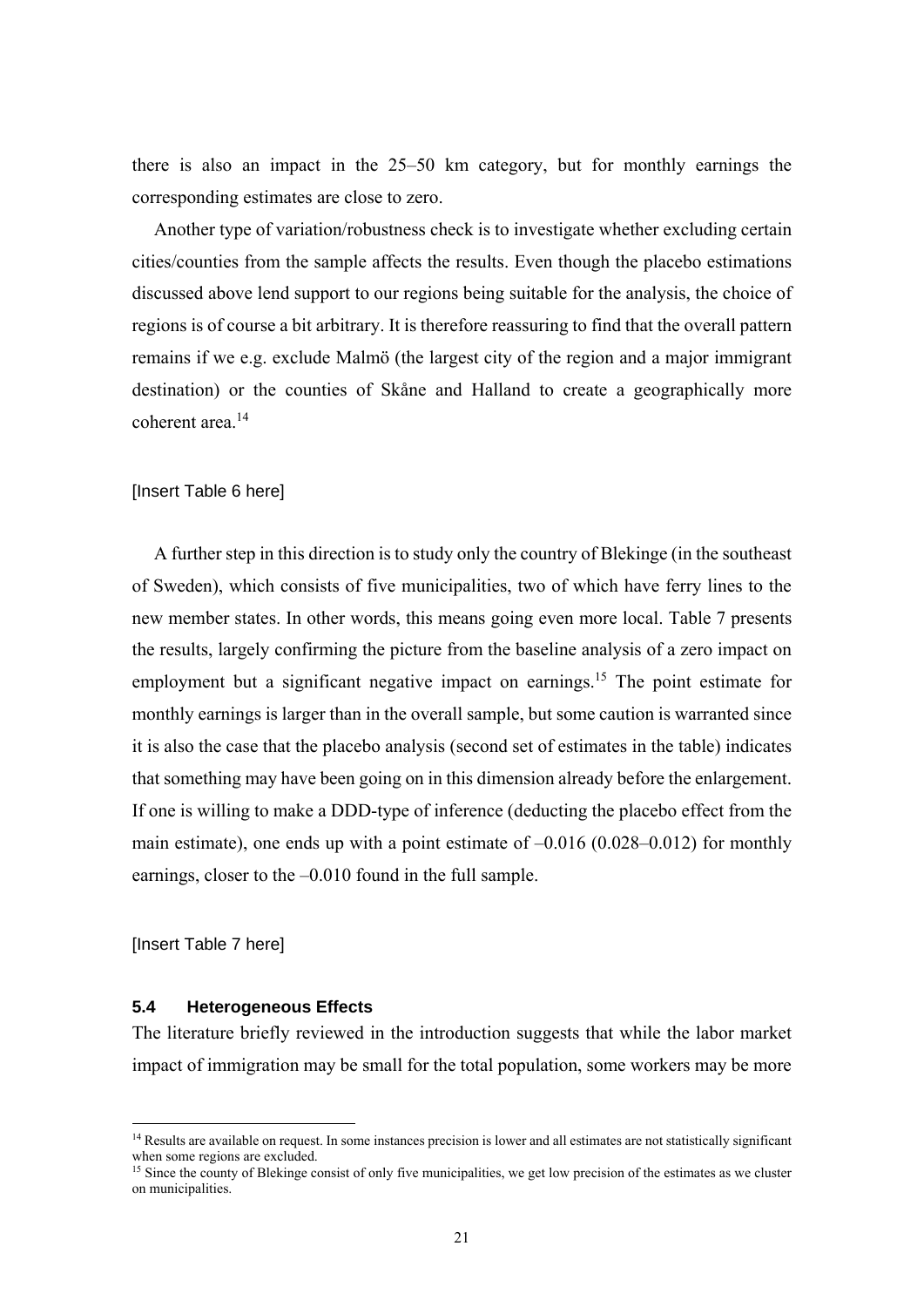affected than others. In line with theoretical expectations, the empirical evidence tends to show that those who have a marginal position and/or are more likely to be closer substitutes to the recent migrants are also more affected by immigration. While realized permanent immigration is just one of the channels underlying our findings, the same type of argument is applicable here.

This section investigates whether the impact of the migration reform studied here varied across different parts of the population. First, we look at background characteristics of the incumbent population. Then we study whether the effects vary across the predicted earnings distribution. Finally, we perform separate analyses for different industries.

#### **5.4.1 By Background Characteristics**

Table 8 presents results from estimations on subsamples defined by basic individual characteristics: gender, age, level of education and region of birth. We focus here on annual and monthly earnings. For employment, the corresponding estimates are small and in almost every case statistically insignificant (results are available upon request). The table contains results using two definitions of treatment: the baseline 50 km limit, and the 25 km limit (including harbor municipalities but excluding those in the 26–50 interval). Note that since each cell represents a separate regression, the estimates for the subgroups do not necessarily add up to the average effect in the overall population (shown in the first row of the table).

The baseline (50 km) specifications displayed in the left columns of the table, suggest that the effect is quite uniform across demographic and educational groups. At face value the negative estimates are greater among men than among women. Perhaps surprisingly, this set of results does not indicate bigger effects for the young or the low-educated than for older or more skilled workers. However, precision is a problem in these estimations. But it is noteworthy that there is an impact also for the highly educated. In the origin dimension, the pattern is more expected given the segregated Swedish labor market (Åslund and Nordström Skans 2010): the foreign-born are more affected than native workers.

If we instead look at the right part of Table8 focusing on the areas where we found the most significant effects (cf. Table 6), the picture becomes more in line with expectations from theory and previous empirical work. In particular for monthly earnings, the point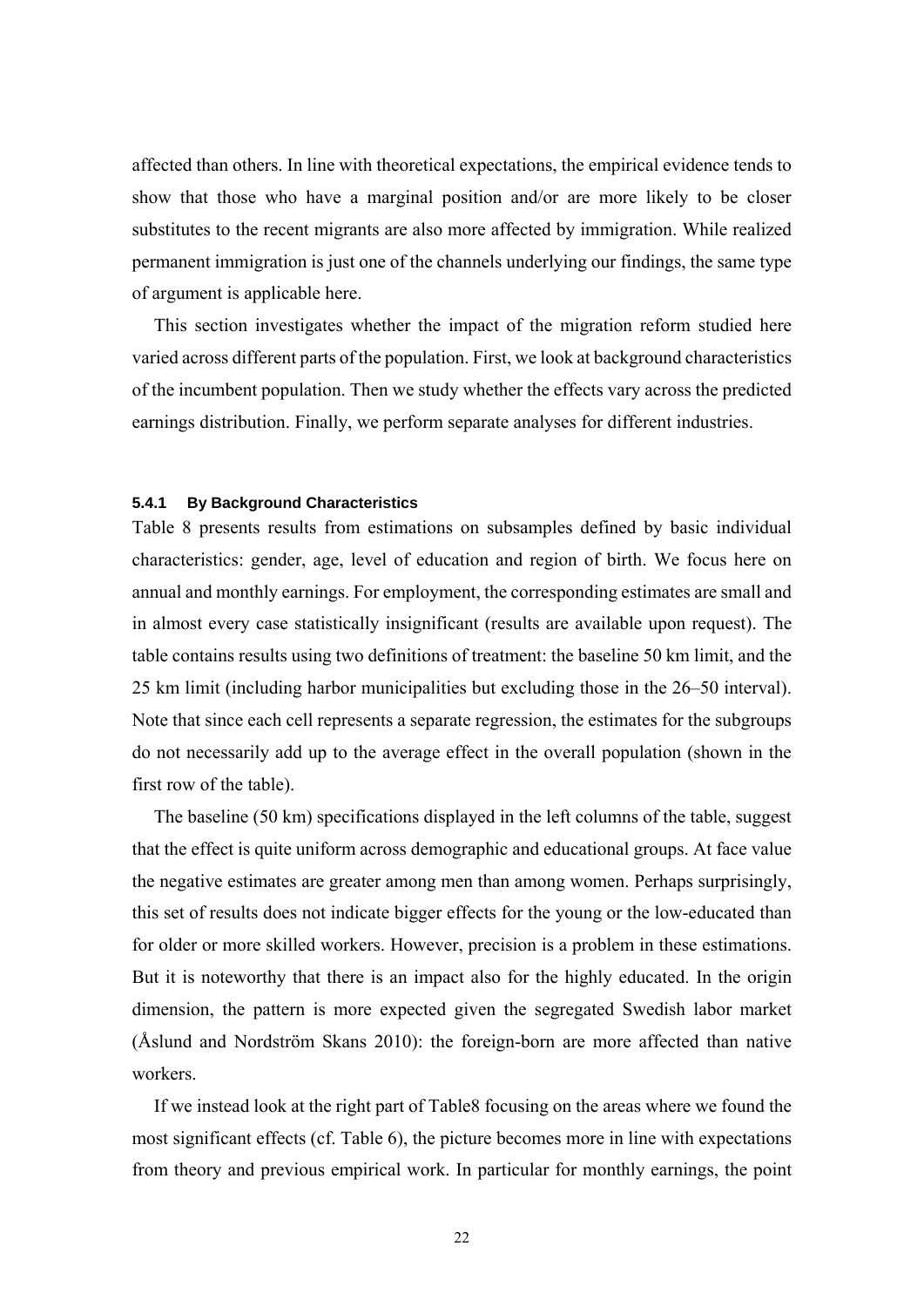estimates are much larger in absolute terms for the youngest workers and for those with less than high school education. This is reasonable if one believes that part of the competition comes from an increase in short-term low-skill labor concentrated to the locations close to the ports. It is however also worth pointing out that when we move from the left to the right in the table, the gender pattern is blurred and for monthly earnings there is no longer any clear difference between natives and foreign-born.

[Insert Table 8 here]

#### **5.4.2 Impact across the Predicted Earnings Distribution**

An alternative route to investigating heterogeneity in the impact of migration policy reform is to see if it varies across the predicted earnings distribution. In other words, do those whom we expect to have a strong labor market position fare differently than those with a weaker position? Table 9 shows results from regressions where the sample has been divided into quartiles of predicted earnings (predicted by a Mincer-style regression, see table notes for details). The upper panel uses the 50 km threshold, the lower panel the 25 km limit (excluding individuals in the 25–50 km locations). Each panel contains results for the entire 16–64 age interval, as well as for a sample excluding the youngest workers  $(25-64 \text{ years of age}).$ 

#### [Insert Table 9 here]

1

The overall picture from the table is that the impact tends to be bigger in the lower part of the earnings distribution. In the 50 km specification using the entire 16–64 sample, the biggest effects are found for the second quartile, i.e. people with low but not the lowest expected earnings. When we exclude the youngest individuals, among which many are primarily in education and whose work consists of low part time jobs or employment during holidays, the impact is most significant in the bottom quartile of the earnings distribution.<sup>16</sup> We get similar (but somewhat clearer) results using the 25 km specification. Higher up in the predicted earnings distribution the estimates are typically

<sup>&</sup>lt;sup>16</sup> This is in line with the fact that when we exclude individuals from the sample with "low" annual earnings the size of the estimate becomes smaller. See column 3 in appendix table A6.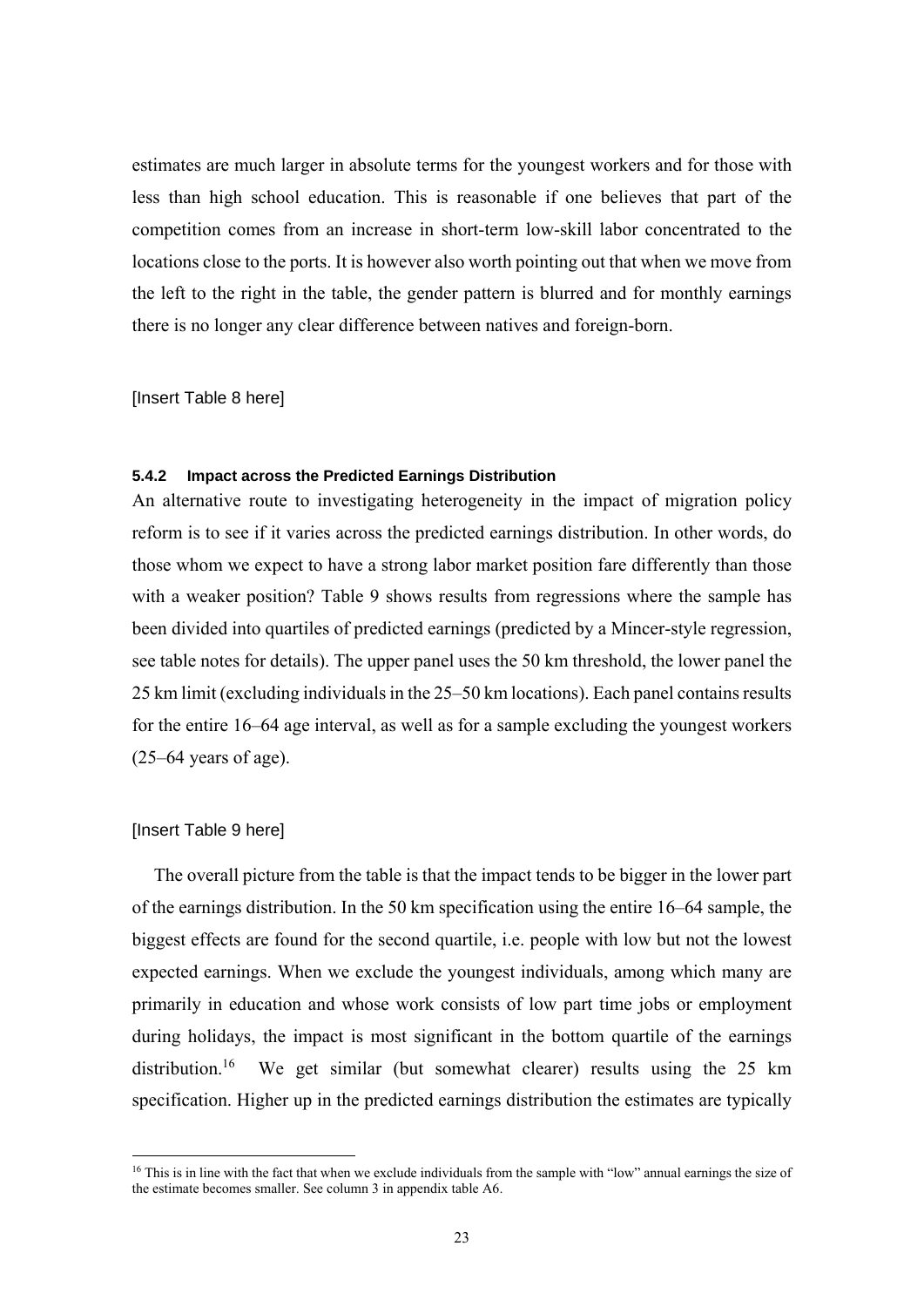smaller and only sometimes significant, although not miniscule even for the top quartile, which may seem a bit surprising.

#### **5.4.3 By Industry**

The increase in competition following the enlargement is unlikely to be uniform across industries. First, as shown by Table 2 the greater presence of migrant workers is clearly concentrated to certain industries. Second, the latent threat following an opened border is arguably stronger in some parts of the labor market than in others. In this section we approach this issue by performing the analysis by industry.

Table 10 displays results for annual earnings. Looking at the left part of the table (the 50 km specification), a first observation is that most of the estimates are negative, and none are significant and positive. Quite strikingly, we find substantial negative effects in manufacturing and business services, two industries which have seen marked increases in EU8 labor in the years following the enlargement (cf. Table 2).

For construction, which also experienced a strong rise in the supply of labor from EU8, the point estimate is negative and relatively sizable, although not statistically significant.

Transport is the third industry where we find significant negative effects on earnings. Even though there appears to be no big inflow of people being hired in Swedish transport companies, the effects seems reasonable given the mobile nature of the services. Indeed, the Swedish Transport Workers Union and media have reported that the competition from foreign firms has increased following the enlargement (see e.g. Svenska Dagbladet 2011, Sveriges Radio 2004, and Sydsvenskan 2011). This type of mechanism is also likely to be a partial explanation to the impact on the business service industry, where foreign staffing companies are sometimes portrayed as important competitors (Petersson 2012).

[Insert Table 10 here]

### **6 Conclusions**

The individual labor market impact of immigration policies are likely to operate through several channels and vary depending on individual and regional characteristics. The 2004 EU enlargement meant that the Swedish labor market immediately became much more accessible for workers and firms from neighboring countries with substantially lower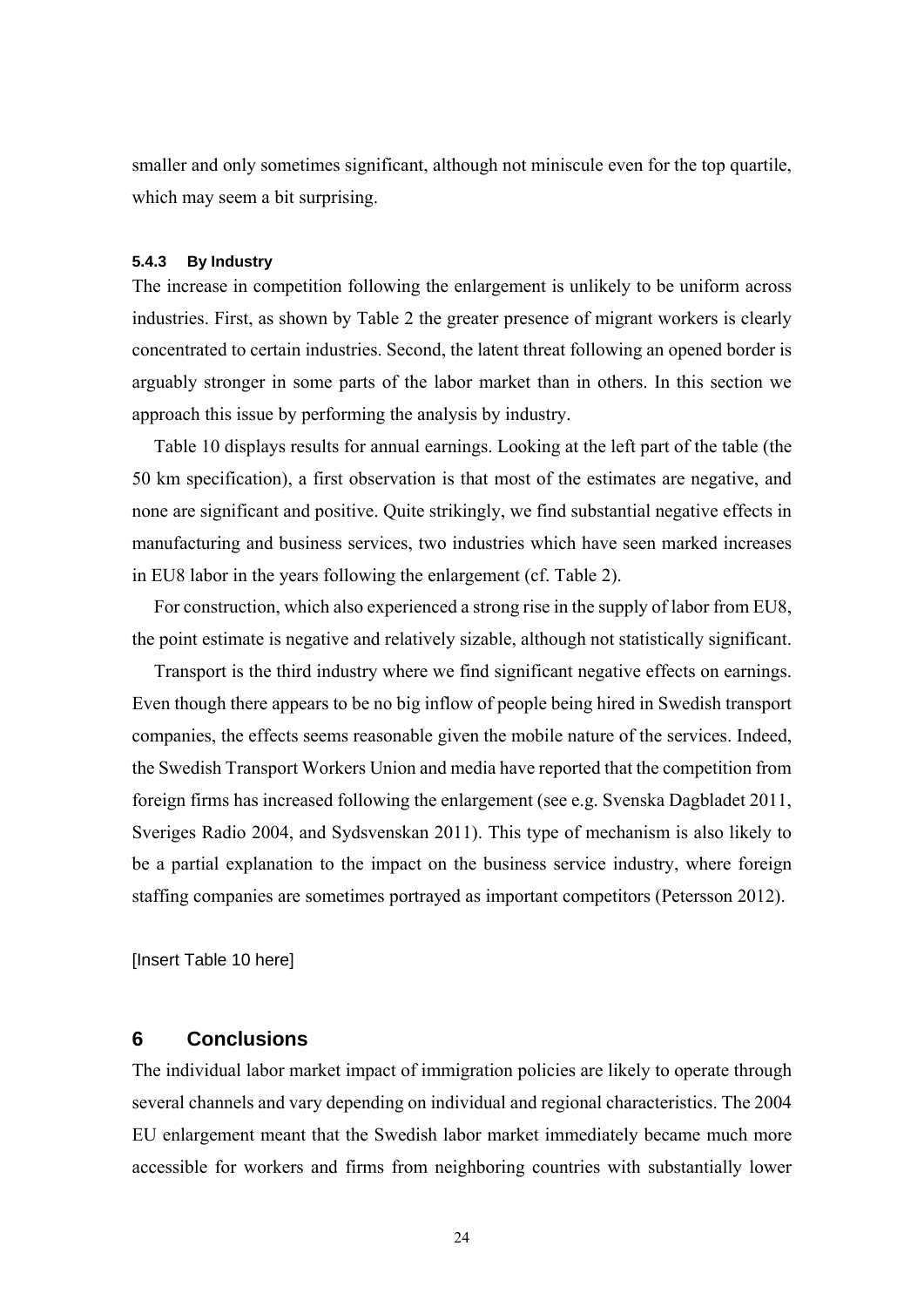wage levels. We investigate whether workers living close to pre-existing ferry links to the new member states were differentially affected by this policy reform.

Our analysis of the impact on individual worker outcomes of being close to the transport links when borders were opened, suggests a small but robust adverse impact in the order of 1 percent on total annual earnings, as well as on monthly earnings from the main employer. In our treatment areas, the negative effects tend to be greater the closer to the ports one gets. We also present findings which by and large are consistent with previous studies concluding that workers who are closer substitutes to the new competition will also be more affected (see e.g. Bratsberg and Raaum 2012; Pekkala Kerr and Kerr 2011; Dustmann, Frattini and Preston 2012). The effects are to some extent greater among younger people, those with less education, the foreign-born, and in the lower tail of the predicted earnings distribution. Furthermore, we find the clearest negative impact in industries which have seen a greater increase in the presence of EU8 workers, or who are likely to be exposed to greater competition from the other side of the border.

It should be emphasized that we do not estimate the total impact of the EU 2004 enlargement on the Swedish labor market, but rather the difference in the impact between those closer to transport links and those somewhat further away. The total impact may be positive or more negative. We believe that the relatively modest size of the estimated impact appears plausible. The reform implied a major increase in the openness to neighboring countries with substantially lower GDP and wage levels, and it seems reasonable to see some impact of being more exposed to this competition. Yet, given the previous literature, we would not expect to see huge effects on the labor market outcomes of present workers.

As we have stressed above, registered permanent and temporary migration is just one of several channels through which migration policy reform may affect the labor market. Indeed, our data only give limited support to the idea that the supply of this type of migrant labor increased more in the treatment as compared to the control locations in our study. While the 2004 EU enlargement clearly implied a greater presence of foreign workers, there are no strong signs that there was increased clustering of registered permanent and temporary migrants in areas close to the ferry lines. On the other hand, passenger traffic increased substantially and it is reasonable to think that the economic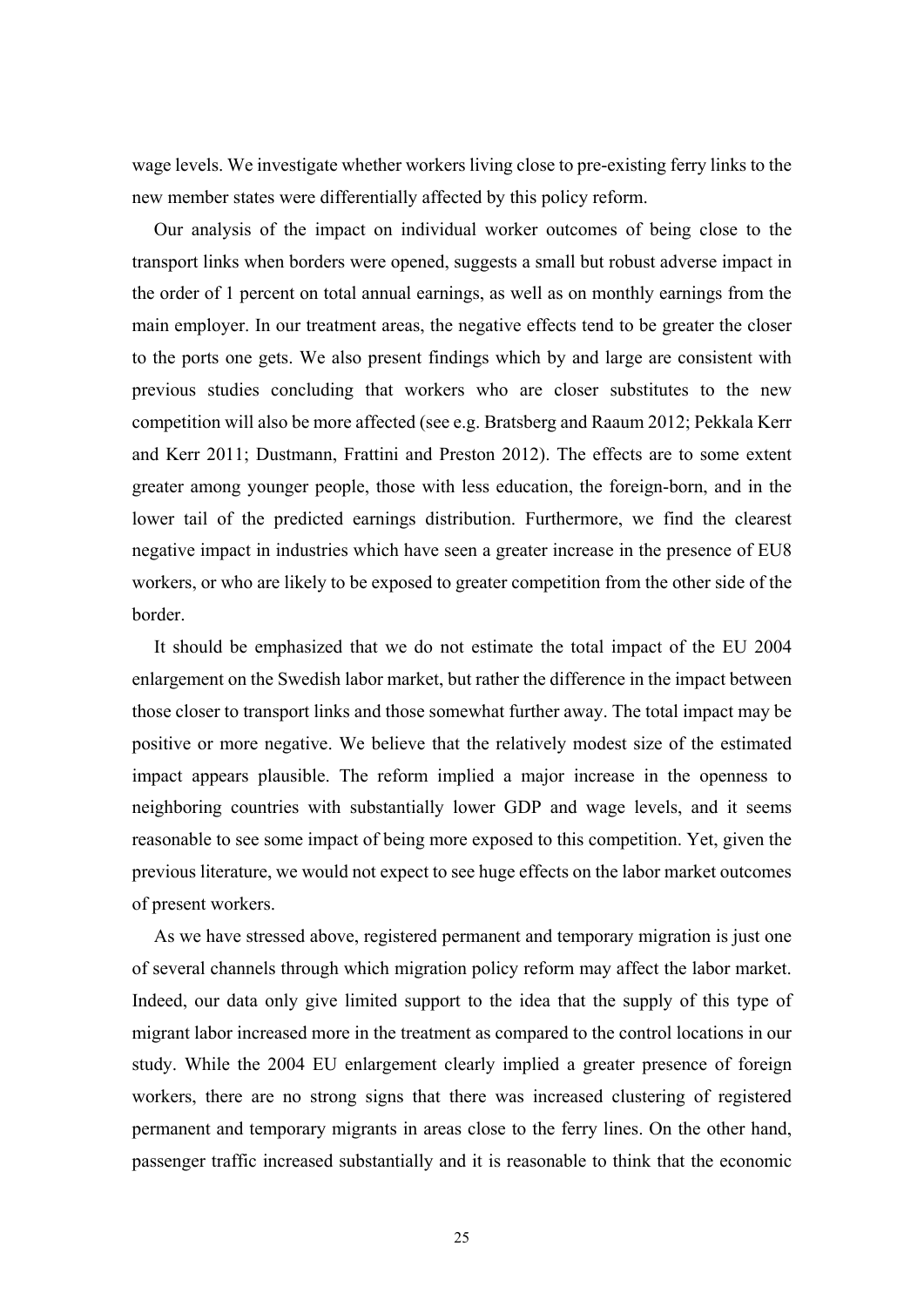impact of such a development is to some extent regionally concentrated. Also, posted workers and firms operating on very short-term assignments are more likely to be sensitive to travel costs, and thus more likely to cluster close to the transport links. The same is of course true for irregular labor migrants. These groups are not easily observed in data, neither can we quantify the potentially differential threat effect of labor competition across a proximate border.

The fact that we despite the absence of a clear supply shock from registered migration still see robust evidence of an impact on the labor market, suggests that the latter channels, e.g. posted/unregistered/irregular migrant workers, or competition from foreign firms operating from abroad, contribute to the impact. These are areas where data are scarce, but disentangling the mechanisms appears to be important for understanding the potential labor market effects of migration policy reform.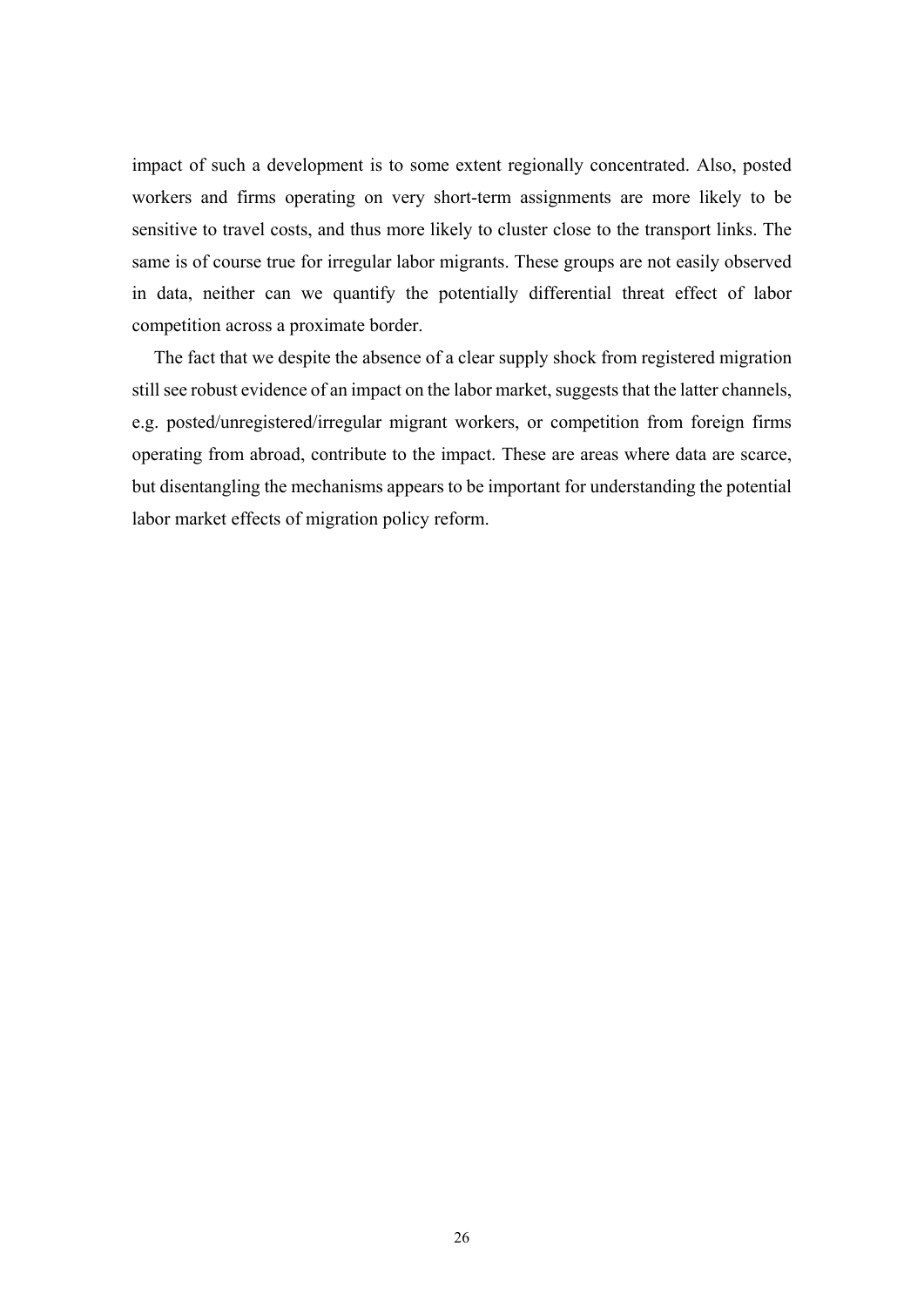### **References**

- Aydemir, A and G Borjas (2011) Attenuation Bias in Measuring the Wage Impact of Immigration. Journal of Labor Economics, University of Chicago Press, vol. 29(1), pp. 69-113, 01.
- Barrett, A (2010) EU Enlargement and Ireland's Labor Market. In: Kahanec, M and K F Zimmermann (eds) EU Labor Markets After Post-Enlargement Migration, Springer-Verlag Berlin Heidelberg 2010.
- Blanchflower, D and C Shadforth (2009) Fear, Unemployment and Migration. The Economic Journal, 119 (February), pp. 136–182.
- Blanchflower, D, J Saleheen and C Shadforth (2007) The Impact of the Recent Migration from Eastern Europe on the UK Economy. IZA DP No. 2615.
- Blanchflower, D and H Lawton (2010) The Impact of the Recent Expansion of the EU on the UK Labor Market. In: Kahanec, M and K F Zimmermann (eds) EU Labor Markets After Post-Enlargement Migration, Springer-Verlag Berlin Heidelberg 2010.
- Boeri, T and H Brücker (2001) Eastern Enlargement and EU-Labour Markets: Perceptions, Challenges and Opportunities. IZA Discussion paper series, No. 256.
- Boeri, T and H Brücker (2005) Migration, Co-ordination Failures and EU Enlargement. IZA DP. No 1600.
- Borjas, G (2003) The Labor Demand Curve Is Downward Sloping: Reexamining The Impact of Immigration on the Labor Market. The Quarterly Journal of Economics, MIT Press, vol. 118(4), pp. 1335-1374.
- Borjas, G, J Grogger and G Hanson (2008) Imperfect Substitution between Immigrants and Natives: A Reappraisal. NBER Working Paper No. 13887, March 2008.
- Borjas, G, J Grogger and G Hanson (2010) Immigration and the Economic Status of African-American Men. Economica 77, pp. 255–282.
- Borjas, G J, Grogger, J, & Hanson, G H (2012) Comment: Substitution between immigrants, natives, and skill groups. Journal of the European Economic Association  $10(1)$ .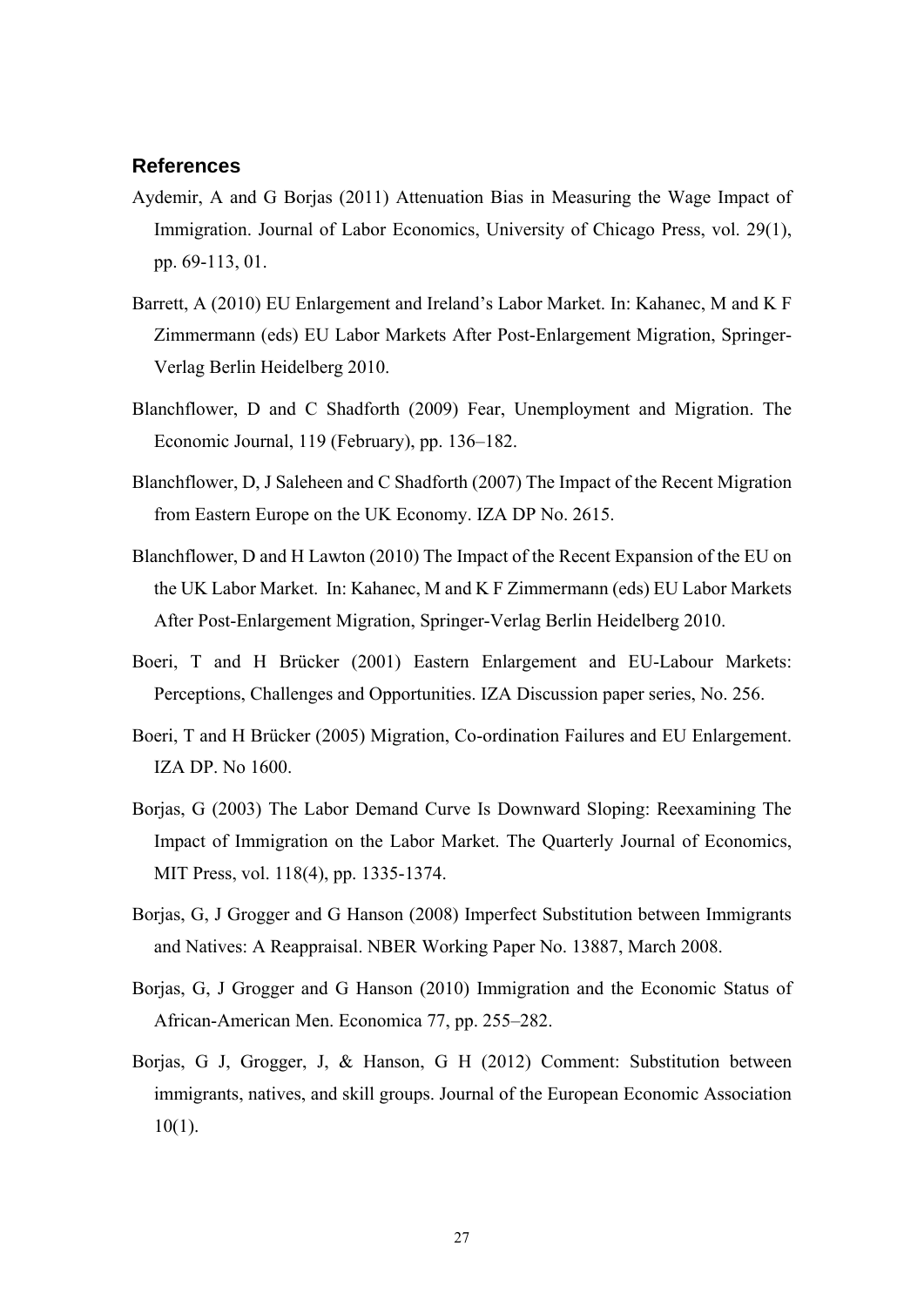- Braakmann, N and A Vogel (2010) The Impact of the 2004 EU Enlargement on the Performance of Service Enterprises in Germany's Eastern Border Region. Review World Economics, vol. 146, pp. 75-89.
- Bratsberg, B and O Raaum (2012) Immigration and Wages: Evidence from Construction. The Economic Journal Volume 122, Issue 565, pages 1177–1205.
- Bratsberg, B, O Raaum, M Röed, and P Schöne (2014) Immgration Wage Impacts by Origin. The Scandinavian Journal of Economics Volume 116, Issue 2, pages 356–393, April 2014
- Card, D (1990) The Impact of the Mariel Boatlift on the Miami Labor Market. Industrial and Labor Relations Review, pp. 245-257.
- Card, D (2005) Is the New Immigration Really so Bad? Economic Journal, 115(507), F300–F323.
- Commission of the European Communities (2001) Communication of the Impact of Enlargement on Regions Bordering Candidate Countries – Community Action for Border Regions. Brussels. COM(2001) 437.
- Commission of the European Communities (2006) Report on the Functioning of the Transitional Arrangements Set Out in the 2003 Accession Treaty (period 1 May 2004- 30 April 2006). Communication from the Commission to the Council, the European Parliament, the European Economic and Social Committee and Committee of the Regions. Brussels, 8.2.2006, COM(2006) 48 final.
- Commission of the European Communities (2008) Report on the First Phase (1 January 2007-31 December 2008) of the Transitional Arrangements Set Out in the 2005 Accession Treaty and as Requested According to the Transitional Arrangement Set Out in the 2003 Accession Treaty. Communication from the Commission to the European Parliament, the Council, the European Economic and Social Committee and Committee of the Regions. Brussels, 18.11.2008, COM(2008) 765 final.
- Constant, A (2011). Sizing It Up: Labor Migration Lessons of the EU Enlargement to 27. IZA DP No. 6119 (November 2011).
- Dolvik, J and L Eldring (2008) Mobility of Labour From the new EU states to the Nordic Region – Development Trends and Consequences. Tema Nord, 2008:537.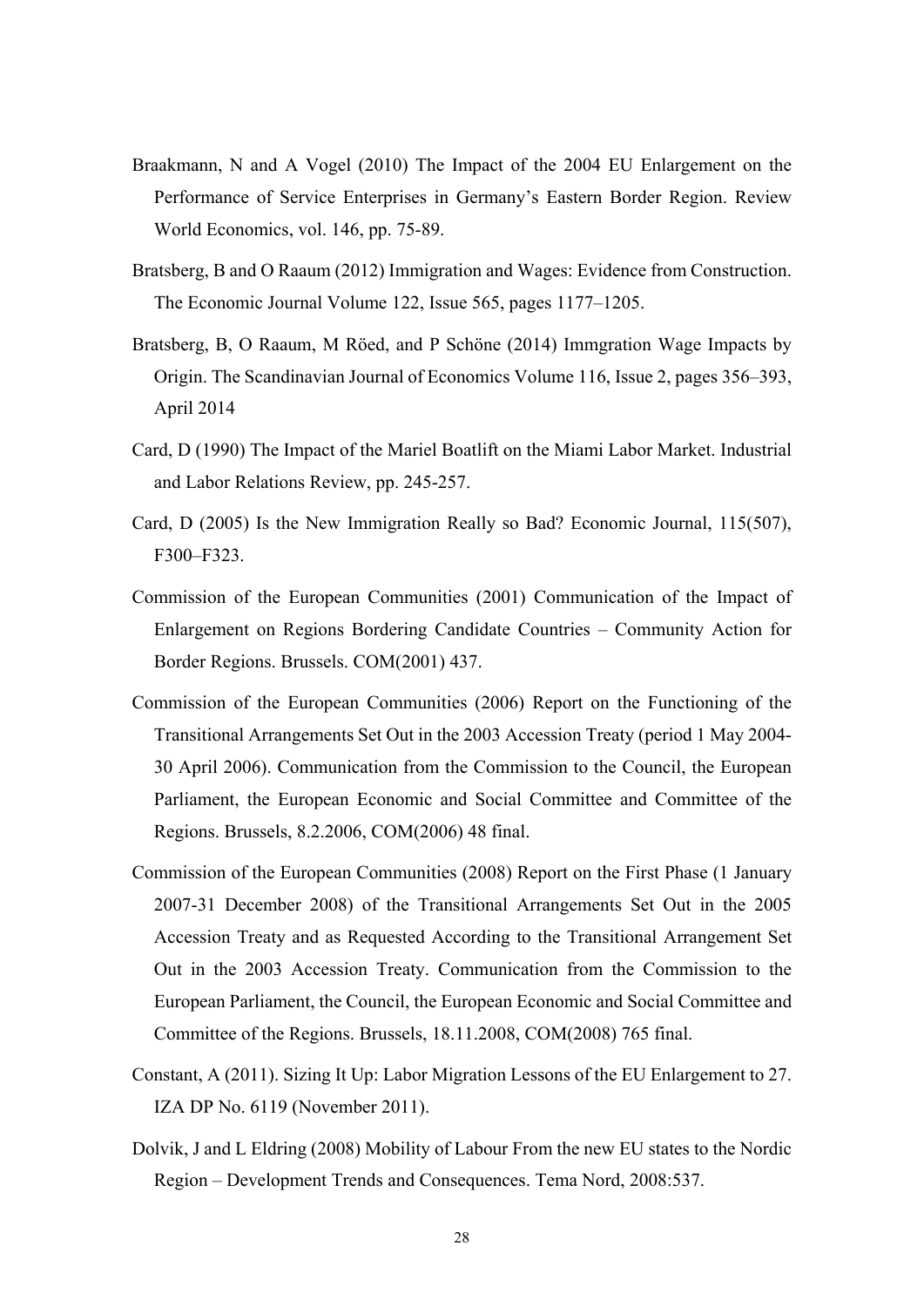- Doyle, N, G Hughes and E Wadensjö (2006) Freedom of Movement for Workers from Central and Eastern Europe – Experiences in Ireland and Sweden. Sieps 2006:5.
- Drinkwater, S, J Eade and M Garapichl (2006) Poles Apart? EU Enlargement and the Labour Market Outcomes of Immigrants in the UK. IZA DP No. 2410.
- D'Amuri, F, Ottaviano, G I, & Peri, G (2010) The labor market impact of immigration in Western Germany in the 1990s. European Economic Review, 54(4), 550-570.
- Dustmann, C, A Glitz, T Frattini (2008) The Labour Market Impact of Immigration", Oxford Review of Economic Policy. Oxford University Press, vol. 24(3), pp. 478-495.
- Dustmann, C, T Frattini and I Preston (2013) The Effect of Immigration along the Distribution of Wages. Review of Economic Studies, Oxford University Press, vol. 80(1), pp. 145-173.
- Dustmann, C, U Schoenberg and J Stuhler (2012) Empirical Evidence on the Local Labour Market Impact of Immigration. Mimeo, Department of Economics, CReAM, University College London.
- Dustmann, C and I Preston (2012) Comment: Estimating the Effect of Immigration on Wages. Journal of the European Economic Association, 10(1), 216–223.
- Elsner, B (2013) Does emigration benefit the stayers? Evidence from EU enlargement. Journal of Population Economics, 26(2), 531-553.
- Eriksson, S (2010) Utrikes födda på den svenska arbetsmarknaden, Bilaga 4 till Långtidsutredningen 2011, i Vägen till arbete - Arbetsmarknadspolitik, utbildning och arbetsmarknadsintegration, SOU 2010:88.
- Gerdes, Christer and E Wadensjö (2010) Post-Enlargement Migration and Labor Market Impact in Sweden. In: Kahanec, M and K F Zimmermann (eds) EU Labor Markets After Post-Enlargement Migration, Springer-Verlag Berlin Heidelberg 2010.
- Gilpin, N, M Henty, S Lemos, J Portes and C Bullen (2006) The impact of Free Movement of Workers from Central and Eastern Europe on the UK Labour Market. Department of Work and Pensions, Working paper No. 29.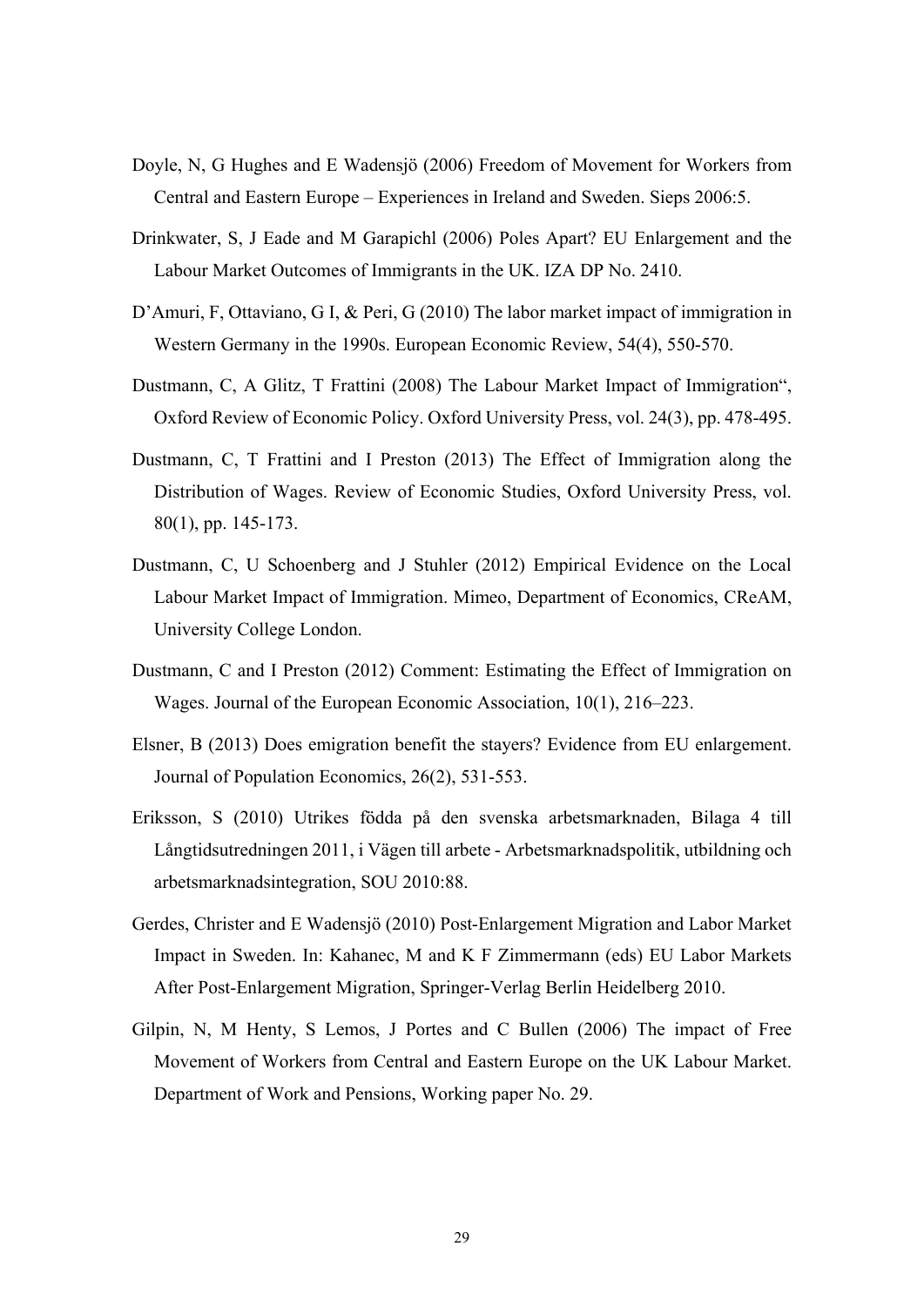- Glitz, A (2012) The Labor Market Impact of Immigration: A Quasi-experiment Exploiting Immigrant Location Rules in Germany. Journal of Labor Economics, 30(1), 175-213.
- Hanson, G (1996) Economic Integration, Intraindustry Trade, and Frontier Regions. European Economic Review 40 (1996) 941-949.
- Hanson, G (1998) North American Economic Integration and Industry Location. Oxford Review of Economic Policy, Oxford University Press, vol. 14(2), pp. 30-44, Summer.
- Hanson, G (2001) U.S.-Mexico Integration and Regional Economies: Evidence from Border-City Pairs. Journal of Urban Economics, Elsevier, vol. 50(2), pp. 259-287, September.
- Hughes, G (2007) EU Enlargement and Labour Market Effects of Migration to Ireland from Southern, Central and Eastern Europe. Paper presented at Second IZA Migration Workshop – EU Enlargement and the Labour Markets – in Bonn 7-8 September 2008.
- IBIS (2011) Results From the Swedish Border Survey IBIS 2011, Foreign Visitors in Sweden. Rapport 0124, Tillväxtverket.
- Kahanec M, Zaiceva A and K Zimmermann (2010) Lessons from Migration after the EU Enlargement. In: Kahanec, M and K F Zimmermann (eds) EU Labor Markets After Post-Enlargement Migration, Springer-Verlag Berlin Heidelberg 2010..
- Lemos, Sara and J Portes (2008) New Labour? The Impact of Migration from Central and Eastern European Countries on the UK Labor Market. IZA DP No. 3756.
- Longhi, S, P Nijkamp and J Poot (2005) A Meta-Analytic Assessment of the Effect of Immigration on Wages. Journal of Economic Surveys, vol. 19, iss. 3, pp. 451–477, July 2005.
- Manacorda, M, Manning, A, & Wadsworth, J (2012) The impact of immigration on the structure of wages: Theory and evidence from Britain. Journal of the European Economic Association, 10(1), 120-151.
- Mansour, H (2010) The Effects of Labor Supply Shocks on Labor Market Outcomes: Evidence from the Israeli–Palestinian Conflict. Labour Economics, 17(6), 930-939.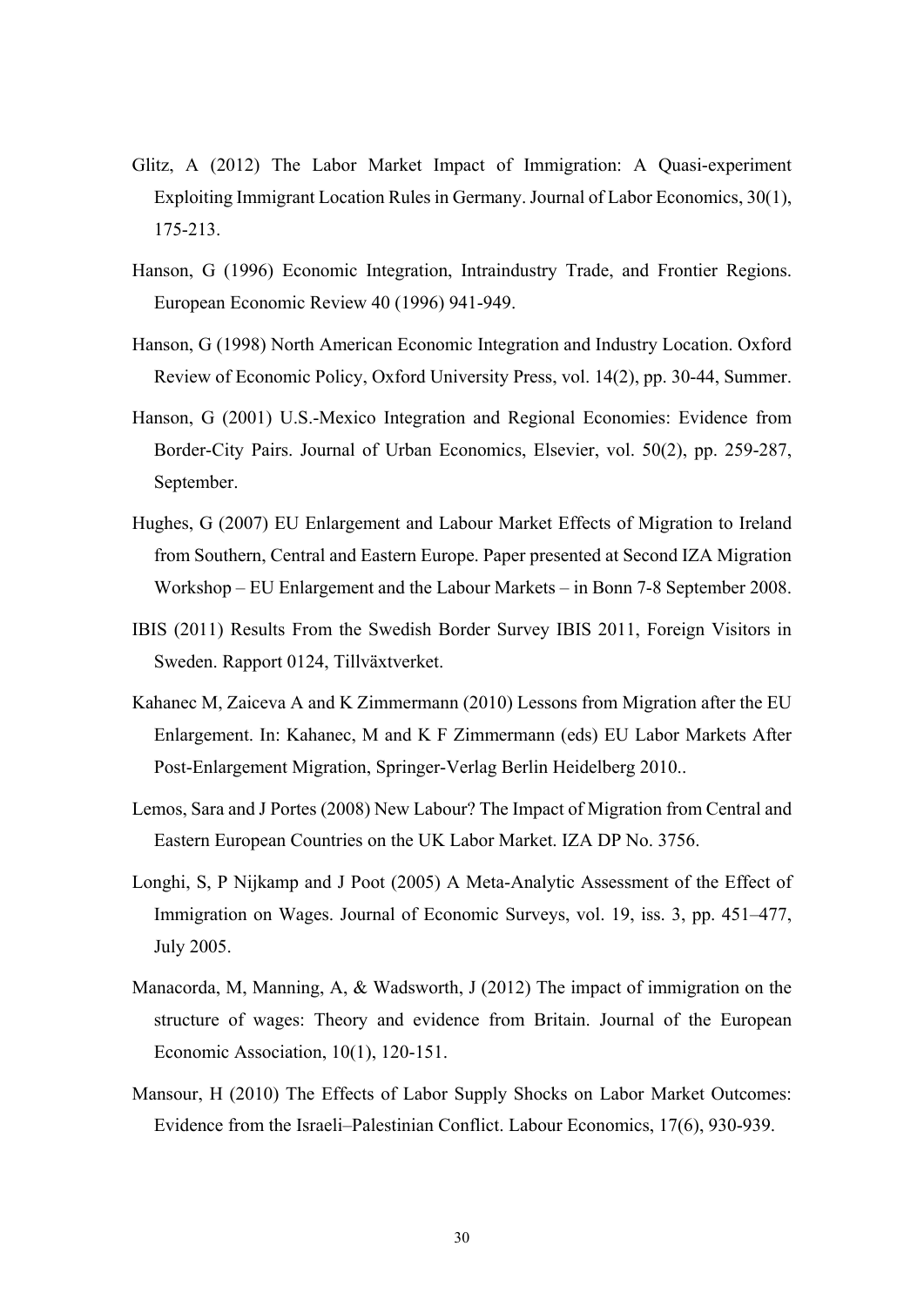- Niebur, A and S Stiller (2002) Integration Effects in Border Regions A Survey of Economic Theory and Empirical Studies. HWWA Discussion Paper 179 (Hamburg Institute of International Economics).
- Okkerse, L (2008) How to Measure Labour Market Effects of Immigration: A Review. Journal of Economic Surveys, vol. 22, iss. 1, pp. 1–30, February 2008.
- Ottaviano P and G Peri (2012) Rethinking the Effects of Immigration on Wages. Journal of the European Economic Association, vol. 10, iss. 1, pp. 152–197, February 2012.
- Pekkala Kerr, S and W R Kerr (2011) Economic Impacts of Immigration: A Survey". NBER Working Paper No. 16736.
- Petersson, S (2012) Bemanningsföretagens roll i rekryteringen av utländsk arbetskraft. Rapport 2012:1, Stockholms universitets Linnécentrum för integrationsstudier (SULCIS).
- Pollard, N, M LaTorre and D Sriskandarajah (2008) Floodgates or Turnstiles? Post-EU Enlargement to (and from) the UK. Institute for Public Policy Research.
- Portes, J and S French (2005) The impact of Free movement of Workers from Central and Eastern Europe on the UK labour market: Early Evidence. Department for Work and Pensions, Working Paper No. 18.
- Reed, H and M LaTorre (2009) The Economic Impacts of Migration on the UK Labor Market. Economics of Migration Working Paper 3, February 2009. Institute for Public Policy Research.
- Svenska Dagbladet (2010) Utländska företag smiter från miljonskulder. April 12, 2010, available on April 16, 2013, http://www.svd.se/naringsliv/utlandska-foretag-smiterfran-miljonskulder\_5820251.svd.
- Sveriges Radio (2004) Oro för arbetslöshet för chaufförer efter EU-utvidgning. March 9, 2004, available on April 16, 2013, http://sverigesradio.se/sida/artikel.aspx?programid=91&artikel=381045.
- Sydsvenskan (2011) Åkerijobb flyttas utomlands. December 30, 2011, available on April 22 2013, http://www.sydsvenskan.se/ekonomi/akerijobb-flyttas-utomlands.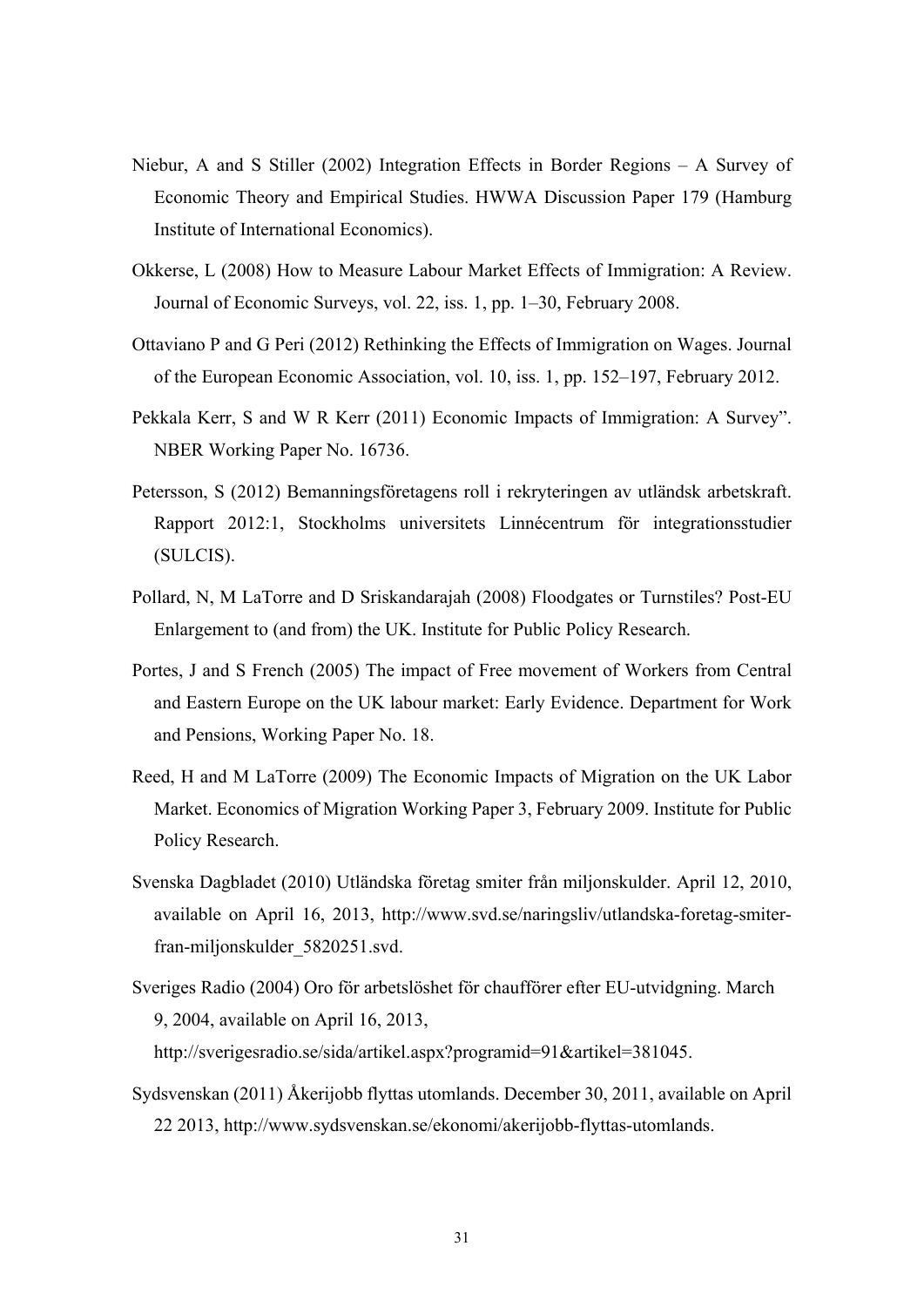## **Appendix**

| Variable                      | Definition                                                                                                                                                                                                                                                                                                                                                          |
|-------------------------------|---------------------------------------------------------------------------------------------------------------------------------------------------------------------------------------------------------------------------------------------------------------------------------------------------------------------------------------------------------------------|
| Ln(Yearly earnings)           | = logarithm of annual earnings from labor.                                                                                                                                                                                                                                                                                                                          |
| Ln(Monthly earnings)          | = logarithm of monthly income from labor. The measure<br>is constructed by the use of an employer-employee<br>register (RAMS). It is conditional on employment in<br>November; an individual's primary employer is identified<br>and the monthly income is given by dividing the total<br>income from the main employer over the length of the<br>employment spell. |
| Ln(Wage)                      | = Full-time monthly wages covering all public sector<br>employees and around fifty percent of private sector<br>employees. Sample is stratified by firm size so that small<br>firms are underrepresented.                                                                                                                                                           |
| Employment                    | $=$ 1 if an individual is employed in November.                                                                                                                                                                                                                                                                                                                     |
| Sex                           | $= 1$ if male, 0 if female.                                                                                                                                                                                                                                                                                                                                         |
| Civil status                  | $= 1$ if married.                                                                                                                                                                                                                                                                                                                                                   |
| Children in household         | $=$ 1 if child under the age of 18 is present in the<br>household.                                                                                                                                                                                                                                                                                                  |
| Region of birth               | $=$ 1 if born outside Sweden.                                                                                                                                                                                                                                                                                                                                       |
| Age                           | Years of age.                                                                                                                                                                                                                                                                                                                                                       |
| Industry                      | A vector of 60 industry dummies.                                                                                                                                                                                                                                                                                                                                    |
| Municipality of residence     | A vector of region dummies.                                                                                                                                                                                                                                                                                                                                         |
| <b>Educational attainment</b> | A vector of educational dummies, 0 <high 1="High&lt;br" school,="">school and 2=College.</high>                                                                                                                                                                                                                                                                     |

Table A1. Variable definitions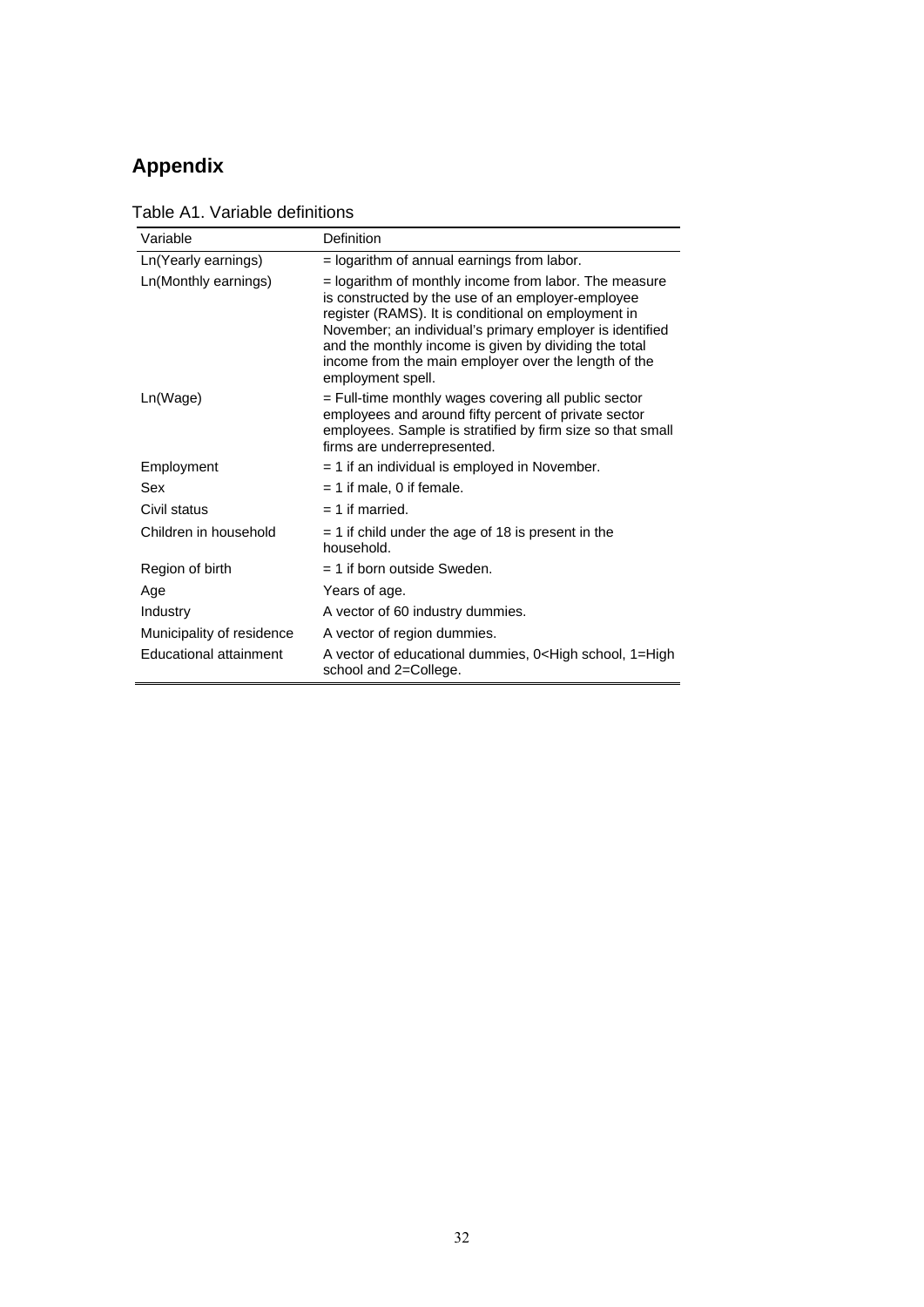| Characteristics and outcomes                                | Pre-        | Post-       |
|-------------------------------------------------------------|-------------|-------------|
|                                                             | Enlargement | Enlargement |
|                                                             | immigrants  | immigrants  |
| Age                                                         | 45.52       | 33.99       |
| Sex (1=man)                                                 | 0.36        | 0.53        |
| Married                                                     | 0.45        | 0.48        |
| Children under 18 in household                              | 0.32        | 0.38        |
| No high school                                              | 0.16        | 0.42        |
| High school                                                 | 0.49        | 0.28        |
| College                                                     | 0.35        | 0.30        |
| Employed in Nov.                                            | 0.63        | 0.46        |
| Annual earnings (SEK)                                       | 156,037     | 92,982      |
| Monthly earnings conditional on emp. in Nov.                | 19,950      | 16,278      |
| N                                                           | 16,701      | 8,620       |
| Industry (distribution conditional on empl. in<br>November) |             |             |
| Not classified                                              | 1.59        | 1.39        |
| Agriculture, hunting, forestry, fishing                     | 0.85        | 11.90       |
| Mining and quarrying                                        | 0.03        | 0.05        |
| Manufacturing                                               | 15.99       | 17.96       |
| Electricity, gas and water supply                           | 0.32        | 0.00        |
| Construction                                                | 3.67        | 19.17       |
| Wholesale and retail trade                                  | 11.51       | 10.51       |
| Hotels and restaurants                                      | 3.35        | 4.36        |
| Transport, storage and communication                        | 6.02        | 4.05        |
| Financial intermediation                                    | 0.71        | 0.10        |
| Real estate, renting and business activities                | 12.91       | 17.02       |
| Public administration                                       | 3.97        | 0.20        |
| Education                                                   | 9.89        | 2.08        |
| Health and social work                                      | 25.25       | 8.89        |
| Other community, social and personal service<br>activities  | 3.92        | 2.30        |
| Activities of households                                    | 0.00        | 0.00        |
| Extra-territorial organizations and bodies                  | 0.02        | 0.00        |
| N                                                           | 100         | 100         |

## Table A2. Characteristics of the permanent EU8 population in 2008

Notes: Population aged 16-64 years in Södra Götaland old born in the new member states observed in 2008.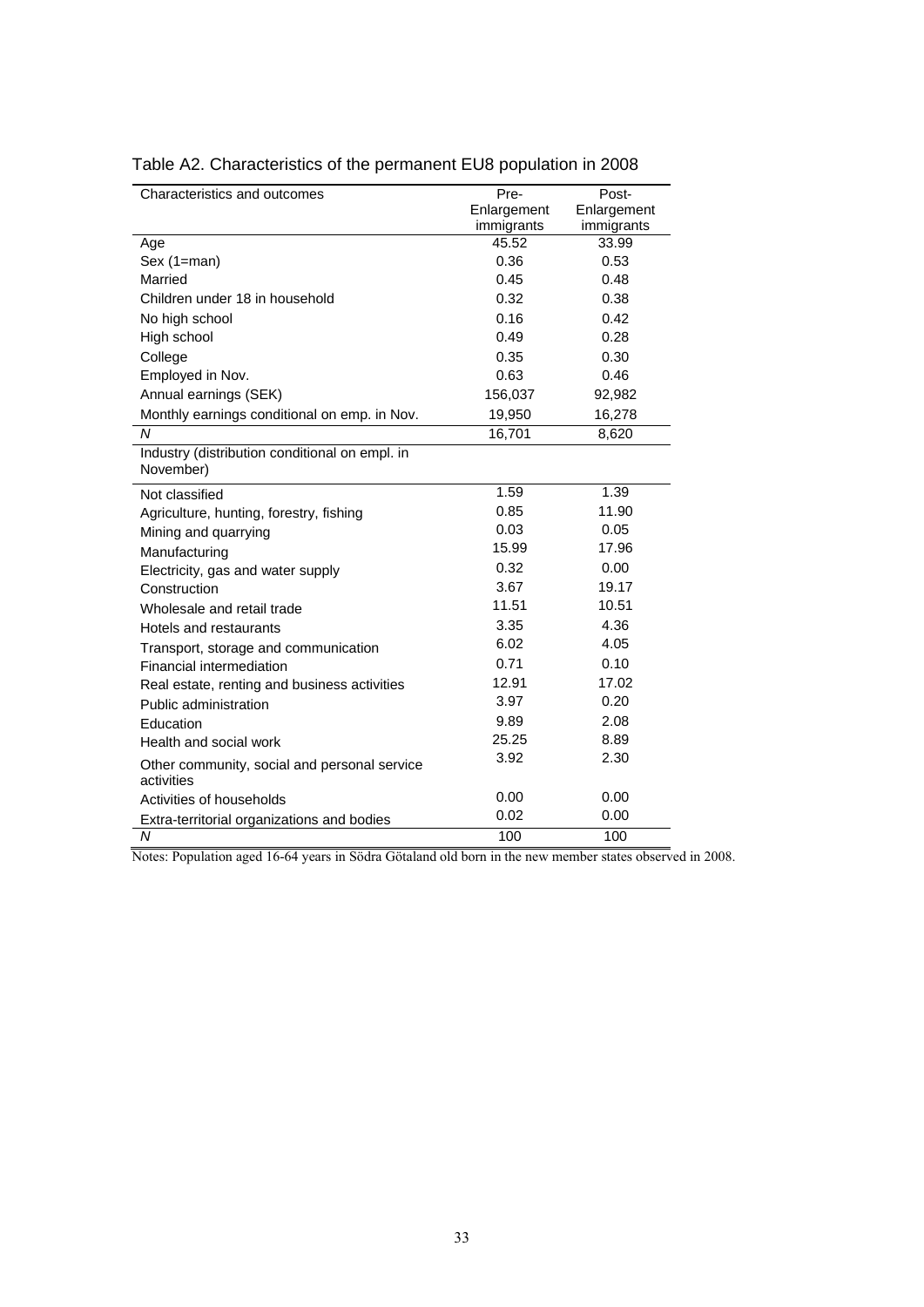| Table A3. Placebo analysis - baseline specification |  |  |  |  |  |
|-----------------------------------------------------|--|--|--|--|--|
|-----------------------------------------------------|--|--|--|--|--|

|                           | Employment |         |           | Annual earnings |            | Monthly earnings, emp. |
|---------------------------|------------|---------|-----------|-----------------|------------|------------------------|
|                           |            |         |           |                 | nov.       |                        |
| Ferry line within 50      | <b>ATE</b> | (S.E.)  | ATE       | (S.E.)          | <b>ATE</b> | (S.E.)                 |
| km*Period                 |            |         |           |                 |            |                        |
| Effect on full population | 0.000      | (0.002) | 0.005     | (0.008)         | 0.005      | (0.006)                |
| N                         | 10,713,058 |         | 8,527,581 |                 | 7,740,380  |                        |
| No trend                  | х          |         | х         |                 |            |                        |
| Industry FE               |            |         |           | X               |            | X                      |
| Covariates                | X          |         | Х         |                 | х          |                        |
| <b>Municipality FE</b>    | X          |         | X         |                 | X          |                        |
| Year FE                   |            | X       |           |                 |            |                        |

Notes: Robust standard errors clustered on municipalities within parentheses. Treatment is defined as residing at most 50 km from a harbor measured by airplane interacted with time. Sample includes population aged 16-64 year-olds born in Sweden or elsewhere excluding individuals born in the new member states. Controls include age, age squared, educational attainment, civil status, children in household, sex, region of birth (native/foreign-born), municipality of residence, year of observation and quadratic municipality specific trends. Treatment moved back to 1998, data from 1994-2002 used.

\*  $0.05$  \*\*  $0.01$  \*\*\*  $0.001$ 

#### Table A4. Correspondence of wage and earnings data – baseline specification

|                |           | Control municipalities | Treated municipalities |               |           |      |
|----------------|-----------|------------------------|------------------------|---------------|-----------|------|
|                | $16-29$   | $30 - 64$              |                        | $16-29$ years | 30-64     |      |
|                | years old | years old              | ΑIΙ                    | old           | years old | All  |
| No high school | 0.56      | 0.86                   | 0.64                   | 0.53          | 0.85      | 0.62 |
| High school    | 0.48      | 0.63                   | 0.51                   | 0.46          | 0.63      | 0.50 |
| Tertiary       | 0.34      | 0.54                   | 0.37                   | 0.33          | 0.58      | 0.39 |
| Total          | 0.45      | 0.67                   | 0.50                   | 0.42          | 0.66      | 0.48 |

Notes: The entries show the fraction in each category for which there is an observation of monthly earnings conditional on employment in November, but no wage data in year 2000-2008. Since the wage data are sampled, the fraction should be smaller than one. For details about the sample see note Table 4.

| Table A5. Correspondence of wage and monthly earnings data divided by income |  |  |
|------------------------------------------------------------------------------|--|--|
| group                                                                        |  |  |

|              | Control municipalities | Treated municipalities | Αll  |
|--------------|------------------------|------------------------|------|
| 1st Quintile | 0.81                   | 0.82                   | 0.82 |
| 2nd Quintile | 0.46                   | 0.46                   | 0.46 |
| 3rd Quintile | 0.40                   | 0.36                   | 0.38 |
| 4th Quintile | 0.41                   | 0.37                   | 0.39 |
| 5th Quintile | 0.41                   | 0.38                   | 0.40 |
| All          | 0.50                   | 0.48                   | 0.49 |

Notes: See note Table A4.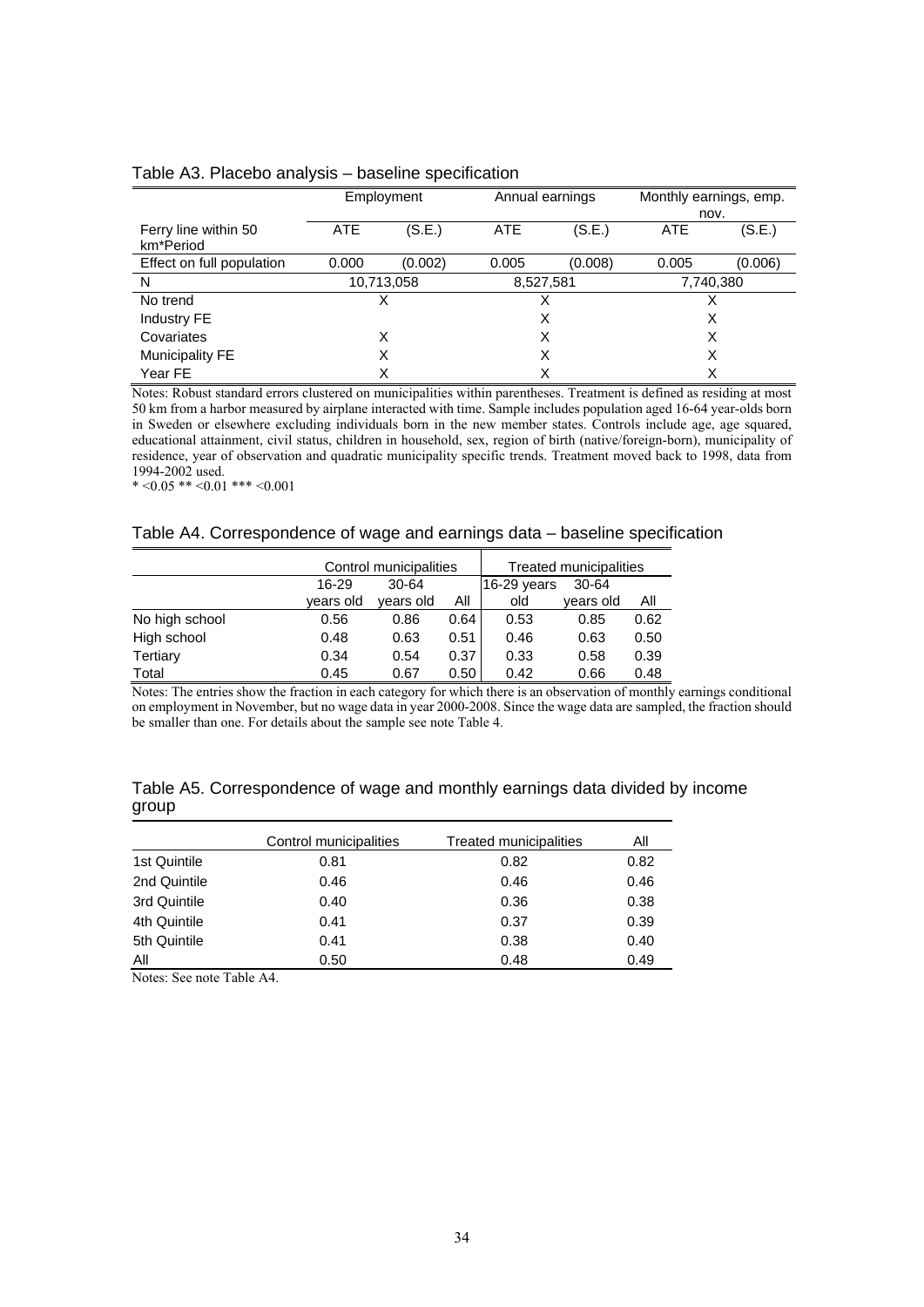#### Table A6. Variation of outcome measures

|                            | Employment defined<br>as annual earnings > | Employment defined<br>as earnings>2 86,000 | Log (Annual earnings)<br>> 86,000 SEK |
|----------------------------|--------------------------------------------|--------------------------------------------|---------------------------------------|
|                            | 0 SEK                                      | <b>SEK</b>                                 |                                       |
| Ferry line in municipality | <b>ATE</b>                                 | <b>ATE</b>                                 | <b>ATE</b>                            |
| *Period                    | (S.E.)                                     | (S.E.)                                     | (S.E.)                                |
| Effect on full population  | 0.002                                      | 0.000                                      | $-0.005***$                           |
|                            | (0.001)                                    | (0.001)                                    | (0.001)                               |
| N                          | 11,239,356                                 | 11,239,356                                 | 6,916,652                             |
| Quadratic trends           |                                            |                                            |                                       |
| Industry FE                |                                            |                                            | х                                     |
| Covariates                 | х                                          | X                                          | х                                     |
| <b>Municipality FE</b>     |                                            | х                                          | х                                     |
| Year FE                    |                                            | Χ                                          | X                                     |

Notes: Robust standard errors clustered on municipalities within parentheses. Treatment is defined as residing at most 50 km from a harbor measured by airplane interacted with time. Sample includes population aged 16-64 years old born in Sweden or elsewhere excluding individuals born in the new member states observed 2000-2008. Controls include age, age squared, educational attainment, civil status, children in household, sex, region of birth.  $* < 0.05$  \*\*  $< 0.01$  \*\*\*  $< 0.001$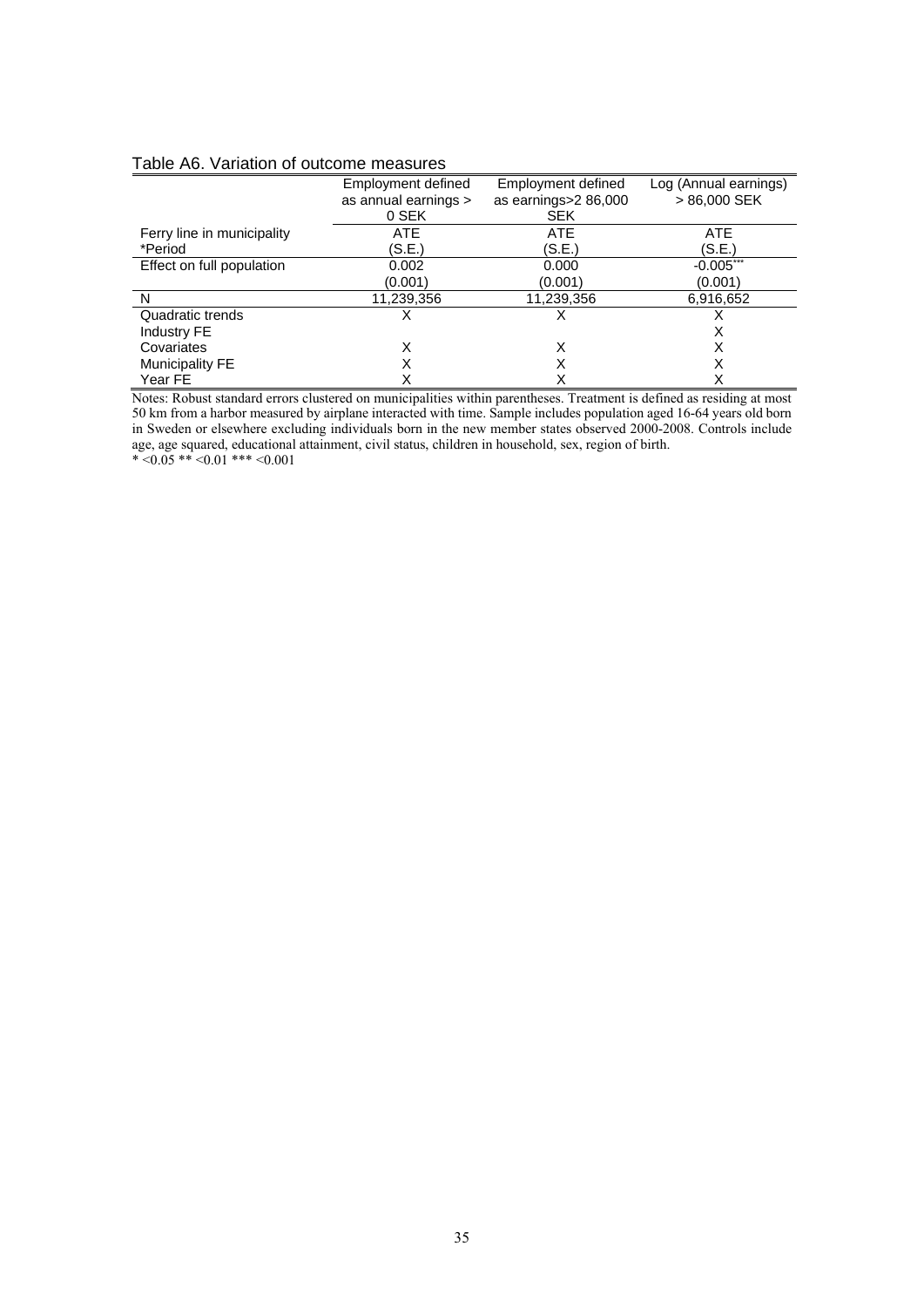

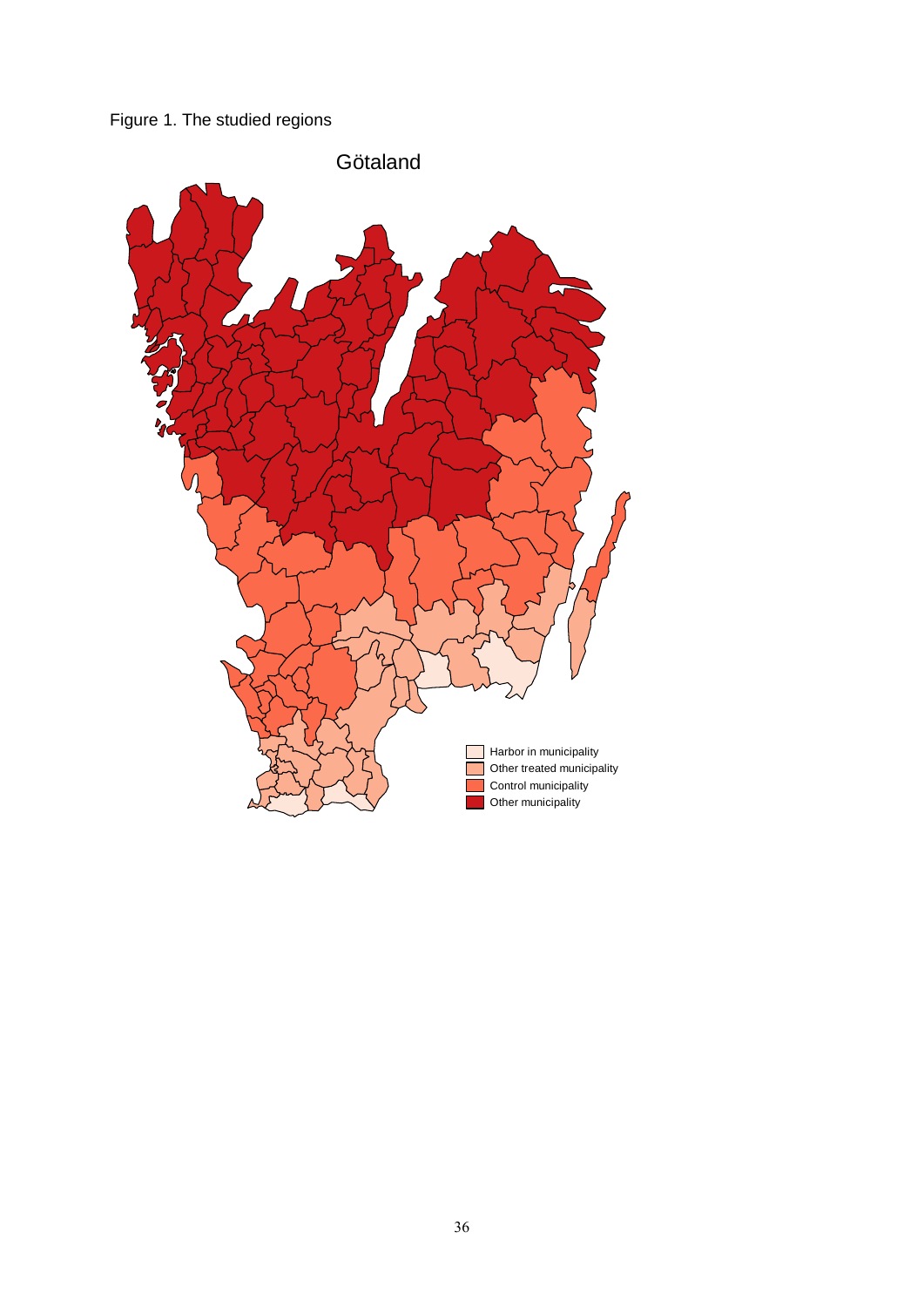

Figure 2. Number of arriving passengers (1000s) by ferry from EU8

Notes: The graph shows the number of number of arrivals in thousands from the new member states on selected ferry lines 2000–2008. Data source: SIKA, own tabulations. The data contain no information on passenger country of origin.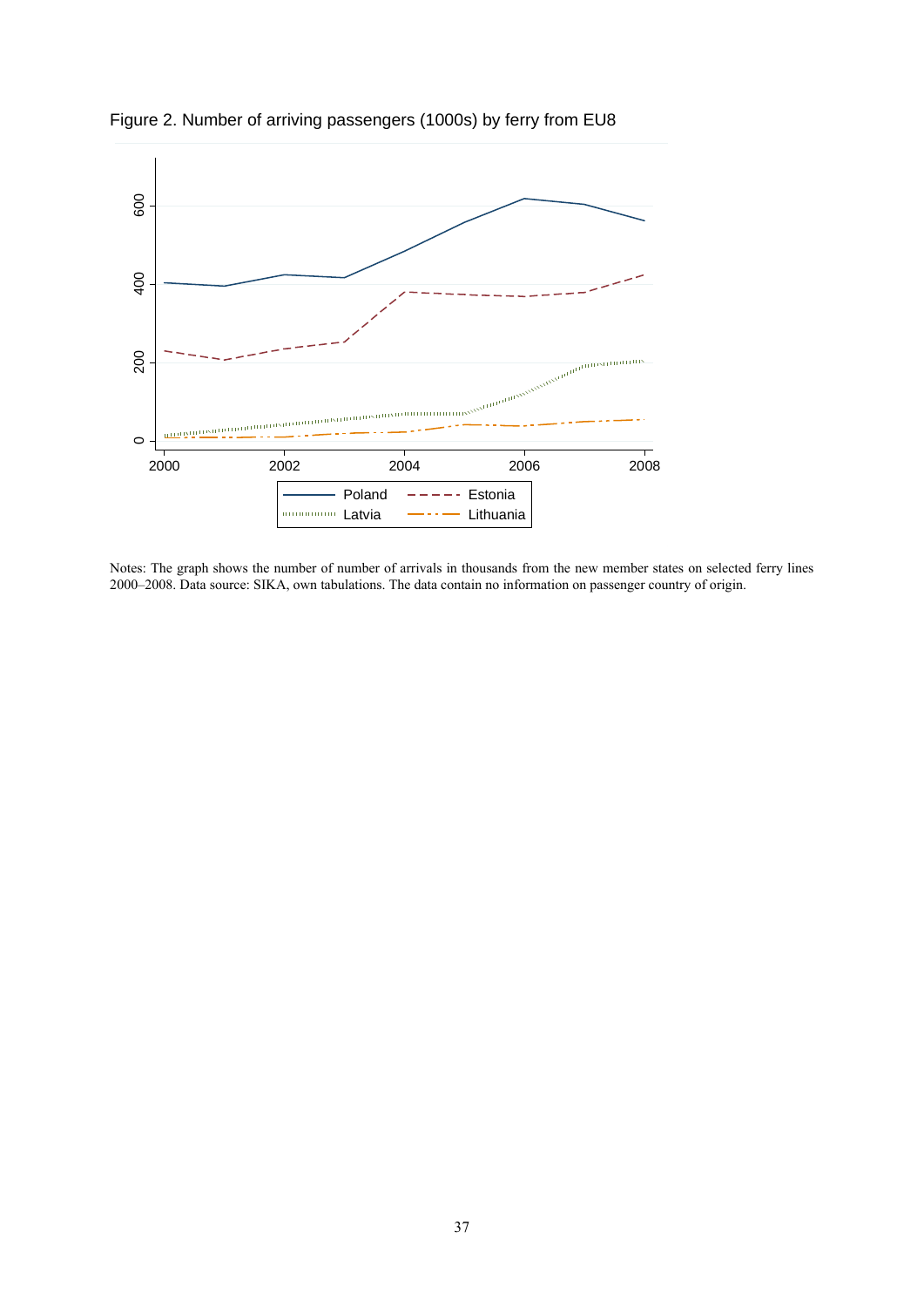Table 1. Estimation sample statistics

|                                                            | <b>Estimation sample</b><br>$(2000 - 2008)$ | $(2000 - 2003)$ | Pre-treatment |
|------------------------------------------------------------|---------------------------------------------|-----------------|---------------|
|                                                            | All                                         | Treatment       | Control       |
| Age                                                        | 40.22                                       | 39.87           | 40.60         |
| Sex (1=man)                                                | 0.51                                        | 0.51            | 0.51          |
| Married                                                    | 0.43                                        | 0.43            | 0.45          |
| Children under 18 in household                             | 0.41                                        | 0.39            | 0.42          |
| Foreign born                                               | 0.14                                        | 0.14            | 0.11          |
| No high school                                             | 0.25                                        | 0.25            | 0.28          |
| High school                                                | 0.46                                        | 0.45            | 0.49          |
| College                                                    | 0.29                                        | 0.30            | 0.24          |
| Employed in November                                       | 0.71                                        | 0.69            | 0.72          |
| Annual earnings (SEK)                                      | 175,896                                     | 167,124         | 168,718       |
| Monthly earnings conditional on emp. in Nov.               | 19,305                                      | 18,505          | 17,955        |
| $\overline{N}$                                             | 11,239,356                                  | 2,597,937       | 2,289,626     |
| Industry (distribution cond. on empl. in<br>November)      |                                             |                 |               |
| Not classified                                             | 1.46                                        | 1.71            | 1.64          |
| Agriculture, hunting, forestry,<br>fishing                 | 2.46                                        | 2.32            | 2.87          |
| Mining and quarrying                                       | 0.10                                        | 0.09            | 0.10          |
| Manufacturing                                              | 19.15                                       | 18.51           | 22.34         |
| Electricity, gas and water supply                          | 0.78                                        | 0.56            | 0.99          |
| Construction                                               | 6.15                                        | 5.63            | 6.04          |
| Wholesale and retail trade                                 | 12.96                                       | 12.26           | 13.13         |
| Hotels and restaurants                                     | 2.35                                        | 2.23            | 2.17          |
| Transport, storage and<br>communication                    | 6.10                                        | 6.32            | 6.17          |
| Financial intermediation                                   | 1.45                                        | 1.58            | 1.38          |
| Real estate, renting and business activities               | 10.52                                       | 11.12           | 8.46          |
| Public administration                                      | 4.91                                        | 5.42            | 4.36          |
| Education                                                  | 10.94                                       | 11.77           | 10.46         |
| Health and social work                                     | 16.53                                       | 16.32           | 16.12         |
| Other community, social and<br>personal service activities | 4.15                                        | 4.16            | 3.75          |
| Total                                                      | 100                                         | 100             | 100           |

Notes: Population aged 16-64 years old, excluding migrants from the EU8, residing in Södra Götaland in 2000–2008.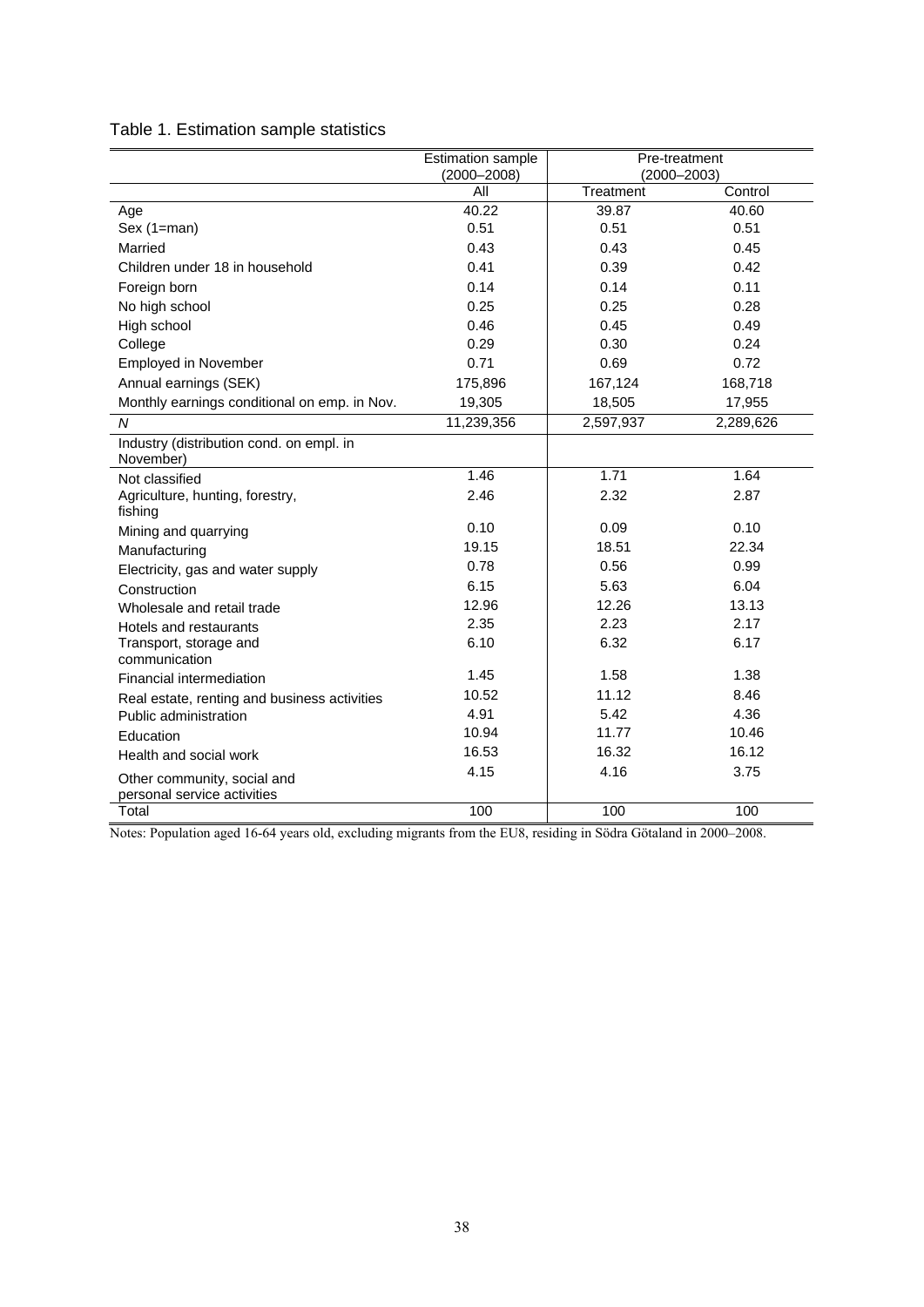|                                                                                                                                                | 2000  | 2001  | 2002  | 2003                           | 2004  | 2005  | 2006  | 2007  | 2008   |
|------------------------------------------------------------------------------------------------------------------------------------------------|-------|-------|-------|--------------------------------|-------|-------|-------|-------|--------|
| Age                                                                                                                                            | 32.3  | 32.7  | 31.1  | 30.3                           | 29.9  | 29.7  | 29.5  | 29.5  | 29.5   |
| Male                                                                                                                                           | 0.6   | 0.6   | 0.6   | 0.6                            | 0.7   | 0.7   | 0.7   | 0.8   | 0.8    |
| <six in<="" months="" td=""><td>1.0</td><td>0.9</td><td>0.9</td><td>0.9</td><td>0.8</td><td>0.7</td><td>0.7</td><td>0.7</td><td>0.6</td></six> | 1.0   | 0.9   | 0.9   | 0.9                            | 0.8   | 0.7   | 0.7   | 0.7   | 0.6    |
| Sweden                                                                                                                                         |       |       |       |                                |       |       |       |       |        |
| Earnings main                                                                                                                                  |       |       |       | 36.4                           |       |       | 56.7  |       |        |
| employer (1000's<br>SEK)                                                                                                                       | 26.8  | 34.7  | 34.2  |                                | 36.5  | 49.8  |       | 63.8  | 72.8   |
| Total earnings                                                                                                                                 | 27.5  | 35.6  | 35.0  | 37.2                           | 37.2  | 50.2  | 57.3  | 64.4  | 73.2   |
| ${\cal N}$                                                                                                                                     | 3,366 | 3,594 | 4,306 | 4,876                          | 6,211 | 6,560 | 7,312 | 8,917 | 10,756 |
|                                                                                                                                                |       |       |       | Distribution across industries |       |       |       |       |        |
| Not classified                                                                                                                                 | 4.8   | 5.0   | 5.2   | 8.0                            | 11.6  | 12.9  | 9.1   | 8.1   | 11.0   |
| Agriculture, hunting,                                                                                                                          | 78.8  | 78.4  | 76.5  | 76.1                           | 66.9  | 57.3  | 52.7  | 50.3  | 48.6   |
| forestry, fishing                                                                                                                              |       |       |       |                                |       |       |       |       |        |
| Mining and<br>quarrying                                                                                                                        | 0.6   | 0.8   | 0.4   | 0.5                            | 0.5   | 0.8   | 0.3   | 0.3   | 0.8    |
| Manufacturing                                                                                                                                  | 2.5   | 2.1   | 3.9   | 2.9                            | 4.7   | 5.4   | 6.8   | 7.6   | 8.6    |
| Electricity, gas and                                                                                                                           | 0.0   | 0.0   | 0.1   | 0.0                            | 0.0   | 0.0   | 0.0   | 0.0   | 0.1    |
| water supply                                                                                                                                   |       |       |       |                                |       |       |       |       |        |
| Construction                                                                                                                                   | 0.8   | 1.1   | 1.7   | 1.2                            | 1.9   | 5.2   | 9.0   | 10.5  | 9.1    |
| Wholesale and<br>retail trade                                                                                                                  | 1.4   | 2.5   | 2.7   | 2.4                            | 3.7   | 4.2   | 6.1   | 8.7   | 7.5    |
| Hotels and                                                                                                                                     | 0.2   | 0.1   | 0.4   | 0.3                            | 1.1   | 2.3   | 2.5   | 2.2   | 2.2    |
| restaurants                                                                                                                                    |       |       |       |                                |       |       |       |       |        |
| Transport, storage<br>and communication                                                                                                        | 1.0   | 0.6   | 0.3   | 0.3                            | 0.5   | 0.7   | 0.9   | 1.6   | 1.9    |
| Financial                                                                                                                                      |       |       |       |                                |       |       |       |       |        |
| intermediation                                                                                                                                 | 0.0   | 0.1   | 0.1   | 0.0                            | 0.0   | 0.2   | 0.2   | 0.2   | 0.1    |
| Real estate, renting                                                                                                                           |       |       |       |                                |       |       |       |       |        |
| and business                                                                                                                                   | 1.5   | 2.0   | 2.1   | 2.1                            | 4.0   | 7.6   | 8.3   | 7.4   | 7.7    |
| activities                                                                                                                                     |       |       |       |                                |       |       |       |       |        |
| Public                                                                                                                                         | 0.5   | 0.5   | 0.5   | 0.9                            | 0.2   | 0.1   | 0.3   | 0.2   | 0.0    |
| administration<br>Education                                                                                                                    | 1.1   | 1.2   | 1.1   | 1.0                            | 0.9   | 0.7   | 1.1   | 1.0   | 0.2    |
| Health and social                                                                                                                              |       |       |       |                                |       |       |       |       |        |
| work                                                                                                                                           | 1.1   | 1.4   | 1.2   | 1.3                            | 1.1   | 1.0   | 1.2   | 1.0   | 0.4    |
| Other community,                                                                                                                               |       |       |       |                                |       |       |       |       |        |
| social and personal                                                                                                                            | 5.7   | 4.3   | 3.9   | 3.0                            | 2.8   | 1.6   | 1.6   | 1.2   | 1.7    |
| service activities                                                                                                                             |       |       |       |                                |       |       |       |       |        |
| Total                                                                                                                                          | 100   | 100   | 100   | 100                            | 100   | 100   | 100   | 100   | 100    |

Table 2. Characteristics of the temporary immigrant work force

Notes: Sample used is the total population of temporary workers from the new member states observed in Sweden 2000–2008.

Observe that for this population we do not have information on country of birth. Instead we use nationality. Note that the data for this table are national (and thus not restricted to Södra Götaland).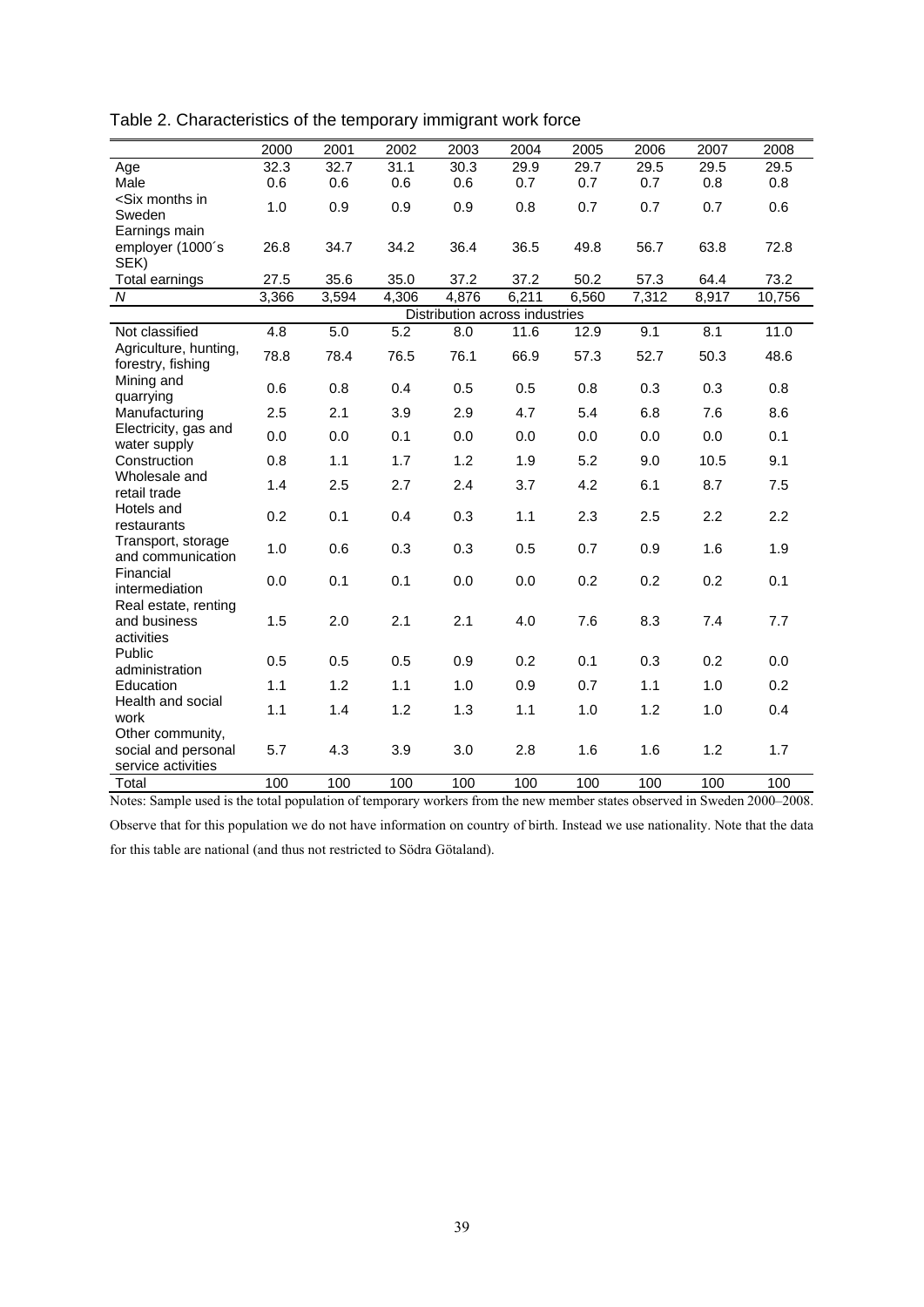Table 3. Where do the temporary workers settle?

|                      | 2000 | 2001 | 2002 | 2003 | 2004 | 2005 | 2006 | 2007 | 2008 |
|----------------------|------|------|------|------|------|------|------|------|------|
| Port in municipality | 0.02 | 0.03 | 0.05 | 0.04 | 0.04 | 0.03 | 0.03 | 0.03 | 0.02 |
| Port within 25 km    | 0.06 | 0.09 | 0.14 | 0.11 | 0.14 | 0.14 | 0.11 | 0.12 | 0.10 |
| Port within 50 km    | 0.33 | 0.41 | 0.45 | 0.46 | 0.47 | 0.40 | 0.42 | 0.40 | 0.40 |
| Port within 75 km    | 0.56 | 0.58 | 0.62 | 0.66 | 0.62 | 0.57 | 0.57 | 0.57 | 0.53 |
| Port within 100 km   | 0.63 | 0.72 | 0.73 | 0.76 | 0.75 | 0.76 | 0.74 | 0.77 | 0.71 |

Notes: Share of the total number of EU8 workers that is working (or whose workplace is registered) in a municipality within a given range from a port with ferry lines to the new member states in Södra Götaland. Sample used is the total population of the temporary workers observed 2000–2008 in Södra Götaland. Observe that we do not have information on country of birth. Instead we use nationality.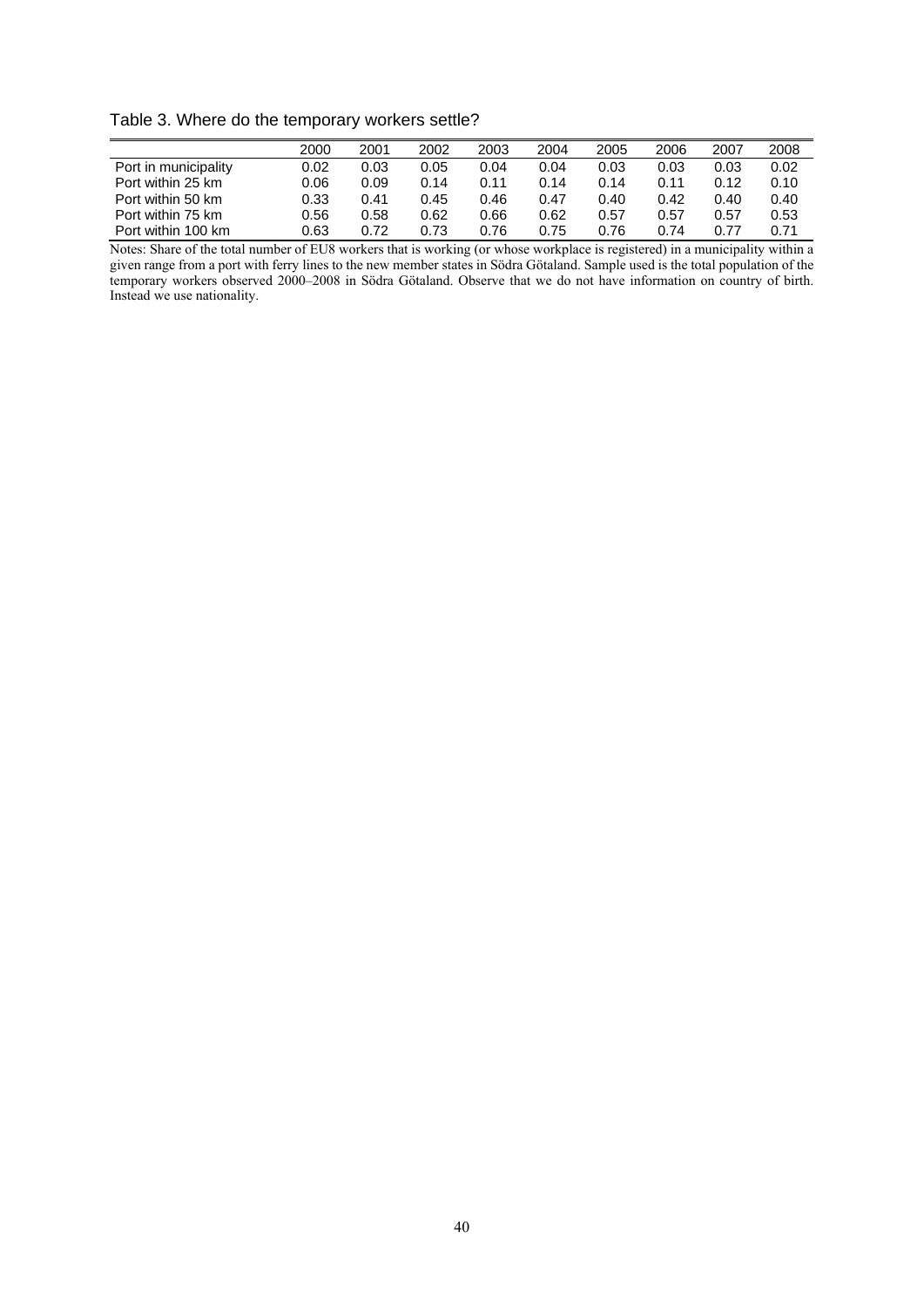|  | Table 4. Baseline estimates – employment and earnings |  |  |  |
|--|-------------------------------------------------------|--|--|--|
|--|-------------------------------------------------------|--|--|--|

|                                                                        | < 50 km from ferry * post-enlargement |                        |                       |  |  |
|------------------------------------------------------------------------|---------------------------------------|------------------------|-----------------------|--|--|
|                                                                        | (۱)                                   | (ii)                   | (iii)                 |  |  |
| Employment                                                             | $-0.006$ <sup>*</sup><br>(0.002)      | 0.001<br>(0.001)       | 0.002<br>(0.001)      |  |  |
| (log) Annual earnings<br>(cond. on earnings>0)                         | $-0.015**$<br>(0.004)                 | $-0.012***$<br>(0.003) | $-0.009**$<br>(0.003) |  |  |
| (log) Monthly earnings<br>main employer (cond.<br>on employed in Nov.) | $-0.011*$<br>(0.005)                  | $-0.012*$<br>(0.005)   | $-0.010*$<br>(0.004)  |  |  |
| No trend<br>Linear trends                                              | X                                     | X                      |                       |  |  |
| Quadratic trends                                                       |                                       |                        | X                     |  |  |
| Covariates                                                             | X                                     | X                      | X                     |  |  |
| <b>Municipality FE</b>                                                 | X                                     | X                      | X                     |  |  |
| Year FE                                                                | X                                     | X                      | X                     |  |  |

Notes: OLS/LPM estimates, robust standard errors clustered on municipalities within parentheses. Treatment is defined as residing at most 50 km from a harbor measured by airplane interacted with time. Sample includes population aged 16–64 observed in 2000-2008 born in Sweden or elsewhere excluding individuals born in the new member states. Covariates include age, age squared, educational attainment, civil status, children in household, sex, region of birth (native/foreign-born). For annual and monthly earnings, the specification also includes industry fixed effects. Sample size for employment (annual earnings) [monthly earnings] is 11,239,356 (8,919,620) [8,233,406].  $* < 0.05$  \*\*  $< 0.01$  \*\*\*  $< 0.001$ 

41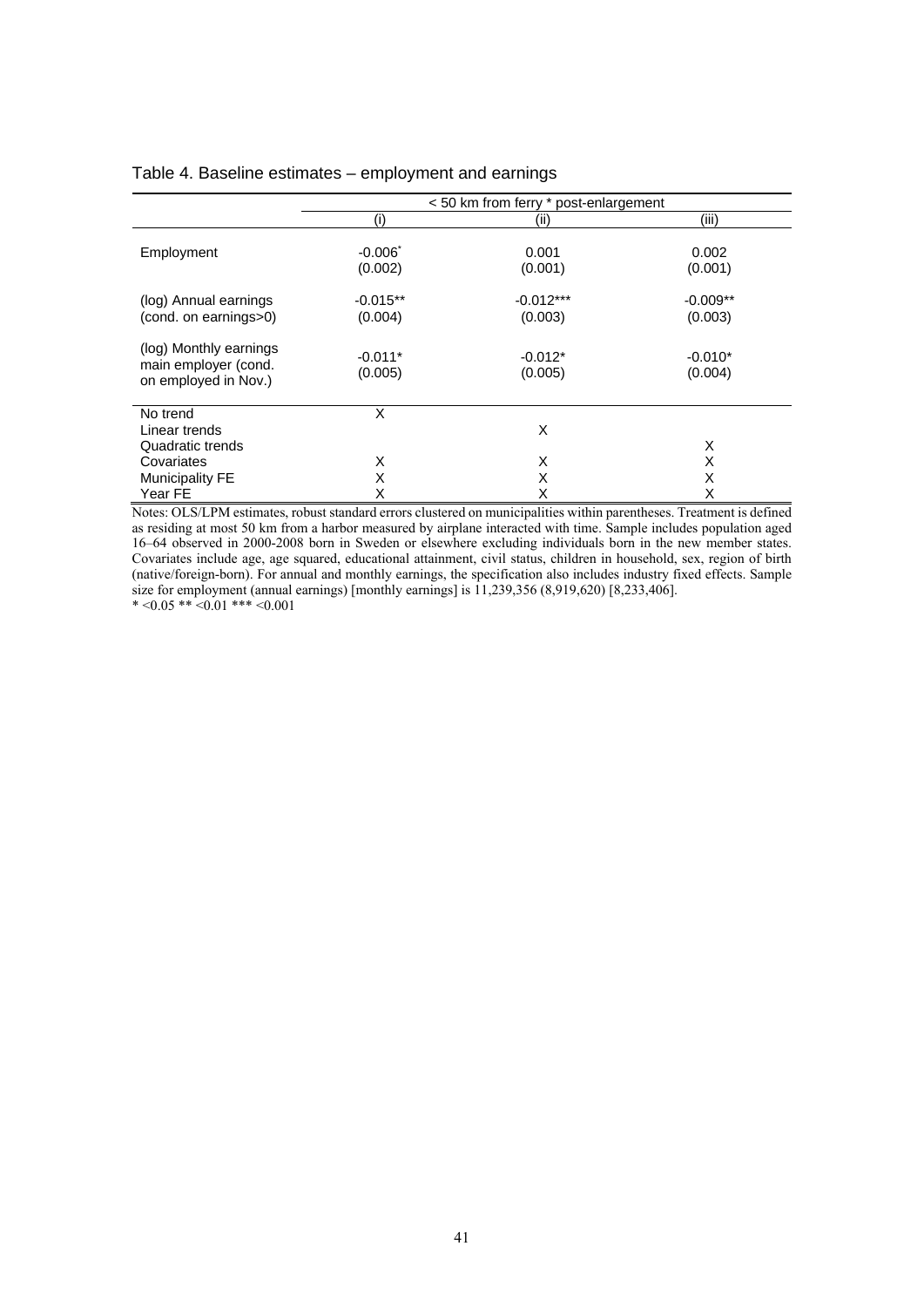|                        | Blue-collar                   | White-collar   | Municipal  | County   | Central    |  |  |
|------------------------|-------------------------------|----------------|------------|----------|------------|--|--|
|                        | worker.                       | worker.        | government | Council  | government |  |  |
|                        | private sector                | Private sector |            |          |            |  |  |
| (i) No trends          | $-0.001$                      | $-0.005$       | 0.003      | $-0.000$ | 0.008      |  |  |
|                        | (0.003)                       | (0.003)        | (0.002)    | (0.003)  | (0.005)    |  |  |
| (ii) Quadratic         | 0.001                         | 0.002          | $-0.008**$ | 0.003    | 0.004      |  |  |
| trends                 | (0.004)                       | (0.003)        | (0.003)    | (0.003)  | (0.002)    |  |  |
|                        | Annual earnings, wage samples |                |            |          |            |  |  |
| Quadratic trends       | $-0.012*$                     | $-0.012$       | $-0.008$   | $-0.002$ | $-0.001$   |  |  |
|                        | (0.005)                       | (0.008)        | (0.007)    | (0.006)  | (0.008)    |  |  |
| Covariates             | х                             | X              | X          | X        | X          |  |  |
| Industry FE            |                               |                |            |          |            |  |  |
| <b>Municipality FE</b> | X                             | X              | X          | X        | X          |  |  |
| Year FE                |                               | Χ              | Χ          | Χ        | X          |  |  |

#### Table 5. Wage effects, by sector

Notes: Robust standard errors clustered on municipalities within parentheses. Treatment is defined as residing at most 50 km from a harbor measured by airplane interacted with time. Sample includes population aged 16–64 observed in 2000-2008 born in Sweden or elsewhere excluding individuals born in the new member states. Covariates include age, age squared, educational attainment, civil status, children in household, sex, region of birth (native/foreign-born). Sample size in parentheses; blue collar worker (980,218), white-collar worker (1,025,062), municipal workers (1,474,064), county council workers (463,173) and the central government (341,274).  $* < 0.05$  \*\*  $< 0.01$  \*\*\*  $< 0.001$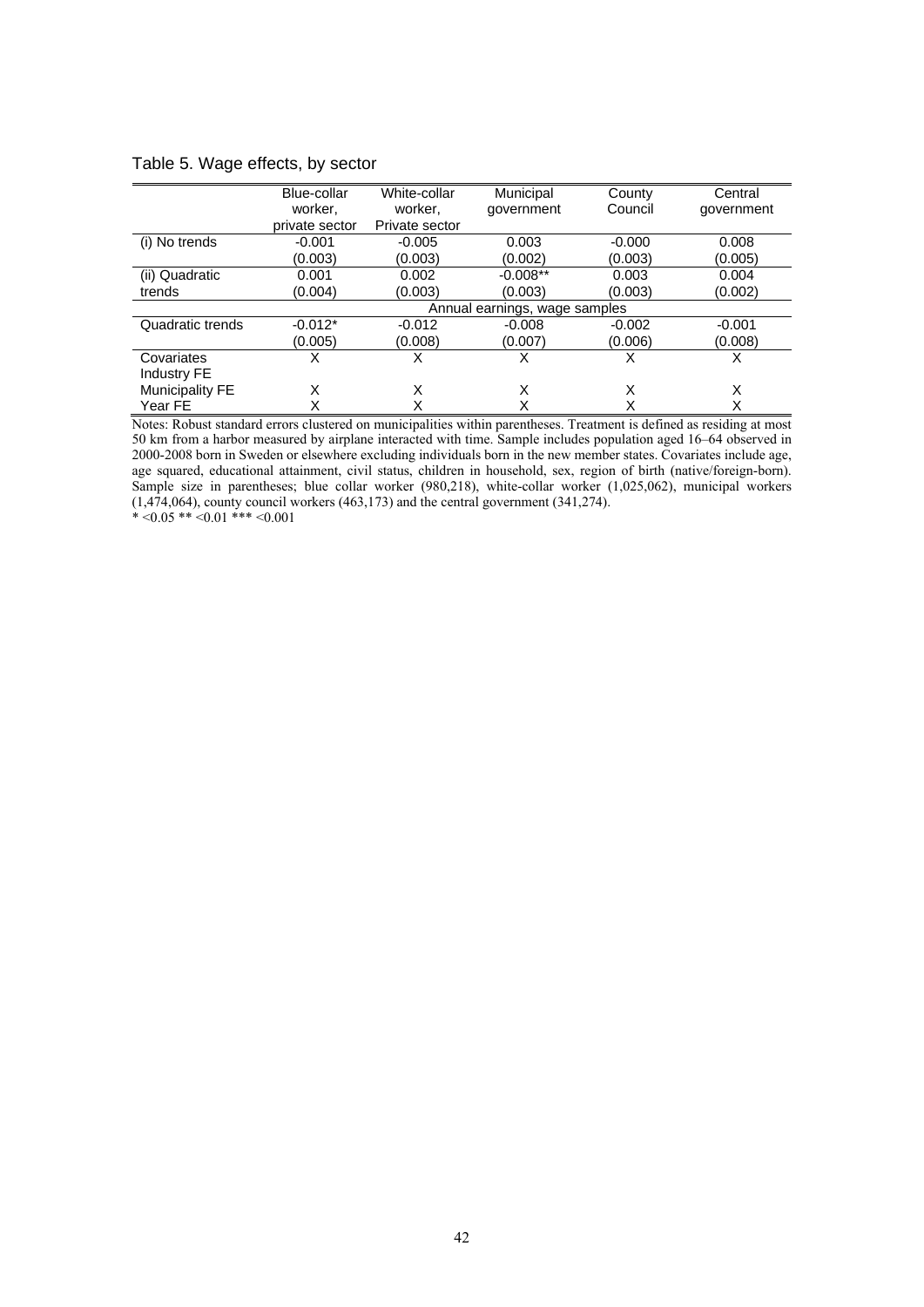|                                  | Employment | Annual earnings | Monthly ea |
|----------------------------------|------------|-----------------|------------|
| Ferry line by<br>distance*Period |            | (ii             | (iii)      |
|                                  |            | No trends       |            |

### Table 6. Treatment effects by distance from harbor

|                        |             | טשווטי טיי            |                        |
|------------------------|-------------|-----------------------|------------------------|
| Harbor municip.        | $-0.004$    | $-0.018$ <sup>*</sup> | $-0.018$ **            |
| (reference > 50 km)    | (0.003)     | (0.007)               | (0.005)                |
| 0-25 km, excl. harbor  | $-0.010***$ | $-0.020$ ***          | $-0.020***$            |
| municip.               | (0.002)     | (0.005)               | (0.004)                |
| 25-50 km               | $-0.004$    | $-0.009$              | $-0.001$               |
|                        | (0.002)     | (0.004)               | (0.004)                |
|                        |             | Quadratic trends      |                        |
| Harbor municip.        | 0.003       | $-0.005$              | $-0.018$ <sup>**</sup> |
| (reference > 50 km)    | (0.002)     | (0.004)               | (0.006)                |
| 0-25 km, excl. harbor  | 0.002       | $-0.008$ <sup>*</sup> | $-0.013$ **            |
| municip.               | (0.001)     | (0.003)               | (0.004)                |
| 25-50 km               | 0.002       | $-0.012$ <sup>*</sup> | $-0.004$               |
|                        | (0.002)     | (0.005)               | (0.005)                |
| N                      | 11,239,356  | 8,919,620             | 8,233,406              |
| Covariates             | х           | X                     | X                      |
| <b>Industry FE</b>     |             | X                     | X                      |
| <b>Municipality FE</b> | X           | X                     | X                      |
| Year FE                | X           | X                     | X                      |

Monthly earnings

Notes: Robust standard errors clustered on municipalities within parentheses. Treatment is defined by distance from a harbor measured by airplane interacted with time. Sample includes population aged 16-64 observed in 2000-2008 born in Sweden or elsewhere excluding individuals born in the new member states. Controls include age, age squared, educational attainment, civil status, children in household, sex, region of birth (native/foreign-born), municipality of residence, year of observation and quadratic municipality specific trends.

\*  $<0.05$  \*\*  $<0.01$  \*\*\*  $<0.001$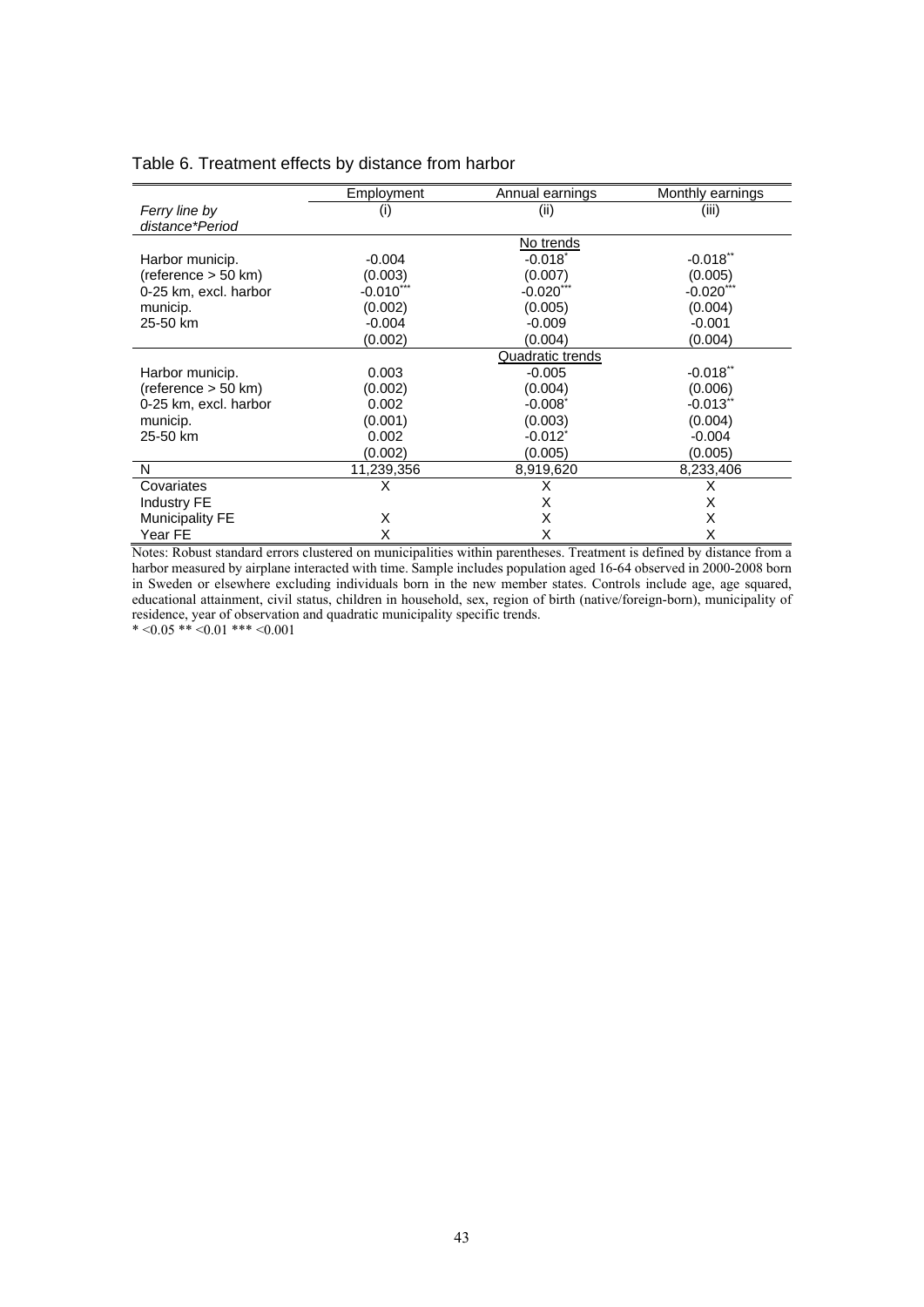#### Table 7. Blekinge county only

|                           | Employment | Annual earnings | Monthly earnings |
|---------------------------|------------|-----------------|------------------|
| Ferry line in             | <b>ATE</b> | <b>ATE</b>      | ATE              |
| municipality*Period       | (S.E.)     | (S.E.)          | (S.E.)           |
| Effect on full population | 0.001      | $-0.010$        | $-0.028$         |
|                           | (0.003)    | (0.013)         | (0.010)          |
| N                         | 834,552    | 673,065         | 619,056          |
| Placebo                   | 0.001      | $-0.001$        | $-0.012$         |
|                           | (0.006)    | (0.009)         | (0.009)          |
| Quadratic trends          |            |                 | х                |
| Industry FE               |            | х               | X                |
| Covariates                | X          |                 | х                |
| Municipality FE           | Χ          | X               | X                |
| Year FE                   |            |                 |                  |

Notes: Robust standard errors clustered on municipalities within parentheses. Treatment is defined as residing at most 50 km from a harbor measured by airplane interacted with time. Sample includes population aged 16-64 years old born in Sweden or elsewhere excluding individuals born in the new member states observed 2000-2008. Controls include age, age squared, educational attainment, civil status, children in household, sex, region of birth (native/foreign born), municipality of residence, year of observation and quadratic municipality specific trends. In the placebo regressions treatment is moved back to 1998, data from 1994-2002 used.

\*  $<0.05$  \*\*  $<0.01$  \*\*\*  $<0.001$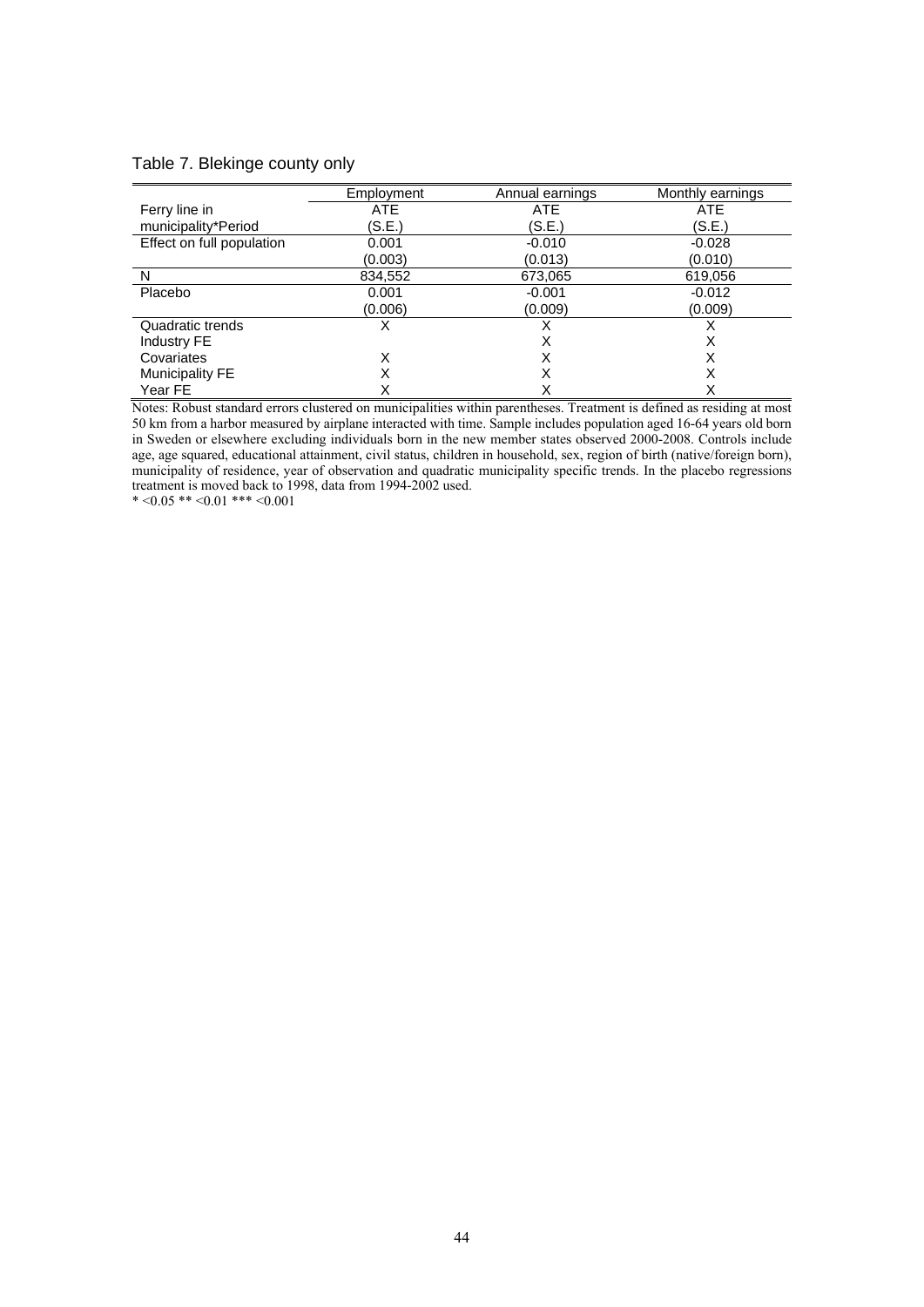| Treated:               | <50 km from ferry      |         |                        |         | <25 km (pop 25-50 excl.) |         |                       |         |  |
|------------------------|------------------------|---------|------------------------|---------|--------------------------|---------|-----------------------|---------|--|
|                        | Annual earnings        |         | Monthly<br>earnings    |         | Annual earnings          |         | Monthly earnings      |         |  |
|                        | <b>ATE</b>             | (S.E.)  | <b>ATE</b>             | (S.E.)  | <b>ATE</b>               | (S.E.)  | <b>ATE</b>            | (S.E.)  |  |
| Effect on full         | $-0.009$ <sup>**</sup> | (0.003) | $-0.010^*$             | (0.004) | $-0.008$                 | (0.004) | $-0.016$ **           | (0.005) |  |
| pop. (for              |                        |         |                        |         |                          |         |                       |         |  |
| reference)             |                        |         |                        |         |                          |         |                       |         |  |
| Women                  | $-0.005$               | (0.004) | $-0.007$               | (0.006) | $-0.006$                 | (0.005) | $-0.019$ <sup>*</sup> | (0.007) |  |
| Men                    | $-0.013$ <sup>**</sup> | (0.004) | $-0.012$ **            | (0.004) | $-0.009$                 | (0.006) | $-0.013$ <sup>*</sup> | (0.006) |  |
| 16-29 years old        | $-0.006$               | (0.010) | $-0.011$               | (0.010) | $-0.014$                 | (0.011) | $-0.038$ **           | (0.011) |  |
| 30-64 years old        | $-0.011***$            | (0.003) | $-0.010$ **            | (0.003) | $-0.012$ <sup>*</sup>    | (0.005) | $-0.013$ **           | (0.004) |  |
| 25-55 years old        | $-0.015$ <sup>**</sup> | (0.005) | $-0.010$ <sup>**</sup> | (0.004) | $-0.010*$                | (0.004) | $-0.011*$             | (0.005) |  |
| Less than high         | 0.008                  | (0.015) | $-0.010$               | (0.009) | $-0.022$ <sup>*</sup>    | (0.010) | $-0.030^*$            | (0.011) |  |
| school                 |                        |         |                        |         |                          |         |                       |         |  |
| High school            | $-0.016***$            | (0.004) | $-0.007$               | (0.004) | $-0.011$                 | (0.006) | $-0.011$              | (0.008) |  |
| College                | $-0.015$               | (0.006) | $-0.011$ <sup>*</sup>  | (0.005) | 0.004                    | (0.005) | $-0.018$ <sup>*</sup> | (0.008) |  |
| <b>Natives</b>         | $-0.009$ **            | (0.003) | $-0.009$ <sup>*</sup>  | (0.004) | $-0.007$                 | (0.005) | $-0.016**$            | (0.006) |  |
| Foreign-born           | $-0.016$               | (0.013) | $-0.025$ <sup>*</sup>  | (0.010) | $-0.025$                 | (0.017) | $-0.018$              | (0.028) |  |
| Covariates             | X                      |         | X                      |         | X                        |         | X                     |         |  |
| <b>Industry FE</b>     | X                      |         | X                      |         | X                        |         | X                     |         |  |
| Quadratic              | X                      |         |                        | X       |                          | X       |                       | X       |  |
| trends                 |                        |         |                        |         |                          |         |                       |         |  |
| <b>Municipality FE</b> | X                      |         | X                      |         |                          | X       | X                     |         |  |
| Year FE                | x                      |         | X                      |         | X                        |         | X                     |         |  |

Table 8. Heterogeneous effects – individual characteristics

Notes: Robust standard errors clustered on municipalities within parentheses. A new row represents separate regressions. Treatment is defined as residing at most 50 (25) km from a harbor measured by airplane interacted with time. Sample includes population aged 16-64 observed in 2000-2008 born in Sweden or elsewhere excluding individuals born in the new member states. Controls include age, age squared, educational attainment, civil status, children in household, sex, region of birth (native/foreign-born), municipality of residence, year of observation and quadratic municipality specific trends. Sample size in parentheses for annual earnings, left panel; full sample (8,919,620), women (4,382,406), men (4,537,214), 16-29 years old (2,359,626), 30-64 years old (6,559,994), 25-55 years old (5,997,501), <High school (1,763,908), High school (4,317,093), College (2,838,619), Natives (8,052,998), Foreign born (866,622). Monthly earnings, left panel; full sample (8,233,406), women (4,044,695), men (4,188,711), 16-29 years old (1,945,763), 30-64 years old (6,287,643), 25-55 years old (5,735,172), <High school (1,507,879), High school (4,059,310), College (2,666,217), Natives (7,463,423), Foreign born (769,983). Sample sizes for the right column are available on request.  $* <0.05 ** <0.01 ** <0.001$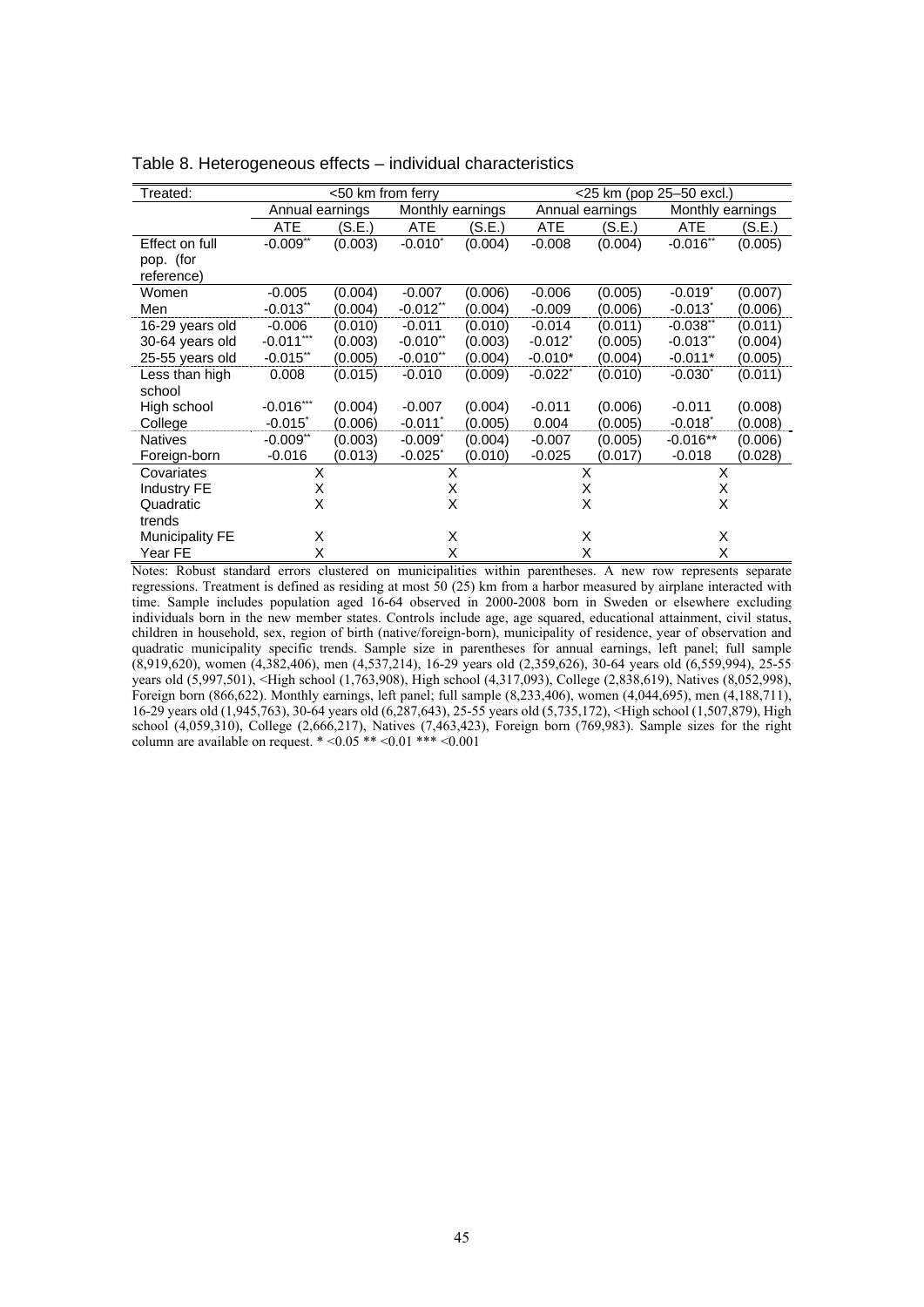|                         | <b>ATE</b>             | <b>ATE</b>                   | <b>ATE</b>             | <b>ATE</b>            | <b>ATE</b>            |
|-------------------------|------------------------|------------------------------|------------------------|-----------------------|-----------------------|
|                         | (S.E.)                 | (S.E.)                       | (S.E.)                 | (S.E.)                | (S.E.)                |
|                         | All                    | $\overline{1^{\text{st}} Q}$ | $2nd$ Q                | $3rd$ Q               | $4th$ Q               |
|                         |                        |                              |                        |                       |                       |
| Ferry line within 50 km |                        |                              |                        |                       |                       |
|                         |                        |                              | Ages 16-64             |                       |                       |
| Annual earnings         | $-0.009$ <sup>**</sup> | $-0.001$                     | $-0.024$ **            | $-0.003$              | $-0.009$ <sup>*</sup> |
|                         | (0.003)                | (0.012)                      | (0.007)                | (0.005)               | (0.004)               |
| Monthly earnings        | $-0.010$ <sup>*</sup>  | $-0.015$                     | $-0.009$               | $-0.009$ <sup>*</sup> | $-0.008$              |
|                         | (0.004)                | (0.009)                      | (0.007)                | (0.004)               | (0.004)               |
|                         |                        |                              |                        |                       |                       |
|                         |                        |                              | Ages 25-64             |                       |                       |
| Annual earnings         | $-0.015$ ***           | $-0.033***$                  | $-0.013$ <sup>*</sup>  | $-0.003$              | $-0.012$ <sup>*</sup> |
|                         |                        |                              | (0.005)                | (0.008)               | (0.005)               |
|                         | (0.004)                | (0.007)                      |                        |                       |                       |
| Monthly earnings        | $-0.012$ ***           | $-0.027***$                  | $-0.000$               | $-0.010$              | $-0.011$ <sup>*</sup> |
|                         | (0.003)                | (0.008)                      | (0.007)                | (0.006)               | (0.005)               |
|                         |                        |                              |                        |                       |                       |
|                         |                        |                              |                        |                       |                       |
| Ferry line within 25 km |                        |                              |                        |                       |                       |
| (pop 25-50 excl.)       |                        |                              |                        |                       |                       |
|                         |                        |                              | Ages 16-64             |                       |                       |
| Annual earnings         | $-0.013$ <sup>**</sup> | $-0.019$ <sup>*</sup>        | $-0.024$ <sup>**</sup> | $-0.002$              | $-0.007$              |
|                         | (0.004)                | (0.008)                      | (0.008)                | (0.006)               | (0.005)               |
| Monthly earnings        | $-0.009$               | $-0.013$                     | $-0.010$               | $-0.013$ <sup>*</sup> | $-0.004$              |
|                         | (0.005)                | (0.011)                      | (0.006)                | (0.005)               | (0.005)               |
|                         |                        |                              | Ages 25-64             |                       |                       |
| Annual earnings         | $-0.013$ **            | $-0.030**$                   | $-0.012$ <sup>*</sup>  | $-0.004$              | $-0.012$ <sup>*</sup> |
|                         | (0.004)                | (0.010)                      | (0.006)                | (0.009)               | (0.005)               |
| Monthly earnings        | $-0.012$ <sup>**</sup> | $-0.023$ <sup>**</sup>       | $-0.006$               | $-0.010$              | $-0.007$              |
|                         | (0.004)                | (0.009)                      | (0.007)                | (0.007)               | (0.005)               |
|                         |                        |                              |                        |                       |                       |
| Covariates              | Χ                      | $\overline{\mathsf{x}}$      | Χ                      | X                     | $\overline{X}$        |
| <b>Industry FE</b>      | Χ                      | X                            | Χ                      | X                     | X                     |
| Quadratic trends        | X                      | X                            | X                      | X                     | X                     |
| <b>Municipality FE</b>  | X                      | X                            | X                      | X                     | X                     |
| Year FE                 | X                      | X                            | X                      | X                     | X                     |

#### Table 9. Heterogeneous effects – predicted earnings

Notes: Robust standard errors clustered on municipalities within parentheses. Treatment is defined as residing at most 50 km from a harbor measured by airplane interacted with time. Sample includes population aged 16-64 observed in 2000-2008 born in Sweden or elsewhere excluding individuals born in the new member states. Controls include age, age squared, educational attainment, civil status, children in household, sex, region of birth (native/foreign-born), industry, municipality of residence, and year of observation. The earnings measures used to divide the sample into quartiles are predicted by a "Mincer" regression including the above covariates excluding industry and quadratic trends.  $* < 0.05$  \*\*  $< 0.01$  \*\*\*  $< 0.001$